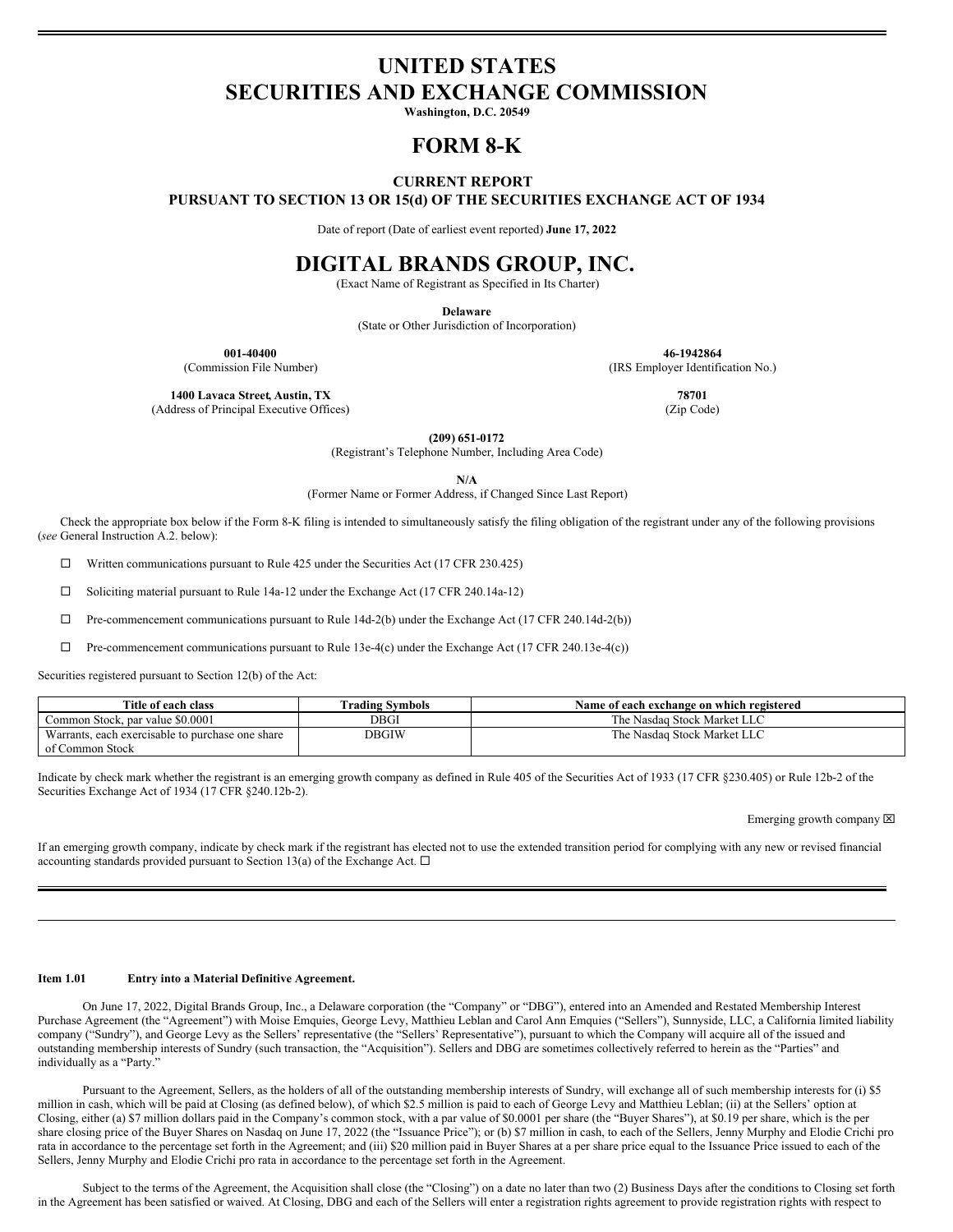the Buyer Shares issuable pursuant to the Agreement, and an escrow agreement, in forms agreed to by the parties.

#### *Representations, Warranties and Covenants*

The Agreement contains customary representations, warranties and covenants by the Company, the Sellers and Sundry. The closing of the Acquisition is subject to customary closing conditions and there is no assurance that we will be able to complete the Acquisition.

#### *Conditions to Closing*

The obligations of each Party to consummate the transactions contemplated by this Agreement are subject to certain closing conditions, including, but not limited to, (i) no governmental entity has issued an order or taken any other action that making the transactions contemplated by the Agreement illegal; (ii) no governmental entity has issued an order or taken any other action restraining or otherwise prohibiting the transactions contemplated by the Agreement; (iii) DBG shall have initiated a proxy solicitation for a shareholder vote to approve the issuance of Buyer Shares and the employment offer letters to George Levy and Matthew Leblan; and (iv) DBG shall have cash or rights under existing borrowing facilities that together are sufficient to pay the cash payable at Closing pursuant to the terms of the Agreement.

#### *Termination*

The Agreement may be terminated under certain customary and limited circumstances prior to the closing, including, but not limited to the following:

- (i) by mutual consent of DBG and the Seller's Representative;
- (ii) by either the Seller's Representative or Buyer in writing if any governmental entity has issued an order or taken any other action enjoining, restraining or otherwise prohibiting the transactions contemplated by the Agreement and such order or other action has become final and nonappealable;
- (iii) by either DBG or Sundry if a breach or default by the Sellers or Sundry or DBG in the performance of any of its material obligations under this Agreement occurs and is not cured within thirty days;
- (iv) by either Sundry or DBG in writing, if the closing has not occurred on or prior to October 15, 2022.

If any Party terminates this Agreement for any reason other than a termination of the Agreement by mutual consent of DBG and the Seller's Representative pursuant to the Agreement, DBG will be liable to pay to the Seller's Representative a fee of \$100,000, and to the Sellers – Jenny Murphy and Elodie Crichi (pro rata in accordance to the percentage set forth in the Agreement), a total fee of \$2,500,000 paid in Buyer Shares at a per share price equal to the Issuance Price.

#### *Indemnification*

Each Seller has agreed to indemnify and defend DBG and each of its officers, managers, members, agents, and representatives from and against all losses arising out of (i) any inaccuracy of representations and warranties of the Sellers and Sundry; and (ii) any breach of any covenant or other agreement contained in the Agreement. The Company has also agreed to indemnify and hold harmless each Seller and each of his/her representatives, jointly and severally from and against all losses arising out of (i) any inaccuracy in any representation or warranty contained in the Agreement; and (ii) any breach of any covenant or agreement of DBG contained in the Agreement.

A copy of the Agreement is filed as Exhibit 2.1 to this Current Report on Form 8-K and is incorporated herein by reference. The foregoing description of the Agreement does not purport to be complete and is qualified in its entirety by reference to such exhibit.

#### **Item 7.01 Regulation FD Disclosure.**

On June 21, 2022, the Company issued a press release regarding its entry into the Agreement, a copy of which is attached hereto as Exhibit 99.1 and incorporated herein by reference.

The information in this Item 7.01, including Exhibit 99.1, is furnished and shall not be deemed "filed" for purposes of Section 18 of the Securities Exchange Act of 1934, as amended (the "Exchange Act"), or otherwise subject to liabilities under that section, and shall not be deemed to be incorporated by reference into the filings of the Company under the Securities Act of 1933, as amended, or the Exchange Act, regardless of any general incorporation language in such filings. This Current Report on Form 8-K will not be deemed an admission as to the materiality of any information of the information in this Item 7.01, including Exhibit 99.1.

#### *Forward-Looking Statements*

Certain statements included in this release are "forward-looking statements" within the meaning of the federal securities laws, including statements regarding the acquisition and the ability to meet the closing conditions required to complete the acquisition. Forward-looking statements are made based on our expectations and beliefs concerning future events impacting DBG and therefore involve several risks and uncertainties. You can identify these statements by the fact that they use words such as "will," "anticipate," "estimate," "expect," "should," and "may" and other words and terms of similar meaning or use of future dates, however, the absence of these words or similar expressions does not mean that a statement is not forward-looking. All statements regarding DBG's plans, objectives, projections and expectations relating to DBG's operations or financial performance, and assumptions related thereto are forward-looking statements. We caution that forward-looking statements are not guarantees and that actual results could differ materially from those expressed or implied in the forward-looking statements. DBG undertakes no obligation to publicly update or revise any forward-looking statements, whether as a result of new information, future events or otherwise, except as required by law. Potential risks and uncertainties that could cause the actual results of operations or financial condition of DBG to differ materially from those expressed or implied by forward-looking statements include, but are not limited to: risks arising from the widespread outbreak of an illness or any other communicable disease, or any other public health crisis, including the coronavirus (COVID-19) global pandemic; the level of consumer demand for apparel and accessories; disruption to DBG's distribution system; the financial strength of DBG's customers; fluctuations in the price, availability and quality of raw materials and contracted products; disruption and volatility in the global capital and credit markets; DBG's response to changing fashion trends, evolving consumer preferences and changing patterns of consumer behavior; intense competition from online retailers; manufacturing and product innovation; increasing pressure on margins; DBG's ability to implement its business strategy; DBG's ability to grow its wholesale and direct-to-consumer businesses; retail industry changes and challenges; DBG's and its vendors' ability to maintain the strength and security of information technology systems; the risk that DBG's facilities and systems and those of our third-party service providers may be vulnerable to and unable to anticipate or detect data security breaches and data or financial loss; DBG's ability to properly collect, use, manage and secure consumer and employee data; stability of DBG's manufacturing facilities and foreign suppliers; continued use by DBG's suppliers of ethical business practices; DBG's ability to accurately forecast demand for products; continuity of members of DBG's management; DBG's ability to protect trademarks and other intellectual property rights;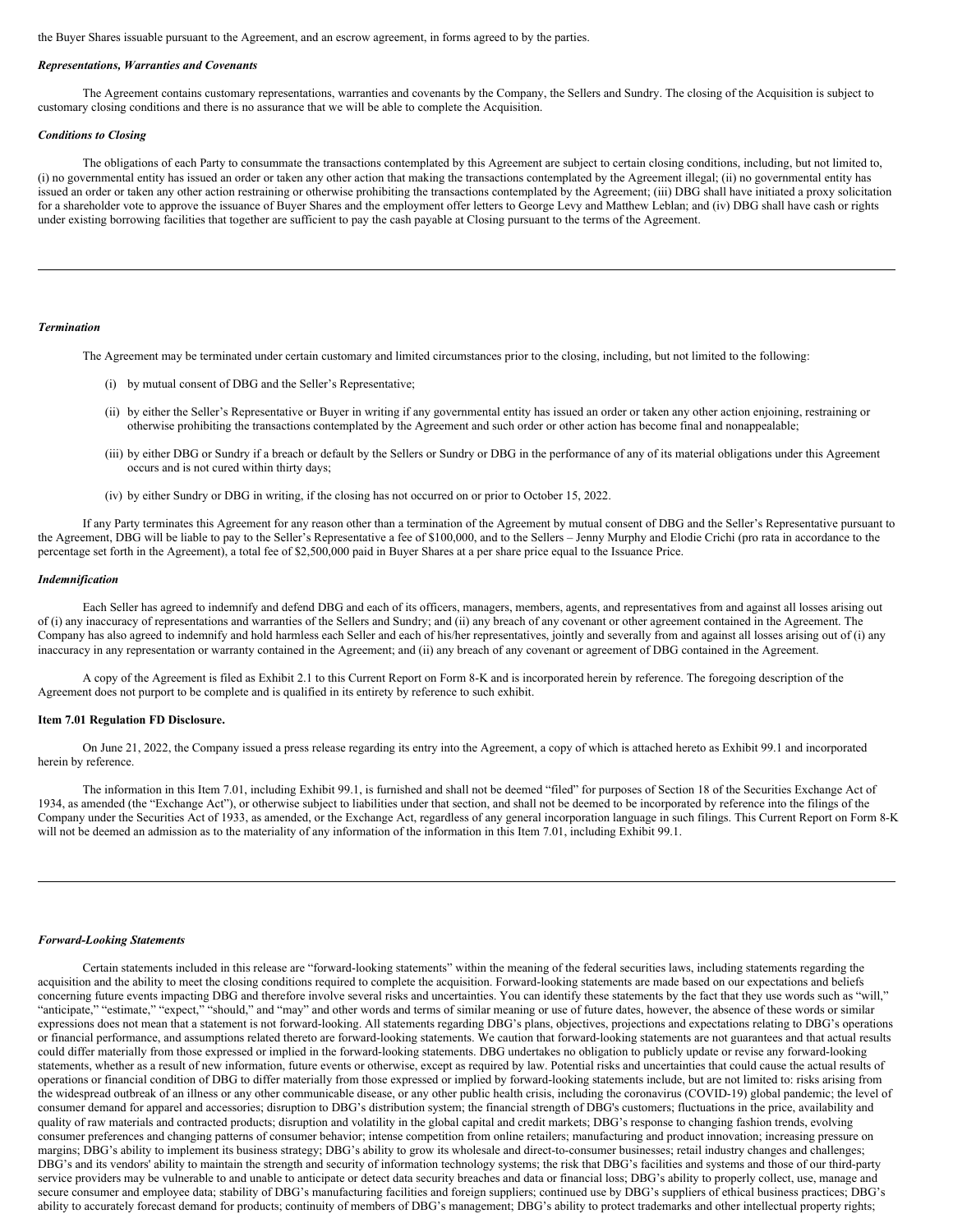possible goodwill and other asset impairment; DBG's ability to execute and integrate acquisitions; changes in tax laws and liabilities; legal, regulatory, political and economic risks; adverse or unexpected weather conditions; DBG's indebtedness and its ability to obtain financing on favorable terms, if needed, could prevent DBG from fulfilling its financial obligations; and climate change and increased focus on sustainability issues. More information on potential factors that could affect DBG's financial results is included from time to time in DBG's public reports filed with the SEC, including DBG's Annual Report on Form 10-K, and Quarterly Reports on Form 10-Q, and Forms 8-K filed or furnished with the SEC.

#### **Item 9.01 Financial Statements and Exhibits.**

#### (d) Exhibits

| <b>Exhibit</b><br>No. | Exhibit                                                                                                                                                                                            |
|-----------------------|----------------------------------------------------------------------------------------------------------------------------------------------------------------------------------------------------|
| <u>2.1</u>            | Amended and Restated Membership Interest Purchase Agreement, dated June 17, 2022, by and among Digital Brands Group, Inc. and Moise Emquies,<br>George Levy, Matthieu Leblan and Carol Ann Emquies |
| <u>99.1</u>           | Press Release issued by Digital Brands Group, Inc. dated June 21, 2022                                                                                                                             |
| 104                   | Cover Page Interactive Data File (embedded within the Inline XBRL document)                                                                                                                        |

#### **SIGNATURES**

Pursuant to the requirements of the Securities Exchange Act of 1934, the registrant has duly caused this report to be signed on its behalf by the undersigned hereunto duly authorized.

#### **DIGITAL BRANDS GROUP, INC.**

Date: June 22, 2022

By: /s/ John Hilburn Davis IV

Name: John Hilburn Davis IV

Title: President and Chief Executive Officer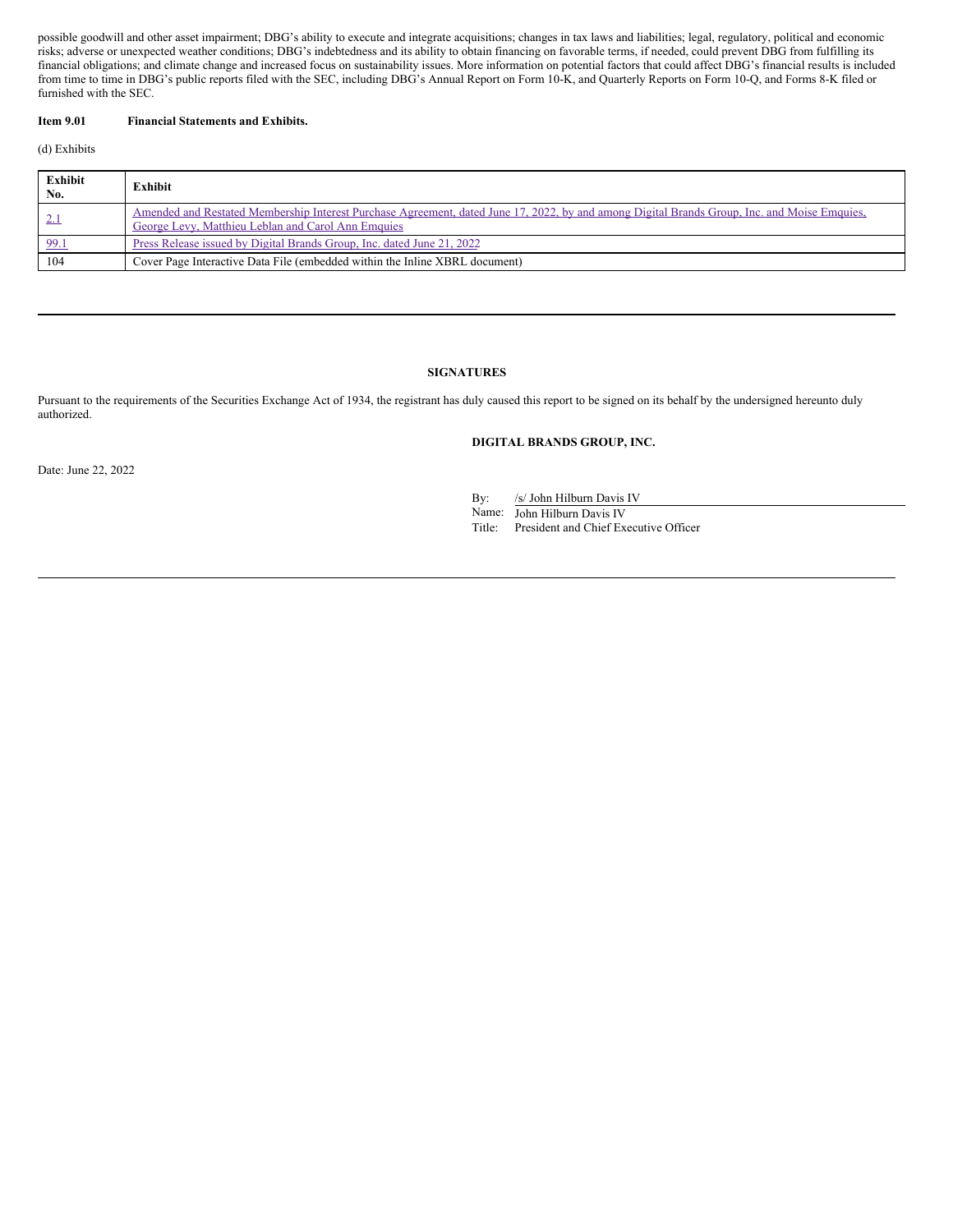**Page**

# Execution Version **AMENDED AND RESTATED MEMBERSHIP INTEREST PURCHASE AGREEMENT**

# **by and among Moise Emquies, George Levy, Matthieu Leblan and Carol Ann Emquies**

#### **as Sellers,**

#### **Sunnyside, LLC**

#### **as the Company,**

#### **Digital Brands Group, Inc.,**

**as Buyer**

**and**

#### **George Levy**

**as Sellers' Representative**

#### **Dated June 17, 2022**

#### **TABLE OF CONTENTS**

| <b>ARTICLE I DEFINITIONS</b> |                                                          | 1  |
|------------------------------|----------------------------------------------------------|----|
| ARTICLE II PURCHASE AND SALE |                                                          | 10 |
| Section 2.01                 | Purchase and Sale                                        | 10 |
| Section 2.02                 | Purchase Price                                           | 10 |
| Section 2.03                 | Closing                                                  | 11 |
| Section 2.04                 | Transactions to be Effected at the Closing               | 11 |
| Section 2.05                 | Post-Closing Working Capital Adjustment                  | 13 |
| Section 2.06                 | <b>Buyer Shareholder Consent</b>                         | 14 |
| Section 2.07                 | Withholding Taxes                                        | 14 |
|                              | ARTICLE III REPRESENTATIONS AND WARRANTIES OF SELLERS    | 14 |
| Section 3.01                 | Ownership of Membership Interests                        | 14 |
| Section 3.02                 | <b>Investment Representations</b>                        | 15 |
| Section 3.03                 | <b>Brokers</b>                                           | 16 |
|                              | ARTICLE IV REPRESENTATIONS AND WARRANTIES OF THE COMPANY | 16 |
| Section 4.01                 |                                                          |    |
|                              | Organization, Authority and Qualification of the Company | 16 |
| Section 4.02                 | Capitalization                                           | 16 |
| Section 4.03                 | No Subsidiaries                                          | 17 |
| Section 4.04                 | No Conflicts; Consents                                   | 17 |
| Section 4.05                 | <b>Financial Statements</b>                              | 17 |
| Section 4.06                 | <b>Undisclosed Liabilities</b>                           | 17 |
| Section 4.07                 | Absence of Certain Changes, Events, and Conditions       | 18 |
| Section 4.08                 | Material Contracts                                       | 18 |
| Section 4.09                 | Title to Assets; Real Property                           | 20 |
| Section 4.10                 | [Reserved]                                               | 20 |
| Section 4.11                 | <b>Intellectual Property</b>                             | 20 |
| Section 4.12                 | Inventory                                                | 20 |
| Section 4.13                 | Accounts Receivable                                      | 21 |
| Section 4.14                 | Customers and Suppliers                                  | 21 |
| Section 4.15                 | Insurance                                                | 21 |
| Section 4.16                 | Legal Proceedings; Governmental Orders                   | 21 |
| Section 4.17                 | Compliance with Laws; Permits                            | 22 |
| Section 4.18                 | <b>Environmental Matters</b>                             | 22 |
| Section 4.19                 | <b>Employee Benefit Matters</b>                          | 23 |
| Section 4.20                 | <b>Employment Matters</b>                                | 23 |
| Section 4.21                 | Taxes                                                    | 24 |
| Section 4.22                 | <b>Books and Records</b>                                 | 24 |
| Section 4.23                 | <b>Brokers and Other Advisors</b>                        | 24 |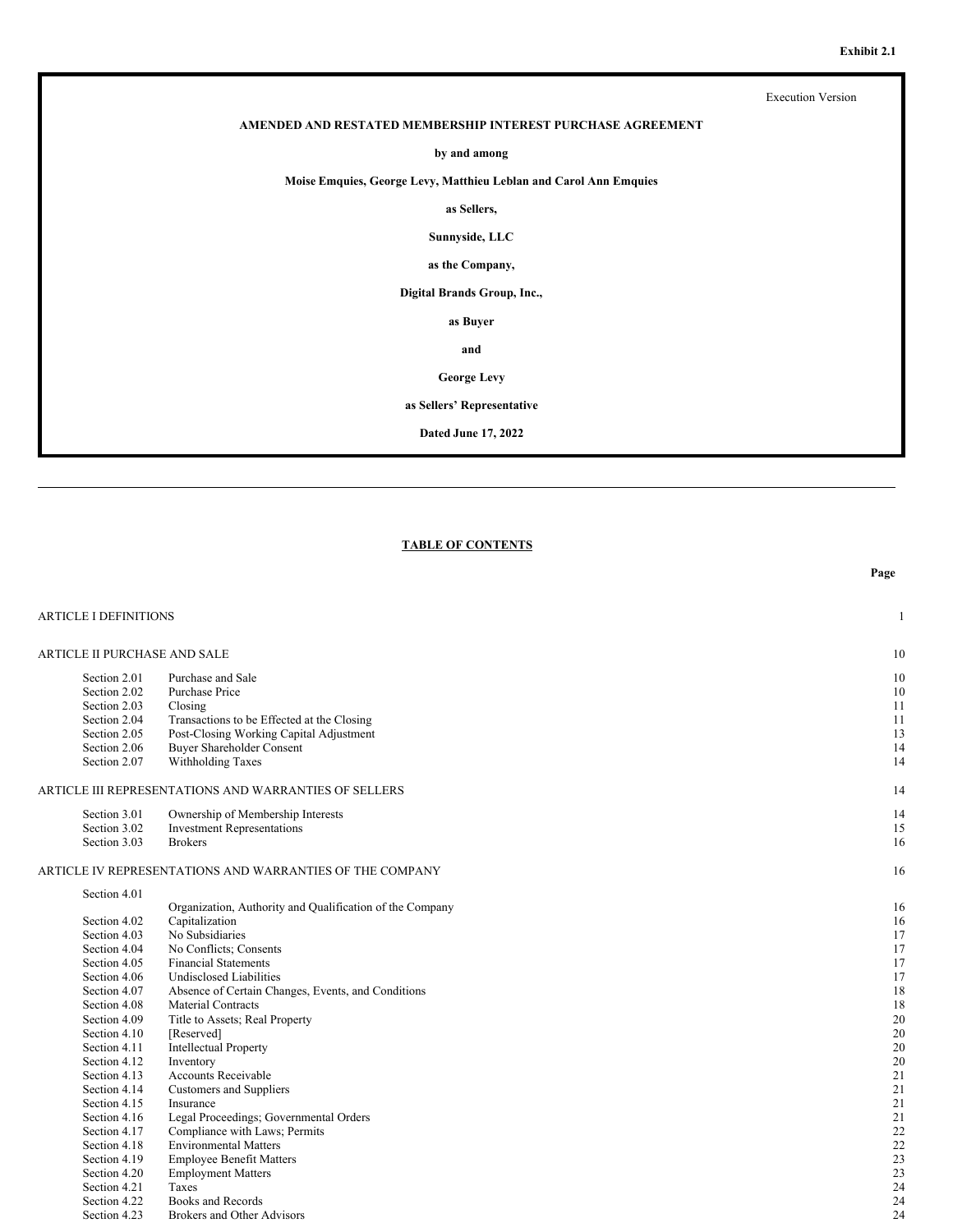#### ARTICLE V REPRESENTATIONS AND WARRANTIES OF BUYER 24

| Section 5.01         | Organization and Authority of Buyer | 24 |
|----------------------|-------------------------------------|----|
| Section 5.02         | No Conflicts; Consents              | 25 |
| Section 5.03         | <b>Investment Purpose</b>           | 25 |
| Section 5.04         | Valid Issuance                      | 25 |
| Section 5.05         | <b>Brokers</b>                      | 25 |
| Section 5.06         | Legal Proceedings                   | 25 |
|                      |                                     |    |
| ARTICLE VI COVENANTS |                                     | 26 |
|                      |                                     |    |

| Section 6.01                 | Conduct of Business Prior to the Closing | 26 |
|------------------------------|------------------------------------------|----|
| Section 6.02                 | Access to Information                    | 26 |
| Section 6.03                 | No Solicitation of Other Bids            | 27 |
| Section 6.04                 | Notice of Certain Events                 | 27 |
| Section 6.05                 | Commercially Reasonable Efforts          | 28 |
| Section 6.06                 | Confidentiality                          | 28 |
| Section 6.07                 | <b>Public Announcements</b>              | 28 |
| Section 6.08                 | Books and Records                        | 29 |
| Section 6.09                 | <b>Further Assurances</b>                | 29 |
| Section 6.10                 | Non-Competition                          | 29 |
| ARTICLE VII                  |                                          | 30 |
| Section 7.01                 | Conditions to Obligations of All Parties | 30 |
| Section 7.02                 | Conditions to Obligations of Buyer       | 31 |
| Section 7.03                 | Conditions to Obligations of Sellers     | 32 |
| ARTICLE VIII INDEMNIFICATION |                                          | 34 |
| Section 8.01                 | <b>Survival Period</b>                   | 34 |
| Section 8.03                 | Indemnification by Buyer                 | 34 |
| Section 8.05                 | <b>Indemnification Claims</b>            | 35 |
|                              | ARTICLE IX TERMINATION PRIOR TO CLOSING  | 37 |
| Section 9.01                 | Termination of Agreement                 | 37 |
| Section 9.02                 | Effect of Termination; Survival          | 38 |
| Section 9.03                 | <b>Reverse Termination Fee</b>           | 38 |
| ARTICLE X MISCELLANEOUS      |                                          | 39 |
| Section 10.01                | Expenses                                 | 39 |
| Section 10.02                | Sellers' Representative                  | 39 |
| Section 10.03                | Headings                                 | 40 |
| Section 10.04                | Entire Agreement                         | 40 |
| Section 10.05                | Successors and Assigns                   | 40 |
| Section 10.06                | Severability                             | 40 |
| Section 10.07                | Amendment                                | 41 |
| Section 10.08                | Notices                                  | 41 |
| Section 10.09                | Counterparts                             | 41 |
| Section 10.10                | Third-Party Rights                       | 41 |
| Section 10.11                | <b>Exhibits and Schedules</b>            | 42 |
| Section 10.12                | Governing Law                            | 42 |
| Section 10.13                | Dispute Resolution                       | 42 |
| Section 10.14                | WAIVER OF JURY TRIAL                     | 43 |
| Section 10.15                | Specific Performance                     | 43 |
|                              |                                          |    |

ii

#### **AMENDED AND RESTATED MEMBERSHIP INTEREST PURCHASE AGREEMENT**

THIS AMENDED AND RESTATED MEMBERSHIP INTEREST PURCHASE AGREEMENT (this "**Amendment**"), effective as of June 17, 2022 (the "**Effective Date**"), is entered into by and among Moise Emquies, an individual, George Levy, an individual, Matthieu Leblan, an individual, and Carol Ann Emquies, an individual (each a "**Seller**" and together the "**Sellers**"), Digital Brands Group, Inc., a Delaware corporation ("**Buyer**"), Sunnyside, LLC, a California limited liability company (the "**Company**") and George Levy solely in his capacity as the Sellers' Representative. Sellers and Buyer are sometimes collectively referred to herein as the "**Parties**" and individually as a "**Party**."

#### **RECITALS**

WHEREAS, Sellers own all of the issued and outstanding membership interests (the "**Membership Interests**") in the Company;

WHEREAS, further to a Membership Interest Purchase Agreement effective as of January 18, 2022 (the "Agreement"), the Sellers agreed to transfer to Buyer, and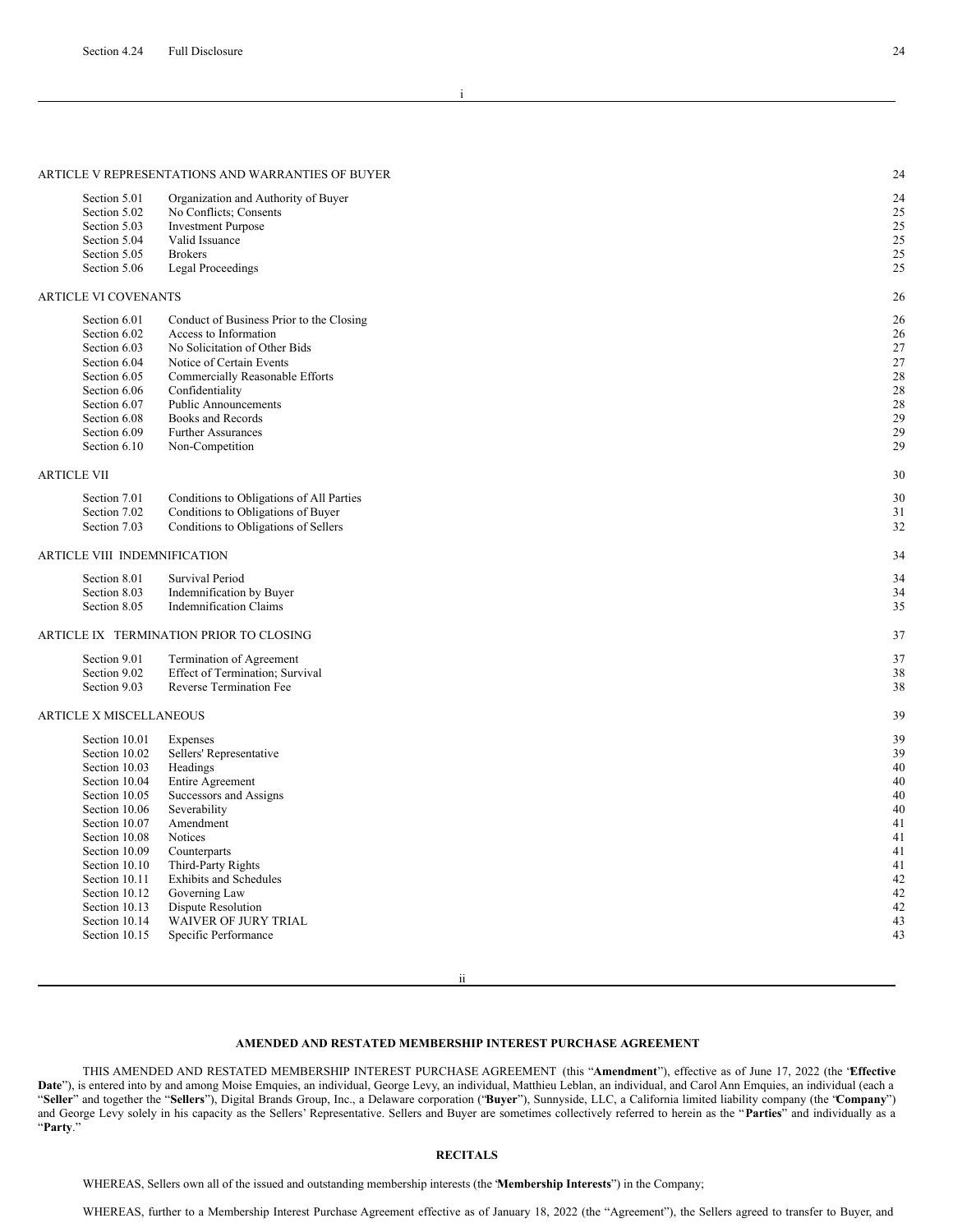Buyer wished to acquire from Sellers, the Membership Interests, subject to the terms and conditions set forth therein; and

WHEREAS, the Buyer and the Sellers desire to amend and restate the Agreement in its entirety as set forth herein.

NOW, THEREFORE, in consideration of the mutual covenants and agreements hereinafter set forth and for other good and valuable consideration, the receipt and sufficiency of which are hereby acknowledged, the Parties hereto agree as follows:

#### **ARTICLE I DEFINITIONS**

The following definitions shall apply to capitalized terms (or phrases) defined below and used throughout this Agreement:

"**Action**" means any claim, action, cause of action, demand, lawsuit, arbitration, inquiry, audit, notice of violation, proceeding, litigation, citation, summons, subpoena or investigation of any nature, civil, criminal, administrative, regulatory or otherwise, whether at law or in equity.

"**Aggregate Gross Purchase Price**" has the meaning set forth inSection 2.02(a).

"**Affiliate**" of a Person means any other Person that directly or indirectly, through one or more intermediaries, controls, is controlled by, or is under common control with, such Person. The term "control" (including the terms "controlled by" and "under common control with") means the possession, directly or indirectly, of the power to direct or cause the direction of the management and policies of a Person, whether through the ownership of voting securities, by contract or otherwise.

"**Agreement**" has the meaning set forth in the preamble.

"**Ancillary Documents**" means the Note(s), the Escrow Agreement, the Registration Rights Agreement and the Assignment Agreements.

"Arbitration Notice" has the meaning set forth in Section 8.12(b).

"**Assignment Agreements**" has the meaning set forth in Section 2.04(b)(i)(A).

"**Audited Balance Sheet**" has the meaning set forth inSection 2.05(a).

"**Balance Sheet**" has the meaning set forth in Section 4.05.

"**Balance Sheet Date**" has the meaning set forth inSection 4.05.

**"Benefit Plan**" has the meaning set forth in Section 4.19(a).

"**Business Day**" means any day except Saturday, Sunday or any other day on which commercial banks located in New York City, New York, are authorized or required by Law to be closed for business.

"**Buyer**" has the meaning set forth in the preamble.

"**Buyer Fundamental Representation**" has the meaning set forth inSection 7.01.

"Buyer Indemnifiable Amount" has the meaning set forth in Section 7.03.

"**Buyer Indemnified Parties**" has the meaning set forth inSection 7.02.

"**Buyer Shares**" means the common stock, with a par value of \$0.0001 per share, of Buyer.

"**Buyer's Accountants**" means *dbbmckennon*, independent registered public accounting firm.

"**Buyer's Knowledge"** or any other similar knowledge qualification, means the actual knowledge of John Hilburn Davis IV, Reid Yeomon and Laura Dowling.

**"Calculation Time"** means 11:59 p.m. on the calendar day prior to the Closing Date.

**"Calculation Statement"** has the meaning set forth inSection 2.01(b).

"**Cash Payment**" has the meaning set forth inSection 2.02(a)(ii).

"**CERCLA**" means the Comprehensive Environmental Response, Compensation, and Liability Act of 1980, as amended by the Superfund Amendments and Reauthorization Act of 1986, 42 U.S.C. §§ 9601 et seq.

"**CIT Group**" means The CIT Group/Commercial Services Inc.

"Claim" has the meaning set forth in Section 7.05.

"Claim Notice" has the meaning set forth in Section 7.05.

"Closing" has the meaning set forth in Section 2.03.

"**Closing Cash Payment**" has the meaning set forth in Section 2.02(b).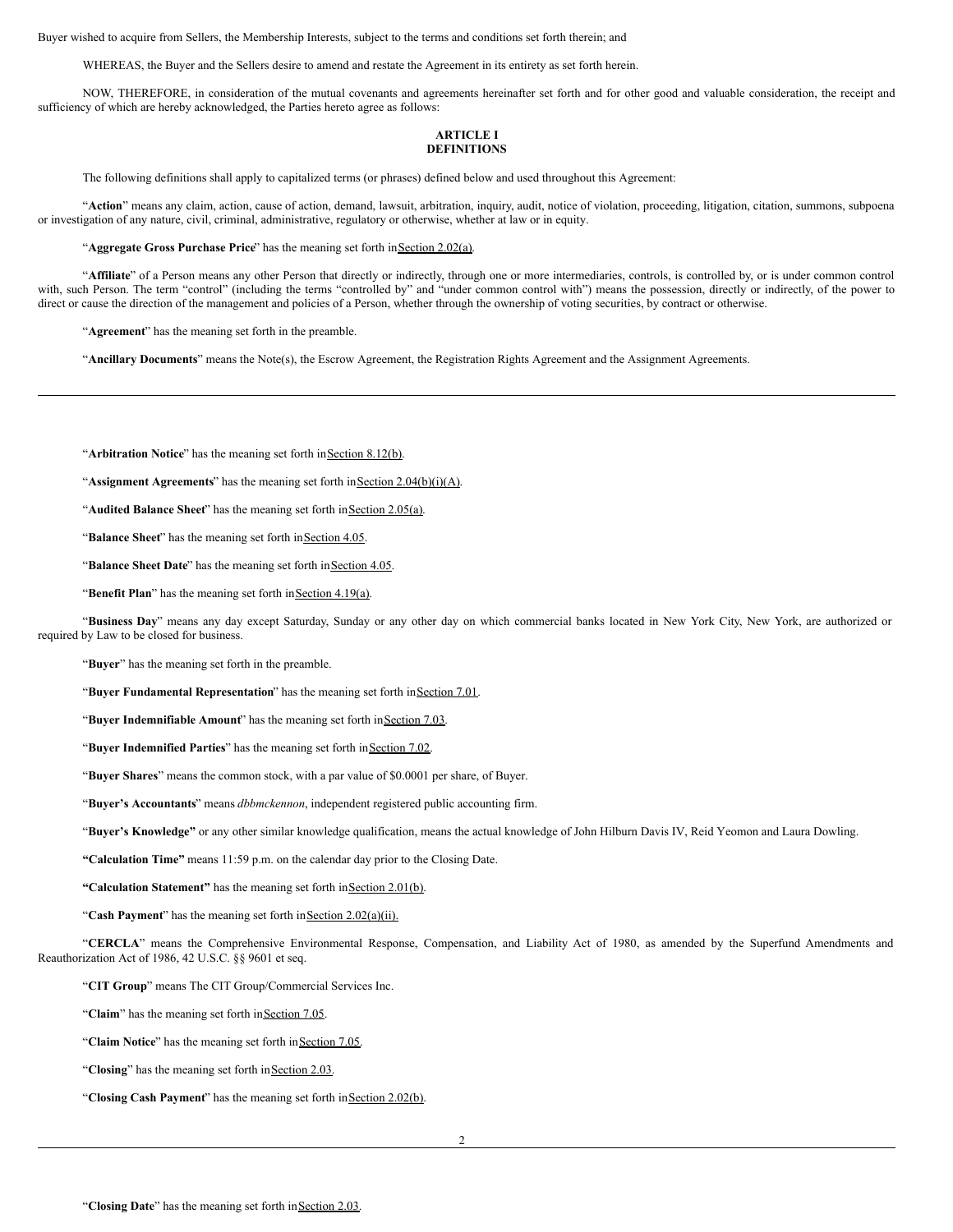"**Closing Net Working Capital"** means the Net Working Capital as of the Calculation Time.

"**Closing Purchase Price**" has the meaning set forth in Section 2.02(b).

"**Closing Share Payment**" has the meaning set forth in Section 2.02(a)(iii).

"**Closing Statement**" has the meaning set forth in Section 2.05(a).

"**Code**" means the Internal Revenue Code of 1986, as amended.

"**Company**" has the meaning set forth in the recitals.

"Company Fundamental Representation" has the meaning set forth in Section 8.01.

"**Company's Knowledge"** or any other similar knowledge qualification, means the actual knowledge of each of Moise Emquies, George Levy and Matthieu Leblan.

"**Confidential Information**" has the meaning set forth in Section 6.01.

"**Contracts**" means all contracts, leases, deeds, mortgages, licenses, instruments, notes, commitments, undertakings, indentures, joint ventures and all other agreements, commitments and legally binding arrangements, whether written or oral.

"**Disclosure Schedules**" means the Disclosure Schedules delivered by the Company, the Sellers and Buyer concurrently with the execution and delivery of this Agreement.

"**Dispute**" has the meaning set forth in Section 8.13.

"Dispute Notice" has the meaning set forth in Section 8.13(a).

"**Dollars**" or "**\$**" means the lawful currency of the U.S.

"**Effective Date**" has the meaning set forth in the preamble.

"**Employment Offer Letters**" means those forms of Employment Offer Letters to be executed by the Buyer with each of George Levy and Matthew Leblan and which are attached hereto as Exhibit A.

"**Encumbrance**" means any charge, claim, community property interest, pledge, condition, equitable interest, lien (statutory or other), option, security interest, mortgage, easement, encroachment, right of way, right of first refusal, or restriction of any kind, including any restriction on use, voting, transfer, receipt of income or exercise of any other attribute of ownership.

"**Environmental Claim**" means any Action, Governmental Order, lien, fine, penalty, or, as to each, any settlement or judgment arising therefrom, by or from any Person alleging liability of whatever kind or nature (including liability or responsibility for the costs of enforcement proceedings, investigations, cleanup, governmental response, removal or remediation, natural resources damages, property damages, personal injuries, medical monitoring, penalties, contribution, indemnification and injunctive relief) arising out of, based on or resulting from: (a) the presence, Release of, or exposure to, any Hazardous Materials; or (b) any actual or alleged non-compliance with any Environmental Law or term or condition of any Environmental Permit.

3

"**Environmental Law**" means any applicable Law, and any Governmental Order or binding agreement with any Governmental Authority: (a) relating to pollution (or the cleanup thereof), the protection of natural resources, endangered or threatened species, human health or safety or the environment (including ambient air, soil, surface water or groundwater or subsurface strata); or (b) concerning the presence of, exposure to, or the management, manufacture, use, containment, storage, recycling, reclamation, reuse, treatment, generation, discharge, transportation, processing, production, disposal or remediation of any Hazardous Materials; and shall include, without limitation, the following (including the implementing regulations and any state analogs): CERCLA; the Solid Waste Disposal Act, as amended by the Resource Conservation and Recovery Act of 1976, as amended by the Hazardous and Solid Waste Amendments of 1984, 42 U.S.C. §§ 6901 *et seq.*; the Federal Water Pollution Control Act of 1972, as amended by the Clean Water Act of 1977, 33 U.S.C. §§ 1251 *et seq.*; the Toxic Substances Control Act of 1976, as amended, 15 U.S.C. §§ 2601 *et seq.*; the Emergency Planning and Community Right–to–Know Act of 1986, 42 U.S.C. §§ 11001 *et seq.*; the Clean Air Act of 1966, as amended by the Clean Air Act Amendments of 1990, 42 U.S.C. §§ 7401 *et seq.*; and the Occupational Safety and Health Act of 1970, as amended, 29 U.S.C. §§ 651 *et seq*.

"**Environmental Notice**" means any written directive, notice of violation or infraction, or notice respecting any Environmental Claim relating to actual or alleged noncompliance with any Environmental Law or any term or condition of any Environmental Permit.

"**Environmental Permit**" means any Permit, letter, clearance, consent, waiver, closure, exemption, decision or other action required under or issued, granted, given, authorized by or made pursuant to Environmental Law.

"**Equipment**" has the meaning set forth in Section 4.18(b).

"**ERISA**" means the Employee Retirement Income Security Act of 1974, as amended, and the regulations promulgated thereunder.

"**ERISA Affiliate**" means all employers (whether or not incorporated) that would be treated together with the Company or any of its Affiliates as a "single employer" within the meaning of Section 414 of the Code or Section 4001 of ERISA.

"**Escrow Account**" means the account established by the Parties with the Escrow Agent pursuant to the terms of the Escrow Agreement.

"**Escrow Agent**" means a third-party to be mutually acceptable by the Parties to act as Escrow Agent pursuant to the Escrow Agreement.

"**Escrow Agreement**" means the Escrow Agreement to be entered into by Buyer, Sellers' Representative and Escrow Agent at Closing, substantially in the form of Exhibit B.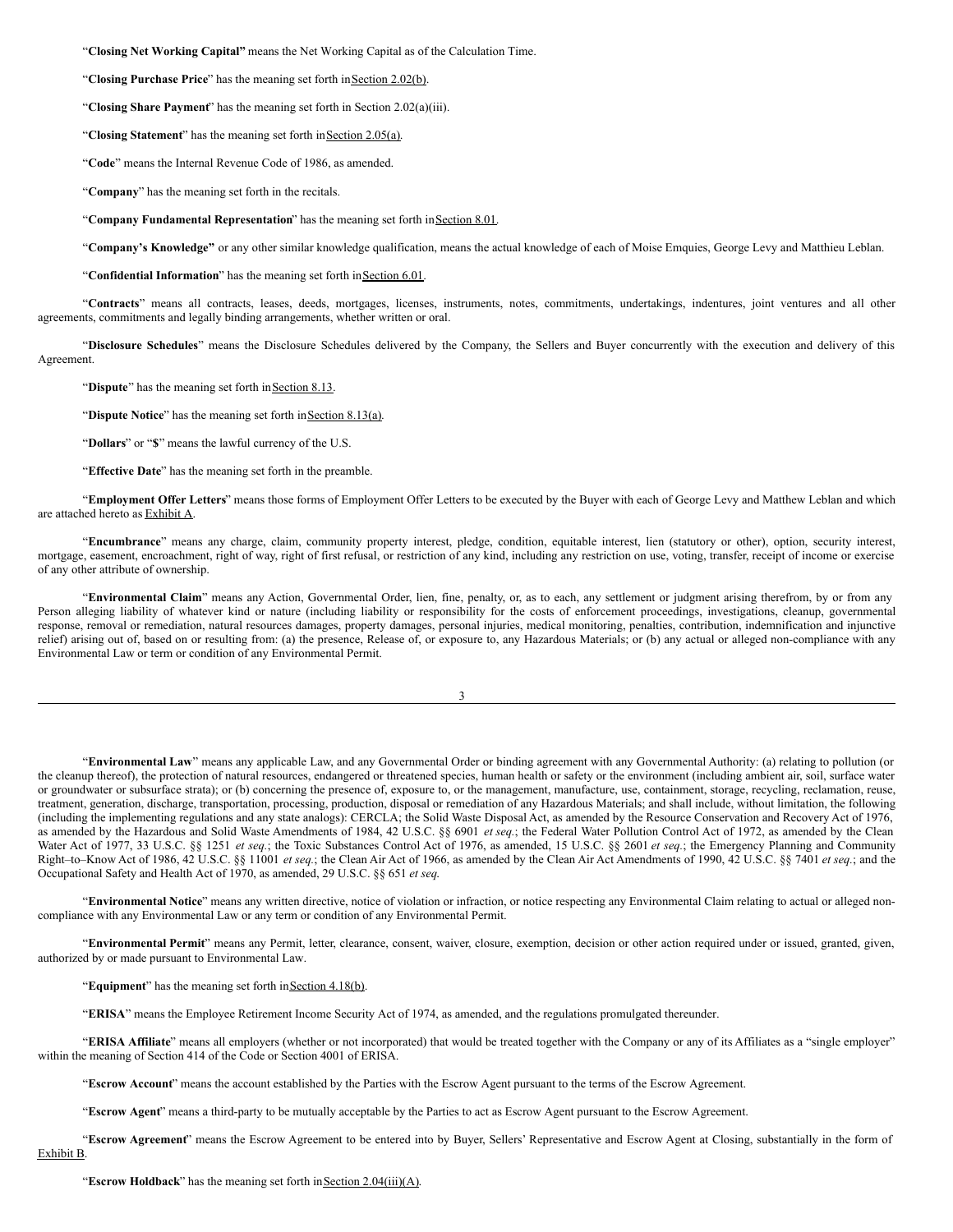"**Final Offer**" has the meaning set forth in Section 8.13(d).

"**Financial Statements**" has the meaning set forth in Section 4.05.

**"GAAP"** means U.S. generally accepted accounting principles, consistently applied.

"**Governmental Authority**" means any federal, state, local or foreign government or political subdivision thereof, or any agency or instrumentality of such government or political subdivision, or any self–regulated organization or other non-governmental regulatory authority or quasi-governmental authority (to the extent that the rules, regulations or orders of such organization or authority have the force of Law), or any arbitrator, court or tribunal of competent jurisdiction.

"**Governmental Order**" means any order, writ, judgment, injunction, decree, stipulation, determination or award entered by or with any Governmental Authority and the IRS, including any compromise or settlement agreement.

"**Hazardous Materials**" means (a) any material, substance, chemical, waste, product, derivative, compound, mixture, solid, liquid, mineral or gas, in each case, whether naturally occurring or manmade, that is hazardous, acutely hazardous, toxic, or words of similar import or regulatory effect under Environmental Laws; and (b) any petroleum or petroleum–derived products, radon, radioactive materials or wastes, asbestos in any form, lead or lead–containing materials, urea formaldehyde foam insulation and polychlorinated biphenyls.

"**Indebtedness**" means, without duplication and with respect to the Company, all (a) indebtedness for borrowed money, including the Loan Amount; (b) accounts payable; (c) obligations for the deferred purchase price of property or services, (d) long or short-term obligations evidenced by notes, bonds, debentures or other similar instruments, (e) obligations under any interest rate, currency swap or other hedging agreement or arrangement; (f) capital lease obligations; (g) reimbursement obligations under any letter of credit, banker's acceptance or similar credit transactions; (h) guarantees made by the Company on behalf of any third party in respect of obligations of the kind referred to in the foregoing clauses (a) through (g); and (i) any unpaid interest, prepayment penalties, premiums, costs and fees that would arise or become due as a result of the prepayment of any of the obligations referred to in the foregoing clauses (a) through (h).

"Indemnified Party" means any Party entitled to indemnification pursuant toArticle VIII.

"Indemnifying Party" means any Party required to provide indemnification pursuant toArticle VIII.

"Independent Accounting Firm" has the meaning set forth in Section 2.05(c).

"Initial Closing Cash Payment" has the meaning set forth in Section 2.02(a)(i).

5

"**Intellectual Property**" means any and all rights in, arising out of, or associated with any of the following in any jurisdiction throughout the world: (a) issued patents and patent applications (whether provisional or non-provisional), including divisionals, continuations, continuations-in-part, substitutions, reissues, reexaminations, extensions or restorations of any of the foregoing, and other indicia of invention ownership (including certificates of invention, petty patents, and patent utility models) issued by any Governmental Authority ("Patents"); (b) trademarks, service marks, brands, certification marks, logos, trade dress, trade names and other similar indicia of source or origin, together with the goodwill connected with the use of and symbolized by, and all registrations, applications for registration and renewals of any of the foregoing ("**Trademarks**"); (c) copyrights and works of authorship, whether or not copyrightable, and all registrations, applications for registration, and renewals of any of the foregoing ("**Copyrights**"); (d) internet domain names and social media account or user names (including "handles"), whether or not Trademarks, all associated web addresses, URLs, websites and web pages, social media sites and pages, and all content and data thereon or relating thereto, whether or not Copyrights; (e) mask works and all registrations, applications for registration and renewals thereof; (f) industrial designs, and all Patents, registrations, applications for registration and renewals thereof; (g) trade secrets, knowhow, inventions (whether or not patentable), discoveries, improvements, technology, business and technical information, databases, data compilations and collections, tools, methods, processes, techniques and other confidential and proprietary information and all rights therein ("**Trade Secrets**"); (h) computer programs, operating systems, applications, firmware and other code, including all source code, object code, application programming interfaces, data files, databases, protocols, specifications and other documentation thereof; (i) rights of publicity; and (j) all other intellectual or industrial property and proprietary rights.

"**IRS**" means the Internal Revenue Service.

**"Issuance Price**" means the per share closing price of the Buyer Shares on Nasdaq on the Effective Date.

"**Law**" means any statute, law, ordinance, regulation, rule, code, order, constitution, treaty, common law, judgment, decree, other requirement or rule of law of any Governmental Authority.

"**Lease Agreements**" has the meaning set forth inSection 4.09(c).

"Leased Real Property" has the meaning set forth in Section 4.09(c).

"Liability" and "Liabilities" have the meanings set forth in Section 4.06.

"**Loan Amount**" means the outstanding principal plus accrued but unpaid interest on that certain loan in the principal amount of \$500,000 from Moise Emquies to the Company.

"**Losses**" means losses, damages, Liabilities, deficiencies, judgments, interest, awards, penalties, fines, costs or expenses of whatever kind, including reasonable attorneys' fees and the cost of enforcing any right to indemnification hereunder and the cost of pursuing any insurance providers, but excluding punitive and consequential damages.

"**Material Adverse Effect**" means with respect to the specified Party, any event, occurrence, fact, condition or change that is individually or in the aggregate materially adverse to (a) the business, results of operations, condition (financial or otherwise) or assets of the Company or (b) the ability of the Party to consummate the transactions contemplated by this Agreement on a timely basis; *provided, however,* that "Material Adverse Effect" shall not include any event, occurrence, fact, condition or change, directly or indirectly, arising out of or attributable to: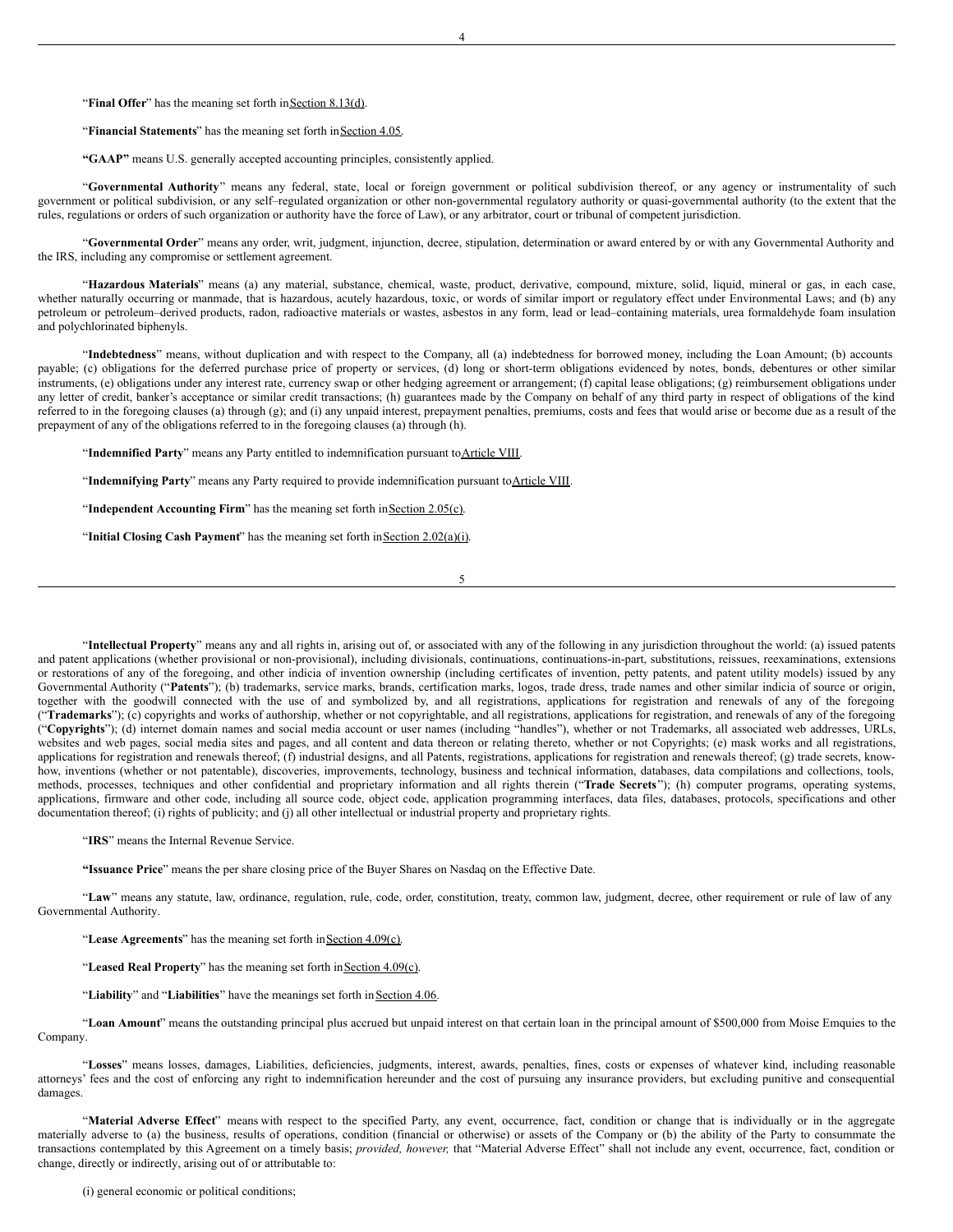6

(ii) general conditions generally in any industry, location or market in which the specified Party operates;

(iii) acts of war (whether or not declared), armed hostilities or terrorism, or the escalation or worsening thereof;

(iv) any earthquakes, hurricanes, tsunamis, tornadoes, floods, mudslides, wild fires,weather conditions, pandemic, epidemics or human health crises (including COVID-19 and its derivations);

(v) changes or proposed changes in GAAP or other accounting standards, regulations or principles (or the enforcement or interpretation of any of the foregoing);

(vi) changes or proposed changes in applicable Law (or the interpretation or enforcement thereof);

(vii) any failure, in and of itself, to meet projections, forecasts, estimates or predictions in respect of revenues, free cash flow, earnings or other financial operating metrics for any period;

(viii) the announcement and performance of this Agreement, including any resulting impact on relationships, contractual or otherwise, with any third parties; or

(ix) any action taken by the specified Party that is required by this Agreement to be taken by the specified Party.

*provided further, however,* that any event, occurrence, fact, condition or change referred to in clauses (i) through (ix) immediately above shall be taken into account in determining whether a Material Adverse Effect has occurred to the extent that such event, occurrence, fact, condition or change has had a disproportionately adverse effect on the Company relative to other participants in the industry in which the Company conducts its business.

"Material Contracts" has the meaning set forth in Section 4.08(a).

"**Material Customers**" has the meaning set forth in Section 4.14(a).

"Material Suppliers" has the meaning set forth in Section 4.14(b).

"**Membership Interests**" has the meaning set forth in the recitals.

7

"**Nasdaq**" means the National Association of Securities Dealers Automated Quotation market and securities exchange or any successor national securities exchange or trading market in the U.S.

"**Net Working Capital**" means, as of any time, an amount (which may be positive or negative) equal to (1) the sum of cash, cash equivalents, accounts receivable and inventory of the Company as of such time and the cost of obtaining the Directors & Officers insurance tail policy set forth in Section 2.04(a)(i)(C), each as set forth on Schedule A hereto under the heading "Current Assets" and no other assets, *minus* (2) the sum of accounts payable of the Company as of such time, determined in accordance with GAAP, and, without duplication, payroll liabilities and sales tax payable, each as set forth on Schedule A hereto under the heading "Current Liabilities" and no other liabilities; *provided, that* the categories of items set forth herein and inSchedule A may not be amended or modified and there can be no deviations from the categories of items set forth in Schedule A for calculating the Net Working Capital unless mutually agreed upon by Buyer and Sellers' Representative.

"**Objections Statement**" has the meaning set forth in Section 2.05(b).

"**Organizational Documents**" means (a) in the case of a Person that is a corporation, its articles or certificate of incorporation and its bylaws, regulations or similar governing instruments required by the laws of its jurisdiction of formation or organization; (b) in the case of a Person that is a partnership, its articles or certificate of partnership, formation or association, and its partnership agreement (in each case, limited, limited liability, general or otherwise); (c) in the case of a Person that is a limited liability company, its articles or certificate of formation or organization, and its limited liability company agreement or operating agreement; and (d) in the case of a Person that is none of a corporation, partnership (limited, limited liability, general or otherwise), limited liability company or natural person, its governing instruments as required or contemplated by the Laws of its jurisdiction of organization.

"**Party**" and "**Parties**" have the meanings set forth in the preamble.

"**Permits**" means all permits, licenses, franchises, approvals, authorizations, registrations, certificates, variances and similar rights obtained, or required to be obtained, from any Governmental Authority.

"Permitted Encumbrances" has the meaning set forth in Section 4.09(a).

"**Person**" means an individual, corporation, partnership, joint venture, limited liability company, unincorporated organization, trust, association or other entity.

"**Pro Rata Share**" means with respect to each Seller, Jenny Murphy and Elodie Crichi the Pro Rata Share (expressed as a percentage) set forth onSchedule B.

"**Real Property**" means the real property owned, leased or subleased by the Company, together with all buildings, structures and facilities located thereon.

"**Release**" means any actual or threatened release, spilling, leaking, pumping, pouring, emitting, emptying, discharging, injecting, escaping, leaching, dumping, abandonment, disposing or allowing to escape or migrate into or through the environment (including, without limitation, ambient air (indoor or outdoor), surface water, groundwater, land surface or subsurface strata or within any building, structure, facility or fixture).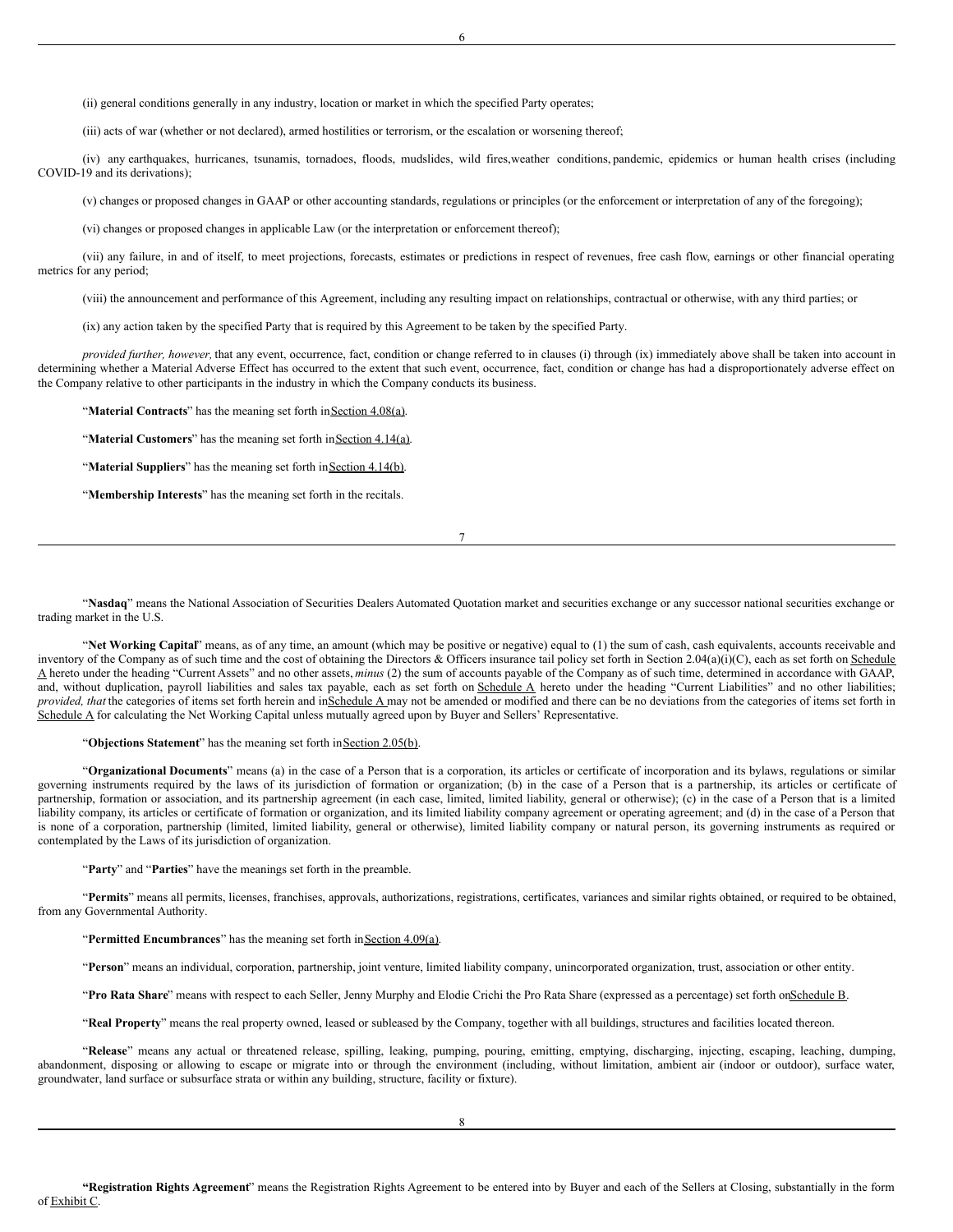"**Representative**" means, with respect to any Person, any and all directors/managing members, managers, officers, employees, consultants, financial advisors, counsel, accountants and other agents of such Person.

"**Representative Losses**" has the meaning set forth in Section 8.02(b).

"**Restricted Business**" has the meaning set forth inSection 6.05(b).

"**Securities Act**" has the meaning set forth in Section 3.07(b).

"**Seller**" has the meaning set forth in the preamble.

"**Seller Fundamental Representation**" has the meaning set forth inSection 7.01.

"Seller Indemnifiable Amount" has the meaning set forth in Section 7.02(b).

"Seller Indemnified Parties" has the meaning set forth in Section 7.03.

"**Seller Membership Interests**" has the meaning set forth in Section 3.01(a).

"**Sellers' Representative**" shall be George Levy.

"**Specified Seller**" has the meaning set forth in Section 6.10(b).

"**Target Closing Net Working Capital**" means Two Million Five Hundred Thousand Dollars (\$2,500,000).

"**Tax,**" "**Taxes**" or "**Taxable**" means all federal, state, local, foreign and other income, gross receipts, sales, use, production, ad valorem, transfer, franchise, registration, profits, license, lease, service, service use, withholding, payroll, employment, unemployment, estimated, excise, severance, environmental, stamp, occupation, premium, property (real or personal), real property gains, windfall profits, customs, duties or other taxes, fees, assessments or charges of any kind whatsoever, together with any interest, additions or penalties with respect thereto and any interest in respect of such additions or penalties.

"**Tax Return**" means any return, declaration, report, claim for refund, information return, or statement or other document relating to Taxes, including any schedule or attachment thereto, and including any amendment thereof.

"**U.S.**" means the United States of America.

"Working Capital Deficiency Amount" has the meaning set forth in Section 2.05(d).

9

#### **ARTICLE II PURCHASE AND SALE**

#### **Section 2.01 Purchase and Sale**.

(a)Subject to the terms and conditions set forth herein, at the Closing, Seller shall sell to Buyer, and Buyer shall purchase from Sellers, all of Sellers' right, title, and interest in and to the Membership Interests, free and clear of all Encumbrances, for the consideration specified in Section 2.02.

(b)No later than one (1) Business Days prior to the Closing, the Company will deliver to Buyer a written statement (the " **Calculation Statement**") setting forth the Company's good faith estimate of the Closing Net Working Capital and the amount (if any) by which Closing Net Working Capital exceeds the Target Closing Net Working Capital or the amount (if any) by which Target Closing Net Working Capital exceeds Closing Net Working Capital as of Closing. The Company shall provide Buyer with the opportunity to review and provide comments to the Calculation Statement, which the Company shall consider in good faith but shall be under no obligation to incorporate such comments.

#### **Section 2.02 Purchase Price**.

(a)Aggregate Gross Purchase Price. Buyer's aggregate base purchase price for the Membership Interests (the "**Aggregate Gross Purchase Price**"), subject to the adjustments set forth in this Agreement, is as follows:

(i)Five Million Dollars (\$5,000,000) (the " **Initial Closing Cash Payment**") paid in cash of which Two Million Five Hundred Thousand Dollars (\$2,500,000) is paid to each of George Levy and Matthieu Leblan;

(ii)At the Sellers' option at the Closing, either (i) Seven Million Dollars (\$7,000,000) paid in Buyer Shares at a per share price equal to the Issuance Price (the "**Sellers' Option**") or (ii) Seven Million Dollars (\$7,000,000) in cash, issued or paid, as the case may be, to each of the Sellers, Jenny Murphy and Elodie Crichi pro-rata based on their Pro Rata Share (together with the Initial Closing Cash Payment, the "**Cash Payment**"); provided, however, that the Sellers' Representative shall deliver to Buyer a notice, in accordance with Section 10.08 below, not later than five (5) days prior to Closing indicating the Sellers' election with respect to the Sellers' Option; and

(iii)Twenty Million Dollars (\$20,000,000) paid in Buyer Shares at a per share price equal to the Issuance Price issued to each of the Sellers, Jenny Murphy and Elodie Crichi pro-rata based on their respective Pro Rata Share (the "**Closing Share Payment**") .

(b) Closing Purchase Price. The purchase price to be paid at the Closing for the Membership Interests (the "**Closing Purchase Price**"), subject to the terms of and as provided for in this Agreement, shall be equal to the Cash Payment minus the Loan Amount due and payable at the Closing (the "**Closing Cash Payment**") plus the Closing Share Payment.

10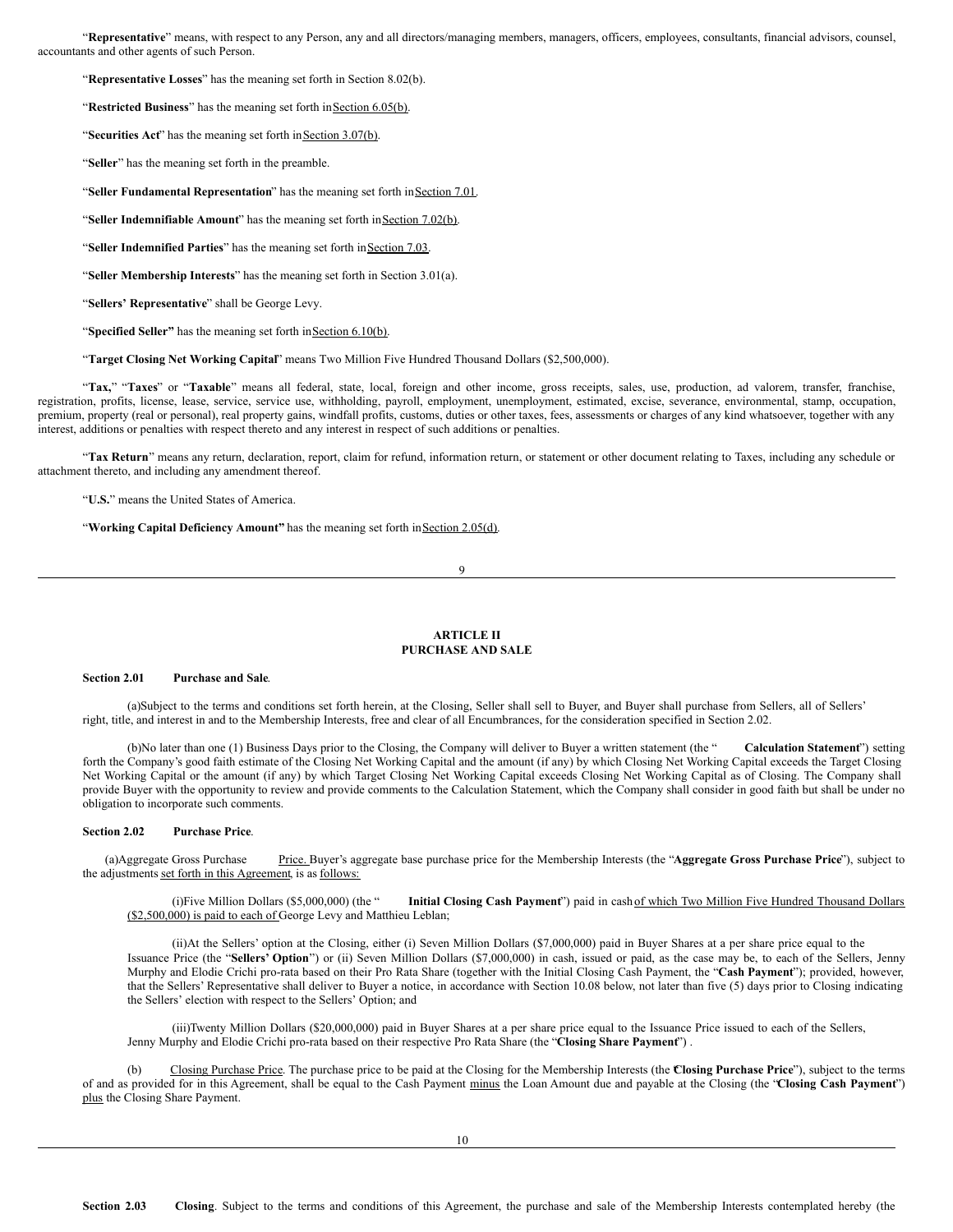"Closing") shall take place on a date no later than two (2) Business Days after the last of the conditions to Closing set forth inArticle VI has been satisfied or waived (other than conditions which, by their nature, are to be satisfied at the Closing), at the offices of Manatt, Phelps & Phillips LLP, 695 Town Center Drive, 14<sup>th</sup> Floor, Costa Mesa, CA 92646, or through the electronic exchange of executed documents and other closing deliveries via e-mail or facsimile transmission, or at such other time, on such other date and/or at such other place as Sellers and Buyer may mutually agree upon in writing (the day on which the Closing takes place being the "**Closing Date")**.

#### **Section 2.04 Transactions to be Effected at the Closing**.

- (a) At the Closing, Buyer shall:
- (i) Deliver to each of George Levy and Matthieu Leblan:

(A) from the Closing Cash Payment, immediately available funds in the amount of Two Million Five Hundred Thousand Dollars (\$2,500,000), which amounts shall equal in the aggregate, the Initial Closing Cash Payment; and

(B) the Employment Offer Letters.

(ii) Pay, by wire transfer of immediately available funds (in accordance with wire instructions provided by the Sellers' Representative), on behalf of the Company, the Loan Amount that is outstanding at the Closing.

(iii) Deliver to Sellers:

(A)in the event that the Sellers opt for cash further to Section 2.02(a)(ii), immediately available funds to Sellers, Jenny Murphy and Elodie Crichi (pro rata in accordance with their respective Pro Rata Share) , in the aggregate amount equal to the balance of the Closing Cash Payment after payment in full of the Initial Closing Cash Payment in accordance with Section  $2.04(a)(i)(A)$  by wire transfer to the bank accounts designated in writing by each of the Sellers, Jenny Murphy and Elodie Crichi at least one (1) Business Day prior to the Closing;

(B) the Ancillary Documents, each duly executed by Buyer to the extent Buyer is a party thereto; and

(C)Evidence of the procurement by Buyer of a Directors & Officers insurance tail policy of no less than six (6) years covering the Company's officers and directors up to three hundred percent (300%) of the annual policy premium, the cost of which shall be borne by Buyer;

(ii) Deliver to the Escrow Agent the Escrow Agreement; and

(iii)Deliver to Buyer's transfer agent an instruction letter instructing such transfer agent to deliver the stock certificates set forth in Section 2.04(c) as soon as practicable following the Closing, but in no event later than two (2) Business Days after the Closing Date.

(b) At the Closing, each of the Sellers shall:

(i) Deliver to Buyer:

(A)an assignment of the Membership Interests to Buyer in form and substance satisfactory to Buyer (the " **Assignment Agreements**"), duly executed by such Seller;

(B)written resignation, effective as of the Closing Date, of such Seller in his/her capacities as officer and manager of the Company, if applicable;

(C)a counterpart to each of the Ancillary Documents, duly executed by such Seller, and in the case of the Escrow Agreement, the Sellers' Representative;

(D)counterparts to the release by Jenny Murphy of Sellers, the Company and Buyer in form and substance satisfactory to Buyer, duly executed by Jenny Murphy and each of the Sellers;

(E)counterparts to the release by Elodie Crichi of Sellers, the Company and Buyer in form and substance satisfactory to Buyer, duly executed by Elodie Crichi and each of the Sellers; a payoff letter with respect to the Loan Amount, which payoff letter shall be in form and substance reasonably satisfactory to the Parties; and

(ii) Deliver the Escrow Agreement to the Escrow Agent.

(c)As soon as practicable following the Closing, but in no event later than two (2) Business Days after the Closing Date, Buyer shall cause to be delivered:

(i)to each of the Sellers, Jenny Murphy and Elodie Crichi, a stock certificate in the name of such party in the amounts calculated based on their respective Pro Rata Share representing in the aggregate a number of whole Buyer Shares (rounded down) in an amount equal to either (i) Eighteen Million Dollars (\$18,000,000) plus the balance of the Closing Cash Payment (after payment in full of the Initial Closing Cash Payment in accordance with Section 2.04(a)(i)(A)), in the event that the Sellers select the Seller Option further to Section 2.02(a)(ii) or Eighteen Million Dollars (\$18,000,000), in the event that the Sellers opt for cash further to Section  $2.02(a)(ii)$ , at a per share price equal to the Issuance Price;

(ii)to each of George Levy and Matthieu Leblan, further to the Employment Offer Letters, a stock certificate in the name of each of them representing in the aggregate a number of whole Buyer Shares (rounded down) in an amount equal to Two Million Five Hundred Thousand Dollars (\$2,500,000) at a per share price equal to the Issuance Price: and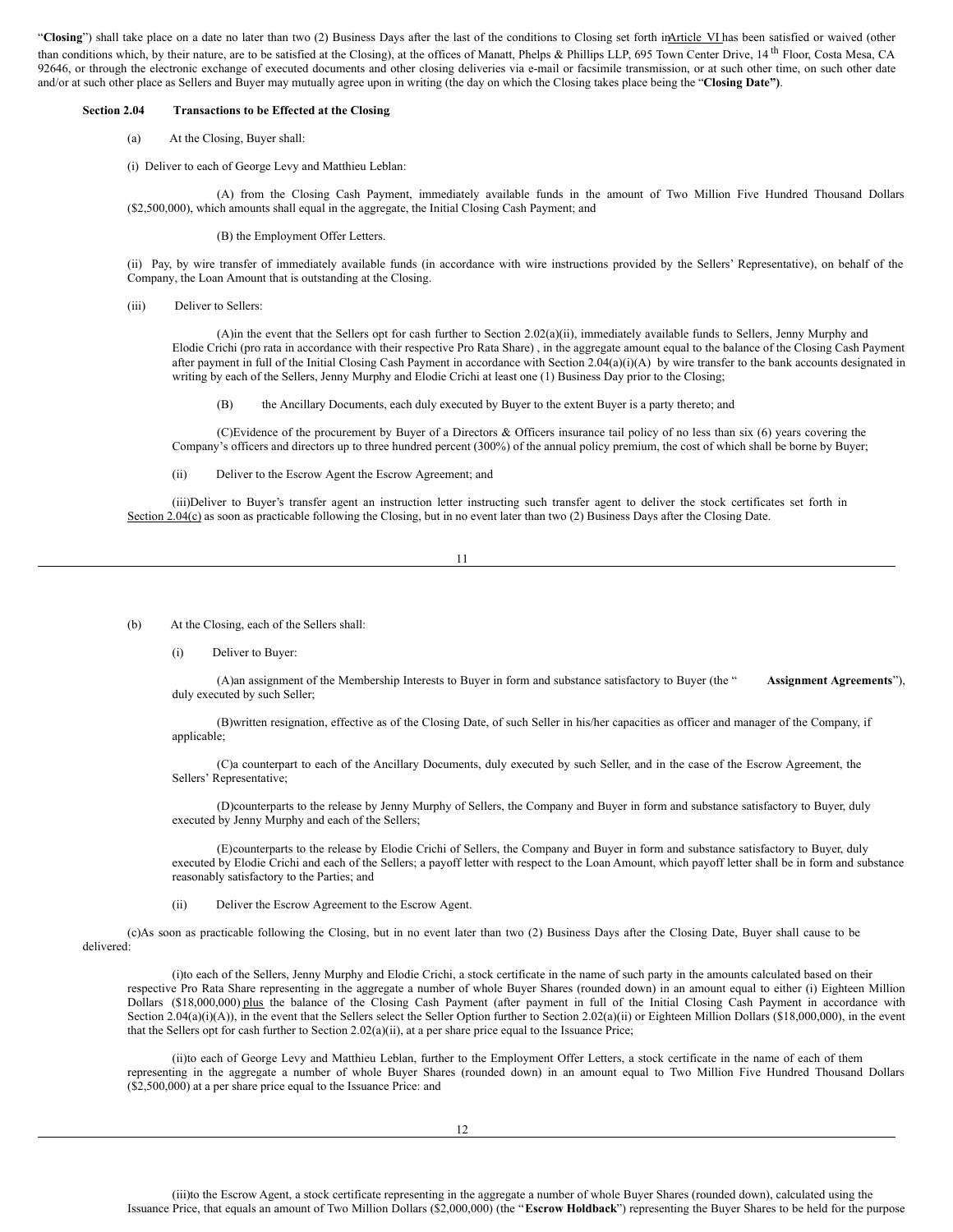of securing any adjustment pursuant to Section 2.05 and potential indemnification obligations of Sellers and the Company referenced inArticle VII; *provided*, *that* on the first (1<sup>st</sup>) anniversary of the Closing Date, any remaining Escrow Holdback amount shall be released to the Sellers (pro rata in accordance with each Seller's Pro Rata Share) pursuant to the terms of the Escrow Agreement.

#### **Section 2.05 Post-Closing Working Capital Adjustment**.

(a)No later than April 15, 2023, Buyer will prepare and deliver to Sellers' Representative an audited consolidated balance sheet of the Company as of December 31, 2022 (the "**Audited Balance Sheet**") and a written statement (the "**Closing Statement**") setting forth Buyer's calculations of (i) the Closing Net Working Capital and the amount (if any) by which Closing Net Working Capital exceeds the Target Closing Net Working Capital or the amount (if any) by which the Target Closing Net Working Capital exceeds Closing Net Working Capital and (ii) detailing the amounts for each category of current assets or current liabilities set forth in Schedule A used to calculate the Closing Net Working Capital.

(b)If Sellers' Representative has any objections to the Closing Statement, Sellers' Representative must deliver to Buyer a written statement (an "**Objections Statement**") setting forth a description in reasonable detail of his objections thereto, including the basis for the objection, proposed adjustment amount and supporting calculations. If an Objections Statement is not delivered to Buyer within sixty (60) days after delivery of the Closing Statement, the Closing Statement will be final, binding and non-appealable by the Parties.

(c)If Sellers' Representative timely delivers an Objections Statement to Buyer, then Buyer and Sellers' Representative will negotiate in good faith to resolve any objections set forth in the Objections Statement, but if they are unable to resolve all disputed items by the end of thirty (30) days after the date of delivery of the Objections Statement, then the remaining items in dispute will be submitted to Buyer's Accountants for resolution acting as an accounting expert and not as an arbitrator, or if that firm is unwilling or unable to serve, Buyer and Sellers' Representative will engage another mutually agreeable independent accounting firm (such selected independent accounting firm, the "**Independent Accounting Firm**"). Buyer and Sellers' Representative will use their commercially reasonable efforts to cause the Independent Accounting Firm to resolve all disagreements as soon as practicable and in any event within thirty (30) days after the date of appointment. The Independent Accounting Firm may address only those items and amounts which are identified in the Objections Statement as being items which Sellers' Representative and Buyer are unable to resolve, and the Independent Accounting Firm's determination shall be within the range proposed by Buyer and Sellers' Representative. The resolution of the dispute by the Independent Accounting Firm will be final, binding and non-appealable on the Parties. The fees and expenses of the Independent Accounting Firm will be allocated equally between Buyer and Sellers' Representative on behalf of the Sellers.

(d)(i) If the final Closing Net Working Capital as calculated above is greater than the Target Closing Net Working Capital, then Buyer will pay to each of the Sellers, Jenny Murphy and Elodie Crichi an amount in immediately available funds equal to their respective Pro Rata Share of any such excess; and

(ii) if the final Closing Net Working Capital as calculated above is less than the Target Closing Net Working Capital (such deficiency, the "**Working Capital Deficiency Amount**"), the Sellers' Representative and Buyer shall provide joint written instructions to the Escrow Agent to pay to Buyer an amount in Buyer Shares equal to the Working Capital Deficiency from the Buyer Shares deposited in the Escrow Account;

Any (1) cash payments pursuant to this Section 2.05(d) will be made by wire transfer in immediately available funds to, with respect to each of the Sellers, Jenny Murphy and Elodie Crichi, the bank account designated by such party in writing pursuant to Section 2.04(a) above and (2) Buyer Share payments pursuant to this Section 2.05(d) will be made to the Buyer in accordance with the joint written instructions provided to the Escrow Agent in accordance with Section 2.05(d)(ii), in each case, within five (5) Business Days following the final determination referred to above.

**Section 2.06 Buyer Shareholder Consent** . As soon as practicable after the Effective Date but in no case later than ten (10) days following the Closing Date, Buyer shall initiate a proxy solicitation for a shareholder vote to approve a proposal for the issuance of Buyer Shares hereunder and pursuant to the terms of the Employment Offer Letters.

**Section 2.07 Withholding Taxes** . Each Seller shall deliver a fully-executed true, complete and correct IRS Form W-9 solely for the purpose of certifying to Buyer that no backup withholding would be required by the Buyer.

#### **ARTICLE III REPRESENTATIONS AND WARRANTIES OF SELLERS**

Except as set forth in the disclosure schedule to be provided after the Effective Date (the Disclosure Schedules"), which shall qualify the representations and warranties regarding each Seller set forth in this Article III (whether or not a particular representation or warranty is modified by the phrase "except as set forth in the Disclosure Schedule" or words of similar import), each Seller, severally and not jointly, hereby represents and warrants to the Buyer that the following statements are true and correct as of the Closing Date in all material respects, except for matters represented and warranted as of a specified date, which shall be made as of such specified date:

**Section 3.01 Ownership of Membership Interests**. Such Seller is the direct record and beneficial owner of the Membership Interests set forth onSection 3.01 of the Disclosure Schedules as being owned by such Seller (such Membership Interests, with respect to such Seller, the "**Seller Membership Interests**") and has good and valid title to such Seller Membership Interests, free and clear of all Encumbrances except as are imposed by applicable securities Laws, and such Seller has full right, power and authority to transfer and deliver to the Buyer valid title to such Seller's Seller Membership Interests, free and clear of all Encumbrances except as are imposed by applicable securities Laws.

14

#### **Section 3.02 Investment Representations**.

(a) **Risks of Investment**. Such Seller recognizes that the acquisition of Buyer Shares involves a high degree of risk in that an investor could sustain the loss of its entire investment and Buyer is and will be subject to numerous other risks and uncertainties, including, without limitation, significant and material risks relating to Buyer's business and the industries, markets and geographic regions in which Buyer competes.

(b) **Accredited Investor Status**. Such Seller represents that he/she is an "accredited investor" as such term is defined in Rule 501 of Regulation D promulgated under the Securities Act of 1933, as amended (the "**Securities Act**"), and that he/she is able to bear the economic risk of an investment in the Buyer Shares.

(c) **Investment Experience**. Such Seller acknowledges that he/she has prior investment experience, including, without limitation, investment in non-listed and non-registered securities, or he/she has employed the services of an investment advisor, attorney or accountant to read all of the documents furnished or made available by the Company to such Seller and to evaluate the merits and risks of such an investment on its behalf and that he/she recognizes the highly speculative nature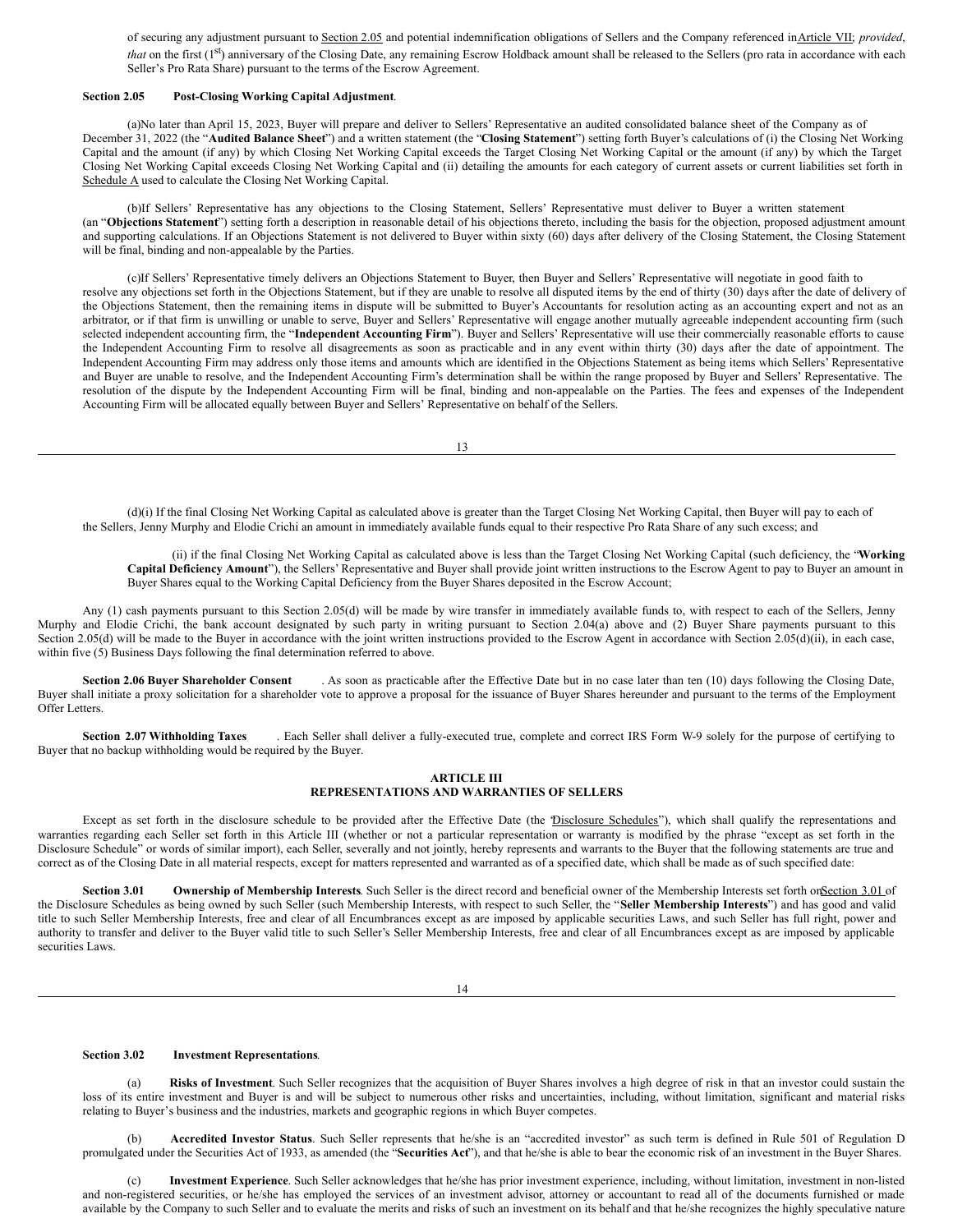of the investment in Buyer Shares.

(d) **Access to Information**. Buyer has furnished or given access to such Seller with (i) all information regarding the Buyer, its financial condition and results of operations that such Seller has requested or desired to know; and (ii) all documents that could reasonably be provided and made available for the Seller's inspection and review. Such Seller has been afforded the opportunity to ask questions of and receive answers from duly authorized Representatives of the Buyer concerning the terms and conditions of the sale and purchase of Buyer Shares and any additional information that it requested in that regard. Such Seller has neither seen nor received any advertisement or general solicitation with respect to the sale of any securities of Buyer, including, without limitation, the Buyer Shares issuable hereunder. Except as set forth in this Agreement, such Seller acknowledges that no representations or warranties have been made to such Seller by either Buyer or any of its agents, employees or Affiliates and, in entering into this transaction, such Seller is not relying on any information, other than that contained in this Agreement and the results of independent investigation by such Seller.

Investment Intent; Resales. Such Seller acknowledges that the offer and sale of the Buyer Shares issuable hereunder has not been reviewed or approved by the Securities and Exchange Commission because the offering of said Buyer Shares is intended to be a nonpublic offering pursuant to Section 4(a)(2) of the Securities Act. The shares of Buyer Shares issuable hereunder are being acquired by such Seller for his/her own account, for investment and without any present intention of distribution or reselling to others. Such Seller understands that he/she will not sell or otherwise transfer any of the shares of Buyer Shares issuable hereunder unless they are registered under the Securities Act or unless an exemption from such registration is available and, upon Buyer's request, Buyer receives an opinion of counsel, reasonably satisfactory to Buyer, confirming that an exemption from such registration is available for such sale or transfer.

(f) **Legends**. Such Seller acknowledges and consents to the placement of one or more legends on any certificate or other document evidencing the Buyer Shares issuable hereunder stating that they have not been registered under the Securities Act and all applicable securities, "blue sky" or other similar laws of the jurisdiction to which such Seller is subject, substantially in the form as set forth below:

15

THESE SECURITIES HAVE NOT BEEN REGISTERED UNDER THE SECURITIES ACT OF 1933, AS AMENDED (THE " **SECURITIES ACT**"), OR ANY STATE SECURITIES OR BLUE SKY LAWS AND, ACCORDINGLY, MAY NOT BE OFFERED, SOLD, TRANSFERRED, HYPOTHECATED OR OTHERWISE ASSIGNED EXCEPT (A) PURSUANT TO A REGISTRATION STATEMENT WITH RESPECT TO SUCH SECURITIES THAT IS EFFECTIVE UNDER THE SECURITIES ACT OR (B) PURSUANT TO AN AVAILABLE EXEMPTION FROM REGISTRATION UNDER THE SECURITIES ACT RELATING TO THE DISPOSITION OF SECURITIES AND IN ACCORDANCE WITH APPLICABLE STATE SECURITIES AND BLUE SKY LAWS.

**Section 3.03 Brokers**. No broker, finder or investment banker is entitled to any brokerage, finder's or other fee or commission in connection with the transactions contemplated by this Agreement or any Ancillary Document based upon arrangements made by or on behalf of such Seller.

#### **ARTICLE IV REPRESENTATIONS AND WARRANTIES OF THE COMPANY**

Except as set forth in the Disclosure Schedules, which shall qualify the representations and warranties regarding the Company set forth in this Article IV (whether or not a particular representation or warranty is modified by the phrase "except as set forth in the Disclosure Schedule" or words of similar import), the Company hereby represents and warrants to the Buyer that the following statements are true and correct as of the Closing Date in all material respects, except for matters represented and warranted as of a specified date, which shall be made as of such specified date:

**Section 4.01Organization, Authority and Qualification of the Company** . The Company is a limited liability company duly organized, validly existing and in good standing under the Laws of the State of California. The Company has full limited liability company power and authority to own, operate or lease the properties and assets now owned, operated or leased by it and to carry on its business as it has been and is currently conducted. Section 4.01 of the Disclosure Schedules sets forth each jurisdiction in which the Company is licensed or qualified to do business. The Company is duly licensed or qualified to do business and is in good standing in each jurisdiction in which the properties owned or leased by it or the operation of its business as currently conducted makes such licensing or qualification necessary. All limited liability company actions taken by the Company in connection with this Agreement and the other Ancillary Documents will be duly authorized on or prior to the Closing Date.

#### **Section 4.02 Capitalization**.

(a)Sellers are the record owners of the Membership Interests. The Membership Interests constitute one hundred percent (100%) of the total issued and outstanding Membership Interests of the Company. The Membership Interests have been duly authorized and are validly issued, fully paid and nonassessable. Upon consummation of the transactions contemplated by this Agreement, Buyer shall own all of the Membership Interests, free and clear of all Encumbrances.

(b)The Membership Interests were issued in compliance with applicable Laws. The Membership Interests were not issued in violation of the Organizational Documents of the Company or any other agreement, arrangement or commitment to which the Company is a party and are not subject to or in violation of any preemptive or similar rights of any Person.

16

(c)There are no outstanding or authorized options, warrants, convertible securities or other rights, agreements, arrangements or commitments of any character relating to any of the Membership Interests or obligating the Company to issue or sell any membership interests (including the Membership Interests) or any other interest, in the Company. Other than the Organizational Documents, there are no voting trusts, proxies or other agreements or understandings in effect with respect to the voting or transfer of any of the Membership Interests.

**Section 4.03 No Subsidiaries**. The Company does not own or have any interest in any shares or have an ownership interest in any other Person.

**Section 4.04No Conflicts; Consents** . The execution, delivery and performance by the Company of this Agreement, and the consummation of the transactions contemplated hereby, do not and will not: (a) conflict with or result in a violation or breach of, or default under, any provision of the Organizational Documents of the Company; (b) conflict with or result in a material violation or material breach of any provision of any Law or Governmental Order applicable to the Company; (c) require the consent, notice or other action by any Person under, conflict with, result in a material violation or material breach of, constitute a material default or an event that, with or without notice or lapse of time or both, would constitute a material default under, result in the acceleration of or create in any party the right to accelerate, terminate, modify or cancel any Contract to which the Company is a party or by which the Company is bound or to which any of their respective properties and assets are subject (including any Material Contract) or any Permit affecting the properties, assets or business of the Company; or (d) result in the creation or imposition of any Encumbrance on any properties or assets of the Company, other than Permitted Encumbrances. Except as set forth in Section 4.04 of the Disclosure Schedules, no consent, approval, Permit, Governmental Order, declaration or filing with, or notice to, any Governmental Authority is required by or with respect to the Company in connection with the execution and delivery of this Agreement and the consummation of the transactions contemplated hereby.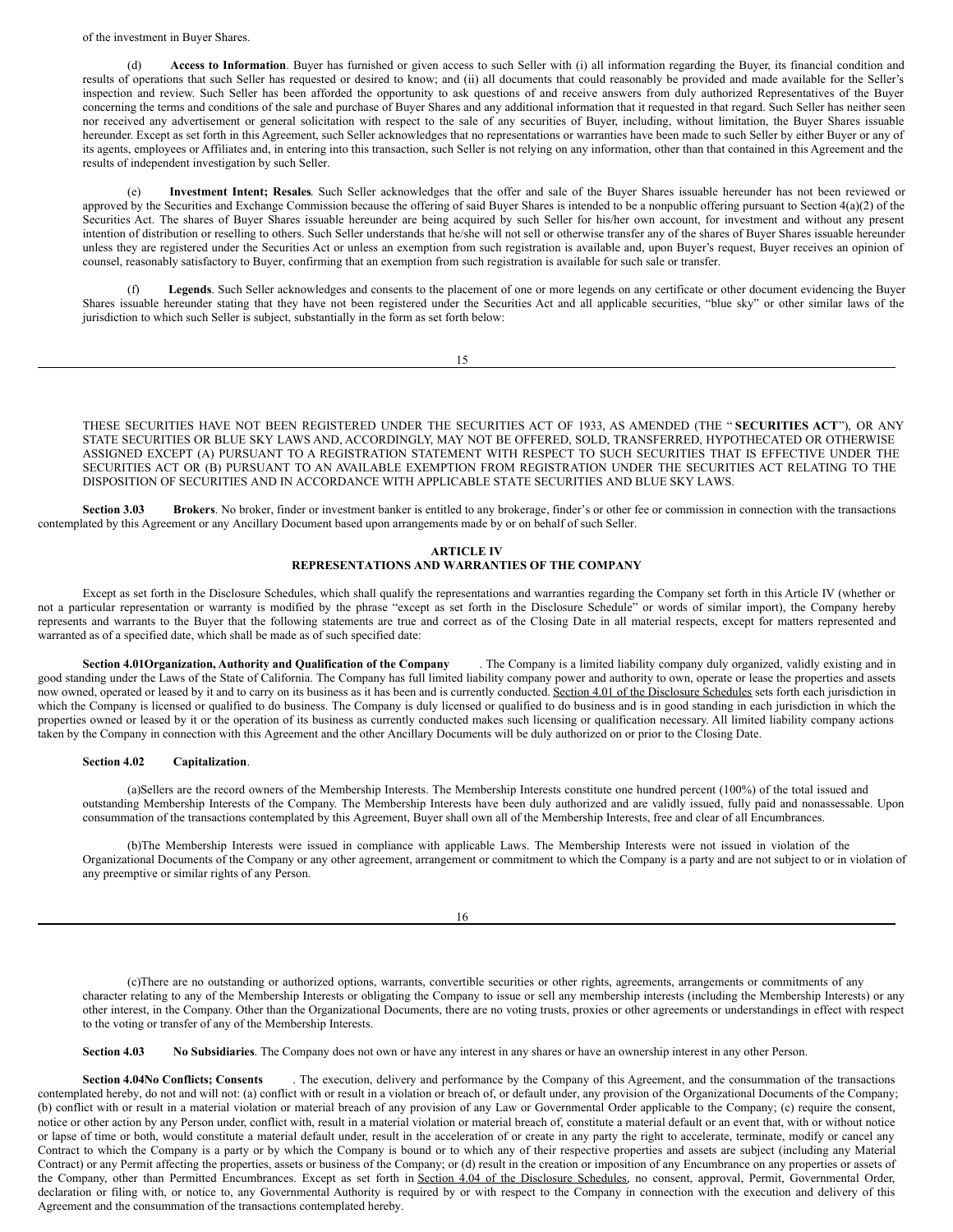**Section 4.05 Financial Statements**. Attached as Section 4.05 of the Disclosure Schedules are the unaudited balance sheets of the Company as of December 31, 2021 and December 31, 2020 and the related statements of income and cash flows for the fiscal years then ended (collectively, the "**Financial Statements**"), and the unaudited balance sheet of the Company (the "**Balance Sheet**") as of the three-month period ended March 31, 2022 (the "**Balance Sheet Date**"). Except as set forth therein, such financial statements (a) have been prepared from and are consistent with the books and records of the Company and in accordance with the Company's past practices, (b) are complete and correct in all material respects and (c) present fairly in all material respects the financial position and results of operations of the Company as of their respective dates and for the respective periods covered thereby.

**Section 4.06 Undisclosed Liabilities**. The Company has no liabilities, obligations or commitments of any nature whatsoever, asserted or unasserted, known or unknown, absolute or contingent, accrued or unaccrued, matured or unmatured, or otherwise (each a "**Liability**" and together the "**Liabilities**"), except (a) those which are adequately reflected or reserved against in the Balance Sheet as of the Balance Sheet Date, (b) those which have been incurred in the ordinary course of business consistent with past practice since the Balance Sheet Date and (c) which are not, individually or in the aggregate, material in amount.

**Section 4.07Absence of Certain Changes, Events, and Conditions . Except as set forth in Section 4.07 of the Disclosure Schedules, since the Balance Sheet** Date, and other than in the ordinary course of business consistent with past practice, there has not been, with respect to the Company, any:

(a) event, occurrence or development that has had, or could reasonably be expected to have, individually or in the aggregate, a Material Adverse Effect;

(b)incurrence, assumption or guarantee of any indebtedness for borrowed money by the Company in an aggregate amount in excess of Seventy-Five Thousand and No/100 Dollars (\$75,000.00);

(c)cancellation of any debts or claims or amendment, termination or waiver of any rights which could reasonably be expected to have a Material Adverse Effect;

(d) material damage, destruction or less, or any material interruption in use of, any of the Company's material assets, whether or not covered by insurance;

(e) imposition of any Encumbrance (other than Permitted Encumbrances) upon any of the Company's assets;

(f)adoption by the Company of any plan of merger, consolidation, reorganization, liquidation or dissolution or filing of a petition in bankruptcy under any provisions of federal or state bankruptcy Law or consent to the filing of any bankruptcy petition against it under similar Law; or

(g) any Contract to which the Company is a party to do any of the foregoing, or any action or omission that would result in any of the foregoing.

#### **Section 4.08 Material Contracts**.

(a) Section 4.08(a) of the Disclosure Schedules lists each of the following Contracts of the Company (such Contracts, together with all Contracts concerning the occupancy, management or operation of any Real Property (including without limitation, brokerage contracts) listed or otherwise disclosed in Section 4.09(c) of the Disclosure Schedules, being "**Material Contracts**"):

(i)each Contract of the Company involving aggregate consideration in excess of Seventy-Five Thousand Dollars (\$75,000) and which, in each case, cannot be cancelled by the Company without penalty or without more than ninety (90) days' notice;

(ii)all Contracts that require the Company to purchase its total requirements of any product or service from a third party or that contain "take or pay" provisions;

(iii)all Contracts that provide for the indemnification by the Company of any Person or the assumption of any Tax, environmental or other Liability of any Person;

18

(iv)all Contracts that relate to the acquisition or disposition of any business, a material amount of equity or assets of any other Person or any real property (whether by merger, sale of stock or other equity interests, sale of assets or otherwise);

(v)all broker, distributor, dealer, manufacturer's representative, franchise, agency, sales promotion, market research, marketing consulting and advertising Contracts to which the Company is a party;

(vi)all employment agreements and Contracts with independent contractors or consultants (or similar arrangements) to which the Company is a party and which are not cancellable without material penalty or without more than ninety (90) days' notice;

(vii)except for Contracts relating to trade receivables, all Contracts relating to Indebtedness (including, without limitation, guarantees) of the Company;

(viii)all Contracts that limit or purport to limit the ability of the Company to compete in any line of business or with any Person or in any geographic area or during any period of time;

(ix) any Contracts to which the Company is a party that provide for any joint venture, partnership or similar arrangement by the Company;

(x)all Contracts between the Company on the one hand and any Seller or any Affiliate of any Seller (other than the Company) on the other hand; and

(xi) any other Contract that is material to the Company and not previously disclosed pursuant to thisSection 4.08.

(b)Each Material Contract is valid and binding on the Company in accordance with its terms and is in full force and effect. None of the Company or, to the Company's Knowledge, any other party thereto is in breach of or default under (or is alleged to be in breach of or default under) in any material respect, or has provided or received any notice of any intention to terminate, any Material Contract. No event or circumstance has occurred with respect to the Company, or to the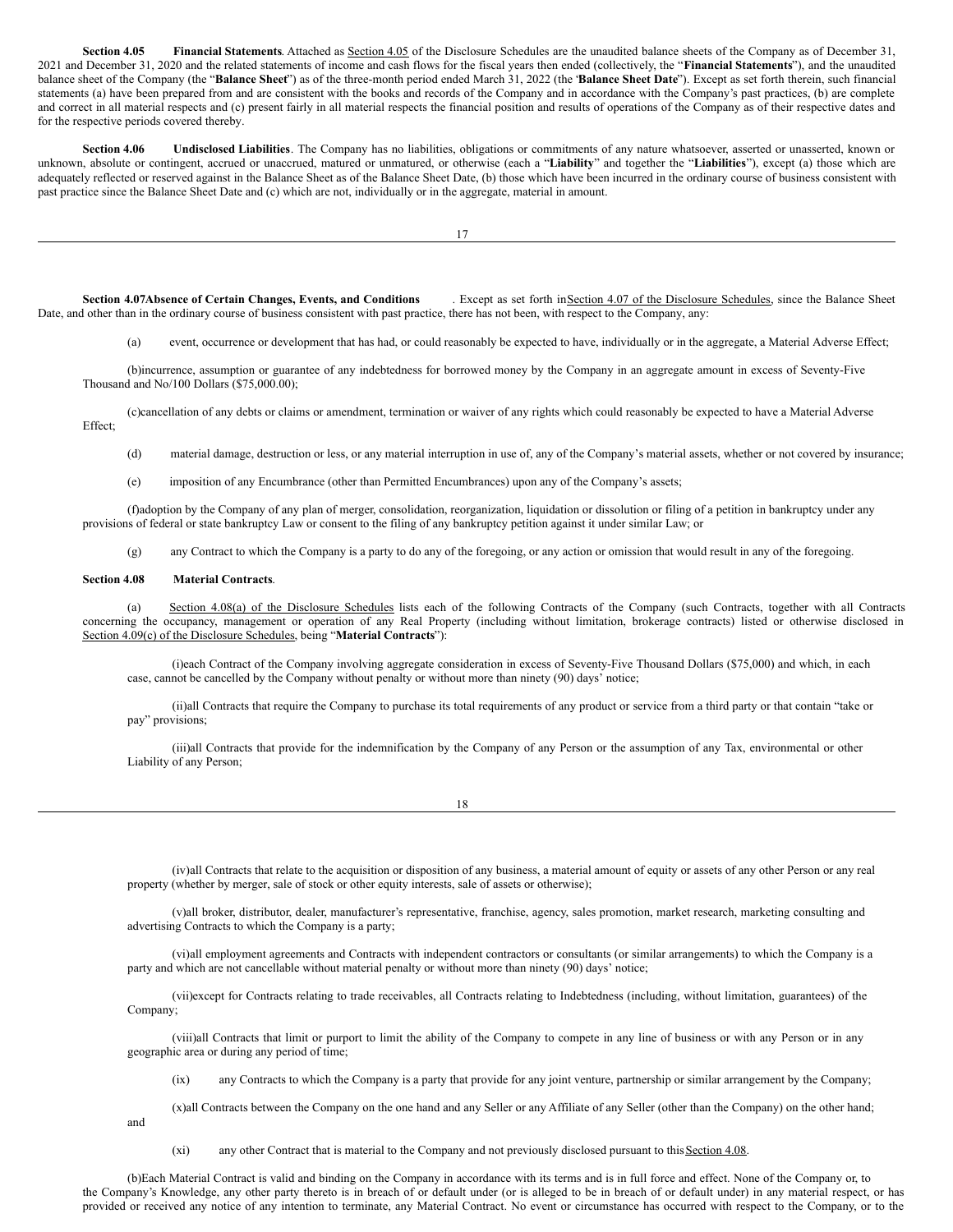<span id="page-14-0"></span>Company's Knowledge any other party thereto, that with notice or lapse of time or both, would constitute an event of default under any Material Contract or result in a termination thereof or would cause or permit the acceleration or other material changes of any right or obligation or the loss of any benefit thereunder. Complete and correct copies of each Material Contract (including all modifications, amendments, and supplements thereto and waivers thereunder) have been made available to Buyer.

#### **Section 4.09 Title to Assets; Real Property**.

(a)The Company has good and valid title to all assets reflected in the Financial Statements or acquired after the Balance Sheet Date, other than properties and assets sold or otherwise disposed of in the ordinary course of business consistent with past practice since the Balance Sheet Date. All such assets are free and clear of Encumbrances except for liens arising under original purchase price conditional sales contracts and equipment leases with third-parties entered into in the ordinary course of business consistent with past practice that are not, individually or in the aggregate, material to the business of the Company and any other Encumbrance set forth on Section 4.09(a) of the Disclosure Schedules (collectively referred to as "**Permitted Encumbrances**").

(b) The Company does not currently and has never owned any real property or any option to acquire any real property.

(c) Section 4.09(c) of the Disclosure Schedules sets forth a list of each existing lease or similar agreement showing the parties thereto and the physical address covered by such lease or other agreement (the "**Lease Agreements**") under which the Company is lessee of, or holds or operates, any real property owned by, used in or relating to the Company (the "**Leased Real Property**"). Each Lease Agreement for the Leased Real Property has been provided or made available to Buyer and is in full force and effect. The Company is not in breach under the terms of such Lease Agreements.

#### **Section 4.10 [Reserved]**.

**Section 4.11 Intellectual Property**. Section 4.11 of the Disclosure Schedules lists all Intellectual Property owned and/or licensed by the Company. Except as set forth in Section 4.11 of the Disclosure Schedules: (a) to the Company's Knowledge, the Company owns or possesses sufficient legal rights to all Company Intellectual Property without any conflicts with, or infringement of, the rights of others, and no product or service marketed or sold (or proposed to be marketed or sold) by the Company violates or will violate any license or infringes or will infringe any intellectual property rights of any other party; (b) other than with respect to commercially available software products under standard end-user object code license agreements or standard license agreements for open source software, there are no outstanding options, licenses, agreements, claims, encumbrances or shared ownership interests of any kind relating to the Intellectual Property, nor is the Company bound by or a party to any options, licenses or agreements of any kind with respect to the Patents, Trademarks, Copyrights, Trade Secrets, licenses, information, proprietary rights and processes of any other Person; (c) no claim has been asserted or, to the Company's Knowledge, threatened against the Company involving any Intellectual Property; (d) to the Company's Knowledge, it will not be necessary to use any inventions of any of its employees or consultants made prior to or outside the scope of their employment by the Company; (e) each employee and consultant has (i) assigned to the Company all Intellectual Property rights he or she owns that are related to the business of the Company and (ii) executed an agreement with the Company acknowledging the Company's exclusive ownership of all Intellectual Property invented, created or developed by such employee or independent contractor within the scope of his or her employment or engagement with the Company; (f) the Company does not utilize any open source software in a manner that requires the Company to disclose, make available, or offer or deliver any portion of the source code of any proprietary Company software or component thereof to any third party.

**Section 4.12 Inventory**. All inventory of the Company, whether or not reflected in the Balance Sheet, consists of a quality and quantity usable and salable in the ordinary course of business consistent with past practice, except for obsolete, damaged, defective or slow–moving items that have been written off or written down to fair market value or for which adequate reserves have been established. All such inventory is owned by the Company free and clear of all Encumbrances and no inventory is held on a consignment basis. To the Company's Knowledge, the quantities of each item of inventory (whether raw materials, work-in-process or finished goods) are not excessive, but are reasonable in the present circumstances of the Company.

| ł | I           |
|---|-------------|
| I | ٦<br>×<br>I |

**Section 4.13Accounts Receivable** . The accounts receivable reflected on the Balance Sheet and the accounts receivable arising after the Balance Sheet Date (a) have arisen from bona fide transactions entered into by the Company involving the sale of goods or the rendering of services in the ordinary course of business consistent with past practice; (b) constitute only valid, undisputed claims of the Company and, to the Company's Knowledge, not subject to claims of set-off or other defenses or counterclaims other than normal cash discounts accrued in the ordinary course of business consistent with past practice; and (c) subject to a reserve for bad debts shown on the Balance Sheet or, with respect to accounts receivable arising after the Balance Sheet Date, on the accounting records of the Company, the Company has no reason to believe that any of the accounts receivable are not collectible in full within ninety (90) days after billing.

#### **Section 4.14 Customers and Suppliers**.

(a) Section 4.14(a) of the Disclosure Schedules sets forth (i) each customer who is a party to a Contract with the Company for goods or services pursuant to which such customer has paid consideration to the Company in an amount greater than or equal to Seventy-Five Thousand Dollars (\$75,000) for each of the two (2) most recent fiscal years (collectively, the "**Material Customers**"); and (ii) the amount of consideration paid by each Material Customer during such periods. Except as set forth in Section 4.14(a) of the Disclosure Schedules, the Company has not received any notice, and has no reason to believe, that any of its Material Customers has ceased, or intends to cease after the Closing, to use its goods or services or to otherwise terminate or materially reduce its relationship with the Company.

Section 4.14(b) of the Disclosure Schedules sets forth (i) each supplier who is a party to a Contract with the Company for goods or services pursuant to which the Company has paid consideration to such supplier in an amount greater than or equal to One Hundred Thousand Dollars (\$100,000) for each of the two (2) most recent fiscal years (collectively, the "**Material Suppliers**"); and (ii) the amount of consideration paid to each Material Supplier during such periods. Except as set forth in Section 4.14(b) of the Disclosure Schedules, the Company has not received any notice, and has no reason to believe, that any of its Material Suppliers has ceased, or intends to cease, to supply goods or services to the Company or to otherwise terminate or materially reduce its relationship with the Company.

Section 4.15 **Insurance**. All insurance policies carried by or for the benefit of the Company are in full force and effect and the Company is not in default with respect to its respective obligations under any such insurance policies. There are no pending claims that have been denied insurance coverage.

#### **Section 4.16 Legal Proceedings; Governmental Orders**.

(a)Except as set forth in Section 4.16(a) of the Disclosure Schedules, there are no Actions pending or, to the Company's Knowledge, threatened (a) against or by the Company affecting any of its properties or assets; or (b) against or by the Company that challenges or seeks to prevent, enjoin or otherwise delay the transactions contemplated by this Agreement. To the Company's Knowledge, no event has occurred or circumstances exist that may give rise to, or serve as a basis for, any such Action.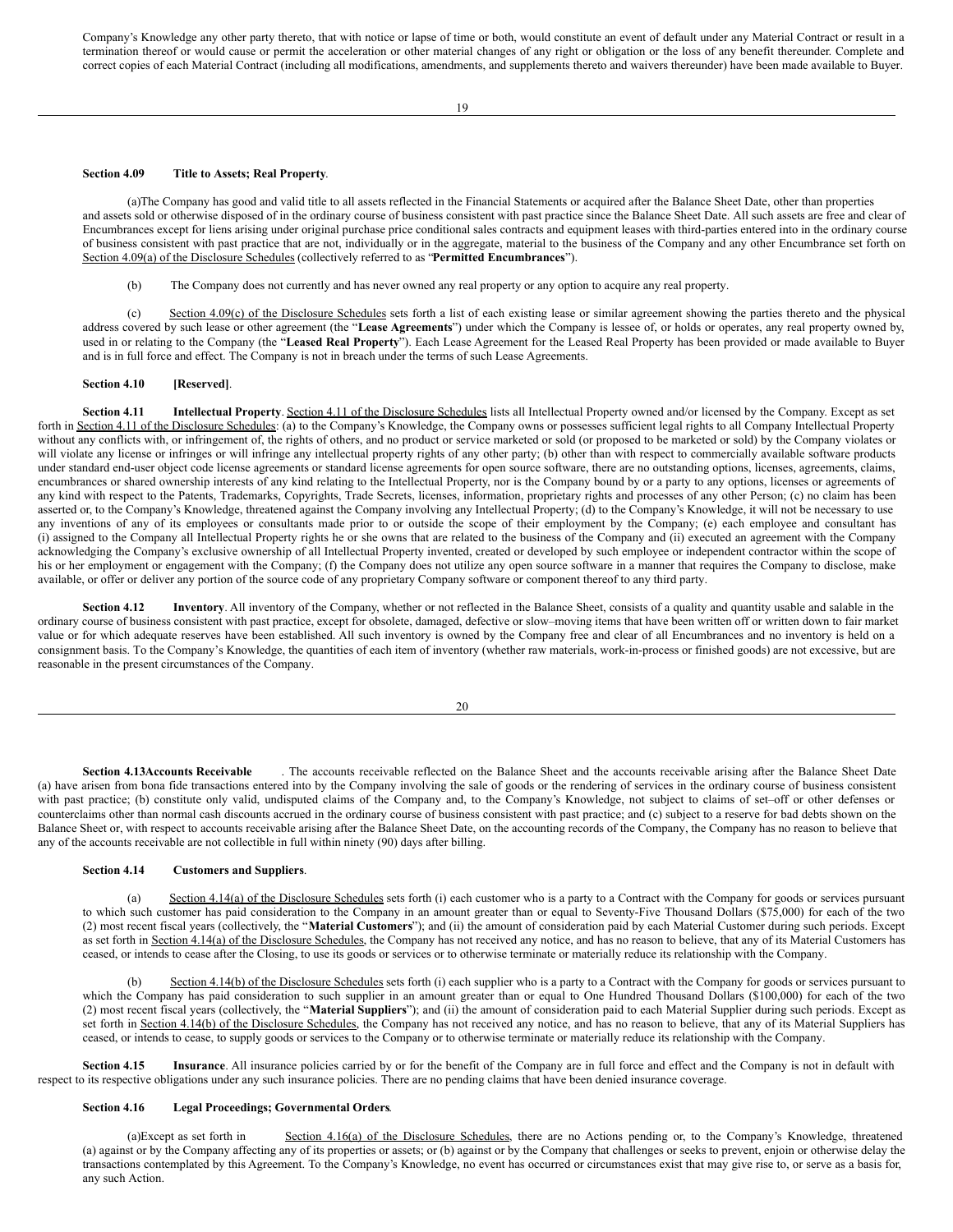(b)Except as set forth in Section 4.16(b) of the Disclosure Schedules, there are no outstanding Governmental Orders and no unsatisfied judgments, penalties or awards against or affecting the Company or any of its properties or assets. The Company is in compliance with the terms of each Governmental Order set forth in Section 4.16(b) of the Disclosure Schedules. No event has occurred or circumstances exist that may constitute or result in (with or without notice or lapse of time) a violation of any such Governmental Order.

#### **Section 4.17 Compliance with Laws; Permits**.

(a) The Company has complied, and is now complying, in all material respects with all Laws applicable to it or its business, properties or assets.

(b)All Permits required for the Company to conduct its business have been obtained by it and are valid and in full force and effect. All fees and charges with respect to such Permits as of the Effective Date have been paid in full. To the Company's Knowledge, no event has occurred that, with or without notice or lapse of time or both, would reasonably be expected to result in the revocation, suspension, lapse or limitation of any Permit.

#### **Section 4.18 Environmental Matters**.

(a)The Company is currently and has been in compliance in all material respects with all Environmental Laws and has not received from any Person any: (i) Environmental Notice or Environmental Claim; or (ii) written request for information pursuant to Environmental Law, which, in each case, either remains pending or unresolved, or is the source of ongoing obligations or requirements.

(b)The Company has not received any order, notice or other written communication, or to the Company's Knowledge, oral communication, from any Governmental Authority or third-party of any alleged failure to comply with any Environmental Law, or of any obligation to undertake or bear the cost of any costs of investigation and remediation with respect to (i) any Real Property currently or formerly owned or operated by the Company and any equipment (including motor vehicles, tank cars, and rolling stock) currently owned or operated by the Company ("**Equipment**") or (ii) any other properties or assets (whether real, personal or mixed) in which the Company has had an interest, or with respect to any property to which Hazardous Materials generated by the Company may have been sent where the alleged noncompliance or obligation described in such order, notice or communication remains unresolved;

(c)There are no Actions or threatened Actions, Encumbrances (except Permitted Encumbrances), or other restrictions of any nature, arising under or pursuant to any Environmental Law, with respect to or affecting any of the Real Property or Equipment or any other properties and assets (whether real, personal, or mixed) in which the Company has an interest; and

(d) There are no Hazardous Materials present in the soil or groundwater on the Real Property in such amounts that would give rise to material Liabilities or obligations under any Environmental Law.

22

#### **Section 4.19 Employee Benefit Matters**.

(a)Except as set forth on Section 4.19(a) of the Disclosure Schedules, the Company has no pension, benefit, retirement, compensation, employment, consulting, profit-sharing, deferred compensation, incentive, bonus, performance award, phantom equity or other equity, change in control, retention, severance, vacation, paid time off, medical, vision, dental, disability, welfare, Code Section 125 cafeteria, fringe benefit and other similar agreement, plan, policy, program or arrangement (and any amendments thereto), whether funded or unfunded, including any "employee benefit plan" within the meaning of Section 3(3) of ERISA, whether or not tax-qualified and whether or not subject to ERISA, which has ever been maintained, sponsored, contributed to, or required to be contributed to by the Company for the benefit of any current or former employee, officer, manager, retiree, independent contractor or consultant of the Company or any spouse or dependent of such individual, or under which the Company or any of its ERISA Affiliates has or may have any Liability, or with respect to which Buyer or any of its Affiliates would reasonably be expected to have any Liability, contingent or otherwise (each, a "**Benefit Plan**").

(b)No Benefit Plan is the subject of any Action. The Company has not received notice of any audit or examination by the IRS, the U.S. Department of Labor or any other Governmental Authority.

(c)Neither the execution and delivery of this Agreement nor the consummation of the transactions contemplated by this Agreement will, either alone or in combination with other events, (i) result in any material payment becoming due from the Company under any Benefit Plan, (ii) materially increase any benefits otherwise payable under any Benefit Plan or (iii) result in the acceleration of the time of payment or vesting of any benefits under any Benefit Plan.

#### **Section 4.20 Employment Matters**.

(a) Section 4.20(a) of the Disclosure Schedules contains a list of all persons who are employees, independent contractors or consultants of the Company as of the Effective Date, including any employee who is on a leave of absence of any nature, paid or unpaid, authorized or unauthorized, and sets forth for each such individual the following: (i) name; (ii) title or position (including whether full-time or part-time); (iii) hire or retention date; (iv) current annual base compensation rate or contract fee; (v) commission, bonus or other incentive-based compensation; and (vi) a description of the fringe benefits provided to each such individual as of the Effective Date. Except as set forth in Section 4.20(a) of the Disclosure Schedules, as of the Effective Date, all compensation, including wages, commissions, bonuses, fees and other compensation, payable to all employees, independent contractors or consultants of the Company for services performed on or prior to the Effective Date have been paid in full (or accrued in full on the Balance Sheet) and there are no outstanding agreements, understandings or commitments of the Company with respect to any compensation, commissions, bonuses or fees.

(b)Except as set forth in Section 4.20(b) of the Disclosure Schedules, the Company has complied in all material respects with all applicable Laws relating to wages, hours, and discrimination in employment. There have been no union organizing or election activities involving any non-union employees of the Company and, to the Company's Knowledge, none are threatened as of the Effective Date.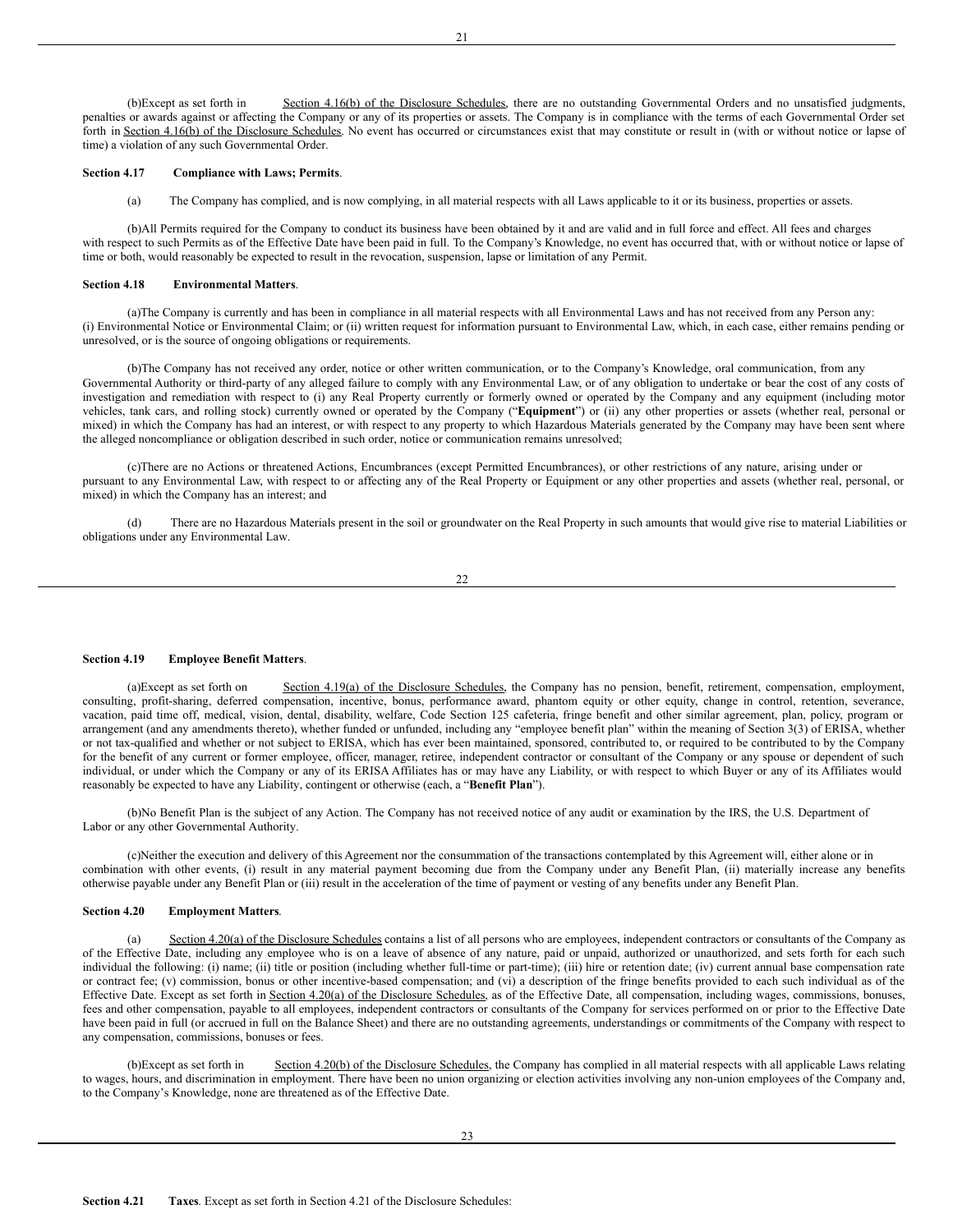(a)There are no federal, state, local or foreign Taxes due and payable by the Company that have not been timely paid. There are no accrued and unpaid federal, state, local or foreign taxes of the Company that are due, whether or not assessed or disputed. There have been no examinations or audits of any Tax Returns or reports by any applicable federal, state, local or foreign Governmental Authority. The Company has duly and timely filed all federal, state, local and foreign Tax Returns required to have been filed by it and there are in effect no waivers of applicable statutes of limitations with respect to Taxes for any year. All Tax Returns for the Company required to be filed on or before the Effective Date are true, complete and correct in all respects.

(b)The Company has withheld and paid each Tax required to have been withheld and paid in connection with amounts paid or owing to any employee, independent contractor, creditor, customer, shareholder or other party, and complied in all material respects with all information reporting and backup withholding provisions of applicable Law.

**Section 4.22 Books and Records**. The minute books of the Company have been made available to Buyer, are complete and correct, and have been maintained in accordance with sound business practices. The minute books of the Company contain accurate and complete records of all meetings and actions taken by written consent of the members and the managers and no meeting or action taken by written consent of any such members or managers has been held for which minutes have not been prepared and are not contained in such minute books.

**Section 4.23Brokers and Other Advisors** . No broker, investment banker, financial advisor or other Person is entitled to any broker's, finder's, financial advisor's or other similar fee or commission in connection with the transactions contemplated hereby based upon arrangements made by or on behalf of the Company.

**Section 4.24Full Disclosure.** No representation or warranty by the Company in this Agreement and no statement contained in the Disclosure Schedules to this Agreement or any certificate or other document furnished or to be furnished to Buyer pursuant to this Agreement contains any untrue statement of a material fact or omits to state a material fact necessary to make the statements contained therein, in light of the circumstances in which they are made, not misleading.

#### **ARTICLE V REPRESENTATIONS AND WARRANTIES OF BUYER**

Buyer represents and warrants to each Seller that the statements contained in this **Article IV** are true and correct as of the Effective Date.

**Section 5.01Organization and Authority of Buyer** . Buyer is a corporation duly organized, validly existing and in good standing under the Laws of the State of Delaware. Buyer has the requisite corporate power and authority to enter into this Agreement and the Ancillary Documents to which Buyer is a party, to carry out its obligations hereunder and thereunder and to consummate the transactions contemplated hereby and thereby. The execution and delivery by Buyer of this Agreement and any Ancillary Document to which Buyer is a party, the performance by Buyer of its obligations hereunder and thereunder and the consummation by Buyer of the transactions contemplated hereby and thereby have been duly authorized by all requisite corporate action on the part of Buyer. This Agreement has been duly executed and delivered by Buyer and (assuming due authorization, execution and delivery by the Company, each of the Sellers and the Sellers' Representative) this Agreement constitutes a legal, valid and binding obligation of Buyer enforceable against Buyer in accordance with its terms, except as such enforceability may be limited by applicable bankruptcy, insolvency, reorganization or other similar Laws affecting the enforcement of creditors' rights generally. When each Ancillary Document to which Buyer is or will be a party has been duly executed and delivered by Buyer (assuming due authorization, execution and delivery by each other party thereto), such Ancillary Document will constitute a legal and binding obligation of Buyer enforceable against it in accordance with its terms, except as such enforceability may be limited by applicable bankruptcy, insolvency, reorganization, or other similar Laws affecting the enforcement of creditors' rights generally.

$$
24\quad
$$

**Section 5.02No Conflicts; Consents** . The execution, delivery and performance by Buyer of this Agreement and the Ancillary Documents to which it is a party, and the consummation of the transactions contemplated hereby and thereby do not and will not: (a) conflict with or result in a violation or breach of, or default under, any provision of the Organizational Documents of Buyer; (b) conflict with or result in a violation or breach of any provision of any Law or Governmental Order applicable to Buyer; or (c) except as set forth in Section 5.02 of the Disclosure Schedules require the consent, notice or other action by any Person under any Contract to which Buyer is a party. No consent, approval, Permit, Governmental Order, declaration or filing with or notice to any Governmental Authority is required by or with respect to Buyer in connection with the execution and delivery of this Agreement and the Ancillary Documents and the consummation of the transactions contemplated hereby and thereby, except for such consents, approvals, Permits, Governmental Orders, declarations, filings or notices which, in the aggregate, would not have a Material Adverse Effect.

**Section 5.03 Investment Purpose**. Buyer is acquiring the Membership Interests solely for its own account for investment purposes and not with a view to or for offer or sale in connection with any distribution thereof. Buyer acknowledges that the Membership Interests are not registered under the Securities Act or any state securities Laws, and that the Membership Interests may not be transferred or sold except pursuant to the registration provisions of the Securities Act or pursuant to an applicable exemption therefrom and subject to state securities Laws, as applicable.

Section **5.04** Valid Issuance. Upon issuance in accordance with and pursuant to the terms of this Agreement, the Buyer Shares will be validly issued, fully paid and non-assessable.

**Section 5.05 Brokers**. No broker, finder or investment banker is entitled to any brokerage, finder's or other fee or commission in connection with the transactions contemplated by this Agreement or any Ancillary Document based upon arrangements made by or on behalf of Buyer.

**Section 5.06 Legal Proceedings**. There are no Actions pending or, to Buyer's Knowledge, threatened against or by Buyer or any Affiliate of Buyer that challenge or seek to prevent, enjoin or otherwise delay the transactions contemplated by this Agreement. No event has occurred or circumstances exist that may give rise or serve as a basis for any such Action.

#### **ARTICLE VI COVENANTS**

**Section 6.01Conduct of Business Prior to the Closing.** From the Effective Date until the earlier of the Closing Date and the termination of this Agreement in accordance with Section 9.01 (the "**Pre-Closing Period**"), except as otherwise provided in this Agreement or consented to in writing by Buyer (which consent shall not be unreasonably withheld, delayed or conditioned), Sellers shall, and shall cause the Company to, use commercially reasonable efforts to (x) conduct the business of the Company in the ordinary course consistent with past practice; and (y) maintain and preserve intact the current organization, business and franchise of the Company and to preserve the rights, franchises, goodwill and relationships of its employees, customers, lenders, suppliers, regulators and others having business relationships with the Company. Without limiting the foregoing, during Pre-the Closing Period, Sellers shall: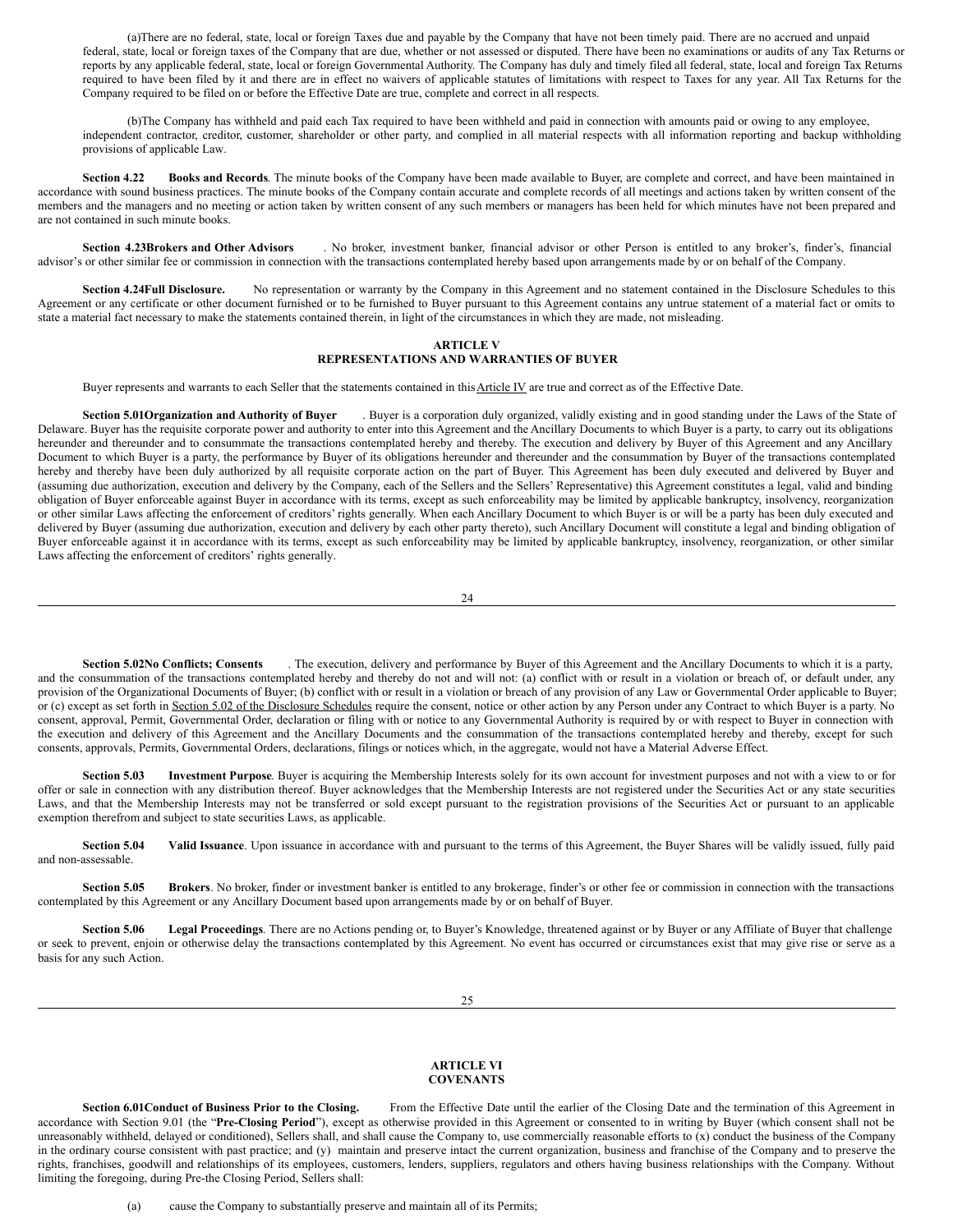(b) cause the Company to pay its debts, Taxes when due and other material obligations when due and in a manner consistent with past practice;

(c)cause the Company to substantially maintain the properties and assets owned, operated or used by the Company in the same condition as they were on the Effective Date, subject to reasonable wear and tear;

- (d) cause the Company to continue in full force and effect without modification all material Insurance Policies, except as required by applicable Law;
- (e) cause the Company to defend and protect its material properties and assets from infringement or usurpation;
- (f) cause the Company to perform all of its material obligations under all Contracts relating to or affecting its properties, assets or business;
- (g) cause the Company to maintain its books and records in accordance with past practice;
- (h) cause the Company to comply in all material respects with all applicable Laws; and
- (i) cause the Company not to take or permit any action that would cause any of the changes, events, or conditions described inSection 4.07 to occur.

**Section 6.02Access to Information.** During the Pre-Closing Period, subject to the confidentiality provisions described in Section 6.06(a), Sellers shall and shall cause the Company to (a) afford Buyer and its Representatives reasonable access during normal business hours and after reasonable prior notice to and the right to inspect all of the Real Property, properties, assets, premises, books and records, Contracts and other documents and data related to the Company; (b) furnish Buyer and its Representatives with such financial, operating and other data and information related to the Company as Buyer or any of its Representatives may reasonably request; and (c) instruct the Representatives of Sellers and the Company to cooperate with Buyer in its investigation of the Company. Any investigation pursuant to this Section 6.02 shall be conducted in such manner as not to interfere unreasonably with the conduct of the business of the Company.

26

#### **Section 6.03 No Solicitation of Other Bids.**

(a)None of the Sellers during the Pre-Closing Period shall and none of them shall authorize nor permit any of its Affiliates (including the Company) or any of its or their Representatives to, directly or indirectly, (i) encourage, solicit, initiate, facilitate or continue inquiries regarding an Acquisition Proposal; (ii) enter into discussions or negotiations with, or provide any information to, any Person concerning a possible Acquisition Proposal; or (iii) enter into any agreements or other instruments (whether or not binding) regarding an Acquisition Proposal. Sellers shall immediately cease and cause to be terminated, and shall cause each of their Affiliates (including the Company) and all of their Representatives to immediately cease and cause to be terminated, all existing discussions or negotiations with any Persons conducted heretofore with respect to, or that could lead to, an Acquisition Proposal.

(b) In addition to the other obligations under this Section 6.03, Sellers shall promptly (and in any event within three (3) Business Days after receipt thereof by any of the Sellers or any of their Representatives) advise Buyer orally and in writing of any Acquisition Proposal, any request for information with respect to any Acquisition Proposal, the material terms and conditions of such request or Acquisition Proposal.

(c)Each of the Sellers agrees that the rights and remedies for noncompliance with this Section 6.03 shall include having such provision specifically enforced by any court having equity jurisdiction, it being acknowledged and agreed that any such breach or threatened breach shall cause irreparable injury to Buyer and that monetary damages would not provide an adequate remedy to Buyer.

#### **Section 6.04 Notice of Certain Events.**

(a) During the Pre-Closing Period, the Company and Buyer shall each promptly notify the other in writing of:

(i)any fact, circumstance, event or action the existence, occurrence or taking of which has (A) had, individually or in the aggregate, a Material Adverse Effect, (B) resulted in, any representation or warranty made by any of the Sellers hereunder not being true and correct or (C) results in, the failure of any of the conditions set forth in Article VII to be satisfied;

(ii)any notice or other communication from any Person alleging that the consent of such Person is or may be required in connection with the transactions contemplated by this Agreement;

(iii) any notice or other communication from any Governmental Authority in connection with the transactions contemplated by this Agreement;

(iv)and any Actions commenced or, to the Company's Knowledge or Buyer's Knowledge, as the case may be, threatened against, relating to or involving or otherwise affecting Sellers or Buyer or the Company that, if pending on the Effective Date, would have been required to have been disclosed pursuant to Section 4.07 or that relates to the consummation of the transactions contemplated by this Agreement**.**

27

**Section 6.05Commercially Reasonable Efforts.** During the Pre-Closing Period, each Party agrees to use reasonable best efforts to take such actions as are necessary to expeditiously satisfy the closing conditions set forth in Article VII hereof.

#### **Section 6.06 Confidentiality**.

(a) Buyer shall, and shall cause Buyer's representatives to, hold in confidence and avoid disclosure and unauthorized use of any information regarding the Company and its business that is received or obtained either before or after the date hereof in connection with this Agreement and the transactions contemplated hereby, including during any due diligence, except (x) where disclosure is permitted with the prior written consent of the Company or (y) as required by applicable Law, including to the extent disclosure is required by the reporting and disclosure obligations under the rules and regulations promulgated by the Securities and Exchange Commission. At the Closing, without any further action by any party, the confidentiality obligations under this Section 6.06(a) shall terminate automatically.

(b) Each Seller recognizes and acknowledges that as of the Effective Date, he has knowledge of confidential and proprietary information concerning the Company, Buyer, and their respective Affiliates, including information relating to financial statements, clients, customers, potential clients or customers, employees, suppliers, equipment, designs, drawings, programs, strategies, analyses, profit margins, sales, methods of operation, plans, products, technologies, materials, trade secrets, strategies,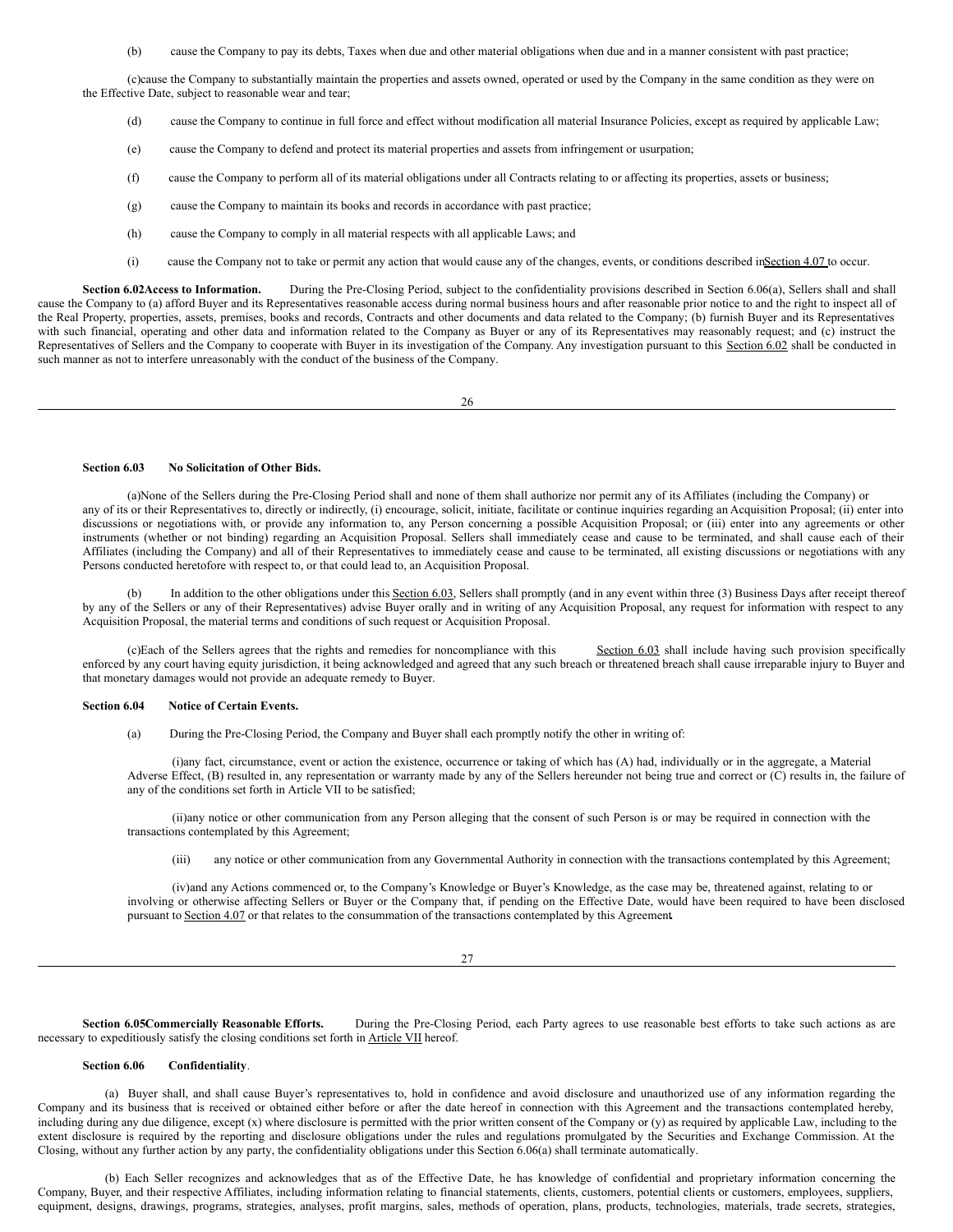prospects or other proprietary information ("**Confidential Information**"). From and after the Closing Date, each Seller shall, and shall cause their respective Affiliates to, hold and shall use their reasonable best efforts to, or cause his or their Representatives to, hold in confidence any and all Confidential Information, whether written or oral, concerning the Company, Buyer and their respective Affiliates, except to the extent that such Seller can show that such information:(a) is generally available to and known by the public through no fault of such Seller or their respective Affiliates or Representatives; (b) is lawfully acquired by any of the Sellers or any of their respective Affiliates or Representatives from and after the Closing Date from sources that are not prohibited from disclosing such information by a legal, contractual or fiduciary obligation; (c) is used or disclosed in connection with the good faith performance of his/her duties as an employee or consultant of Buyer or a Subsidiary of Buyer after Closing, if applicable, or (d) is required to be disclosed by Law or the enforcement of rights under this Agreement or any Ancillary Document. If any Seller or any of their respective Affiliates or Representatives is compelled to disclose any Confidential Information by judicial or administrative process or by other requirements of Law, such Seller shall promptly notify Buyer in writing and shall disclose only that portion of such Confidential Information which such Seller is advised by its counsel in writing is legally required to be disclosed; *provided*, that Buyer (or such Seller as the case may be) may with diligence seek an appropriate protective order or other reasonable assurance that confidential treatment will be accorded such Confidential Information.

**Section 6.07Public Announcements** . Unless otherwise required by applicable Law (based upon the reasonable advice of counsel), no Party shall make any public announcements with respect to this Agreement or the transactions contemplated hereby or otherwise communicate with any news media without the prior written consent of the Sellers' Representative on behalf of the Sellers or Buyer, as applicable (which consent shall not be unreasonably withheld or delayed), and the Sellers' Representative and Buyer shall cooperate as to the timing and contents of any such announcement.

Section **6.08Books and Records** . For a period of seven (7) years after the Closing, Buyer shall (a) use commercially reasonable efforts to retain the books and records (including Tax records and personnel files) of the Company relating to periods prior to the Closing in a manner reasonably consistent with the prior practices of the Company; and (b) upon reasonable notice, afford each Seller reasonable access (including the right to make, at Seller's expense, photocopies), during normal business hours, to such books and records. Buyer shall not be obligated to provide any Seller with access to any books or records (including personnel files) pursuant to this Section 6.08 where such access would violate any Law.

**Section 6.09Further Assurances** . Following the Closing, each of the Parties shall, and shall cause their respective Affiliates to, execute and deliver such additional documents, instruments, conveyances and assurances and take such further actions as may be reasonably required to carry out the provisions hereof and give effect to the transactions contemplated by this Agreement.

**Section 6.10 Non-Competition**. The Parties agree that Buyer is relying on the covenants and agreements set forth in this Section, that without such covenants Buyer would not enter into this Agreement or the transactions contemplated hereby, and that the Closing Purchase Price is sufficient consideration to make the covenants and agreements set forth herein enforceable.

(a)For purposes of this Section 6.10, the "**Term**" shall mean the period beginning on the Closing Date and ending upon the first (1st) anniversary of the Closing Date; *provided, however*, that in the event of a material breach or violation by such Specified Seller (as defined below) of this section 6.10, the Term with respect to such Specified Seller shall be extended by a period of time equal to the period of time during which he/she has materially violated the terms of this Section 6.10; *provided, further*, that Buyer shall be required to provide such Specified Seller with written notice of any such event of a material breach or violation of such Specified Seller, but if such Specified Seller cures such material breach or violation within sixty (60) days of Buyer's written notice, such extension of the Term shall no longer apply.

(b)In furtherance of the acquisition of the Company by virtue of the transactions contemplated hereby, to more effectively protect the value of the Company, and to induce Buyer to consummate the transactions contemplated by this Agreement, Moise Emquies and Carol Ann Emquies (each, a " **Specified Seller**") covenants and agrees on behalf of himself and herself, respectively, that, during the Term at all times, such Specified Seller will not, without the prior written consent of Buyer (which consent may be withheld by Buyer in its sole discretion), directly or indirectly establish, own or operate or provide services to any retail apparel business on or after the Closing (a "**Restricted Business**") anywhere in North America, other than as an employee or consultant of Buyer;*provided, however*, the Parties agree that any Specified Seller's affiliation in whatever manner with any business listed on Schedule C is not a Restricted Business and is not subject to the restriction in this Section 6.10, *provided, however* that any business(es) that any Specified Seller provides services to at the direction of Buyer, as a consultant to Buyer or any other capacity, as well as such Specified Seller's investment in such business(es) shall not be subject to the restrictions set forth in this Section 6.10. Notwithstanding the foregoing, any Specified Seller may, without violating this Section 6.10(b), engage in an activity that consists of direct or indirect holdings of securities that do not exceed twenty percent (20%) of the outstanding stock of any Restricted Business.

29

(c)The restrictive covenants contained in this Section 6.10 shall be in addition to, and not in lieu of, and shall not in any way limit the enforceability of, any restrictive covenant covering similar subject matter contained in any other agreement to which any Specified Seller is a party, including any restrictions agreed to in his or her capacity as an employee, consultant, officer, director or equityholder of Buyer or any Affiliate of Buyer.

(d)The Parties intend that the covenants contained in this Section 6.10 shall be construed as a series of separate covenants, one for each state within the United States and one for each country outside the United States. If any court of competent jurisdiction shall at any time deem the term of any particular restrictive covenant contained in this Section 6.10 too lengthy, the geographic area covered too extensive or the scope too broad, the other provisions of this Section 6.10 shall nevertheless stand, the term shall be deemed to be the longest period permissible by Law under the circumstances, the geographic area covered shall be deemed to comprise the largest territory permissible by Law under the circumstances and the scope shall be as broad as permissible by Law under the circumstances. The court in each case shall reduce the term, geographic area and or scope covered to permissible duration, size or breadth.

(e)Each Specified Seller represents that he/she is familiar with the covenants not to compete contained in this Section 6.10 and is fully aware of his/her obligations hereunder. Each Specified Seller further agrees that the length of time, scope and geographic coverage is reasonable given the benefits he/she has received hereunder. Each Specified Seller further agrees that he/she will not challenge the reasonableness of the time, scope and geographic coverage in any legal proceeding, regardless of who initiates litigation.

(f)Each Specified Seller acknowledges and agrees that the covenants set forth in this Section 6.10 are reasonable and necessary for the protection of Buyer's business interests, that irreparable injury will result to Buyer if such Specified Seller breaches any of the terms of this Section 6.10, and that in the event of an actual or threatened breach by him/her of any of the provisions contained in this Section 6.10, Buyer will have no adequate remedy at Law. Each Specified Seller accordingly agrees that in the event of any actual or threatened breach by such Specified Seller of any of the provisions contained in this Section 6.10, Buyer shall be entitled to injunctive and other equitable relief without (i) the posting of any bond or other security, (ii) the necessity of showing actual damages and (iii) the necessity of showing that monetary damages are an inadequate remedy. Nothing contained herein shall be construed as prohibiting Buyer from pursuing any other remedies available to it for such breach or threatened breach, including the recovery of any damages that it is able to prove.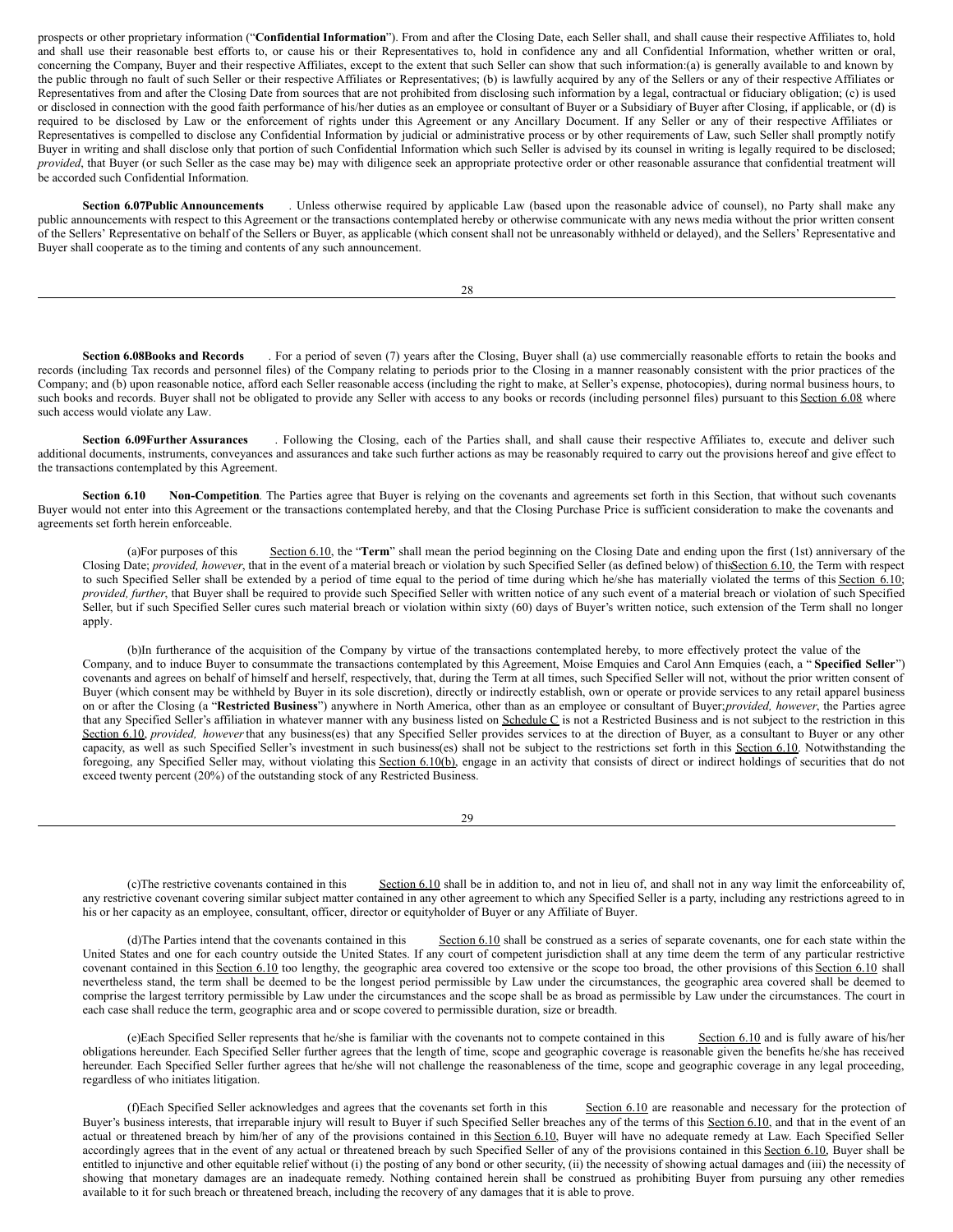#### **ARTICLE VII CONDITIONS TO CLOSING**

**Section 7.01Conditions to Obligations of All Parties.** The obligations of each Party to consummate the transactions contemplated by this Agreement shall be subject to the fulfillment, at or prior to the Closing, to the following conditions:

(a)No Governmental Authority shall have enacted, issued, promulgated, enforced or entered any Governmental Order that is in effect and has the effect of making the transactions contemplated by this Agreement illegal, otherwise restraining or prohibiting consummation of such transactions or causing any of the transactions contemplated hereunder to be rescinded following completion thereof.

(b)No injunction or restraining order shall have been issued by any Governmental Authority, and be in effect, which restrains or prohibits any transaction contemplated hereby, and no such Action commenced by any Governmental Authority for the purpose of obtaining any such injunction or restraining order shall be pending.

(c)Buyer shall have initiated a proxy solicitation for a shareholder vote to approve a proposal for the issuance of Buyer Shares hereunder and pursuant to the terms of the Employment Offer Letters and the shareholders of the Buyer shall have approved the issuance of Buyer Shares hereunder and further to the Employment Offer Letters on the terms set forth herein and therein.

(d)Buyer shall have cash or rights under existing borrowing facilities that together are sufficient to enable it to pay (i) the cash payable to each of the Sellers, Jenny Murphy and Elodie Crichi the Cash Payment pursuant to Sections 2.02(a)(i) and (ii), as applicable, and (ii) the Loan Amount due and payable to CIT Group at the Closing

**Section 7.02Conditions to Obligations of Buyer.** The obligations of Buyer to consummate the transactions contemplated by this Agreement shall be subject to the fulfillment or Buyer's waiver, at or prior to the Closing, of each of the following conditions:

(a) The representations and warranties of Sellers shall be true and correct in all respects (without regard to any qualifications or references to Material Adverse Effect, "material," or any other materiality qualifications references contained in any specific representation or warranty), in each case on and as of the Effective Date and the Closing Date with the same effect as though made at and as of such date (except those representations and warranties that address matters only as of a specified date, the accuracy of which shall be determined as of that specified date in all respects), except where the failure of such representations and warranties to be so true and correct would not, individually or in the aggregate, constitute or reasonably be expected to result in a Material Adverse Effect. Buyer hereby acknowledges that the Company shall have the right to update any representation and warranty given pursuant to Article IV at any time after the Effective Date through an update to the Disclosure Schedules, with any such update a "Company Disclosure Schedule Update"; provided that no such update shall serve as a cure to any breach or be taken into account or otherwise affect the rights of Buyer or any other party under this Agreement and, after the Closing, the Buyer shall be entitled to indemnification for any Losses relating to any such breach of the underlying representation, warranty, covenant or agreement pursuant to Article VIII; and determination of any liability for breach of representations or warranties as of the date of this Agreement and at Closing shall be made without reference to any supplements to the disclosure schedules and with reference only to the Disclosure Schedules as such schedules stand on the date of this Agreement.

(b) Each of the Sellers shall have duly performed and complied in all material respects with all agreements, covenants and conditions required by this Agreement to be performed or complied with by it prior to or on the Closing Date; *provided,* that, with respect to agreements, covenants and conditions that are qualified by materiality, Sellers shall have performed such agreements, covenants and conditions, as so qualified, in all respects.

31

(c) All approvals, consents and waivers that are listed on Section 4.04 of the Disclosure Schedules shall have been received and executed counterparts thereof shall have been delivered to Buyer at or prior to the Closing.

(d) There shall not have occurred any Material Adverse Effect from and after the Effective Date.

(e) All deliveries required to be made at Closing by any Seller pursuant toSection 2.04(b) shall have been made.

(f) Buyer shall have received a certificate, dated the Closing Date and signed by a duly authorized officer of the Company, that each of the conditions set forth in Sections  $7.02(a)$  and (b) have been satisfied.

(g) Buyer shall have received a certificate of the Secretary or an Assistant Secretary (or equivalent officer) of the Company certifying that attached thereto are true and complete copies of all resolutions adopted by the board of managers or managing members of the Company authorizing the execution, delivery and performance of this Agreement, the Ancillary Documents and the consummation of the transactions contemplated hereby and thereby, that all such resolutions are in full force and effect and are all the resolutions adopted in connection with the transactions contemplated hereby and thereby.

(h) Buyer shall have received a certificate of the Secretary or an Assistant Secretary (or equivalent officer) of the Company certifying the names and signatures of the officers of Company authorized to sign this Agreement, the Ancillary Documents and the other documents to be delivered hereunder and thereunder.

(i) Sellers shall have delivered to Buyer a good standing certificate (or its equivalent) for the Company from the secretary of state or similar Governmental Authority of the jurisdiction under the Laws in which the Company is organized.

(j) Buyer and its representatives shall have been provided with access to the Company and shall have conducted a physical inventory to confirm in Buyer's reasonable opinion that the Company's inventory is accurately reflected on the Company's financial statements and at levels reasonably appropriate to effectively operate the Company's business.

**Section 7.03Conditions to Obligations of Sellers.** The obligations of Sellers to consummate the transactions contemplated by this Agreement shall be subject to the fulfillment or Sellers' waiver, at or prior to the Closing, of each of the following conditions

**(a)** The representations and warranties of Buyer be true and correct in all respects (without regard to any qualifications or references to Material Adverse Effect, "material", or any other materiality qualifications references contained in any specific representation or warranty), in each case on and as of the Effective Date and the Closing Date with the same effect as though made at and as of such date (except those representations and warranties that address matters only as of a specified date, the accuracy of which shall be determined as of that specified date in all respects), except where the failure of such representations and warranties to be so true and correct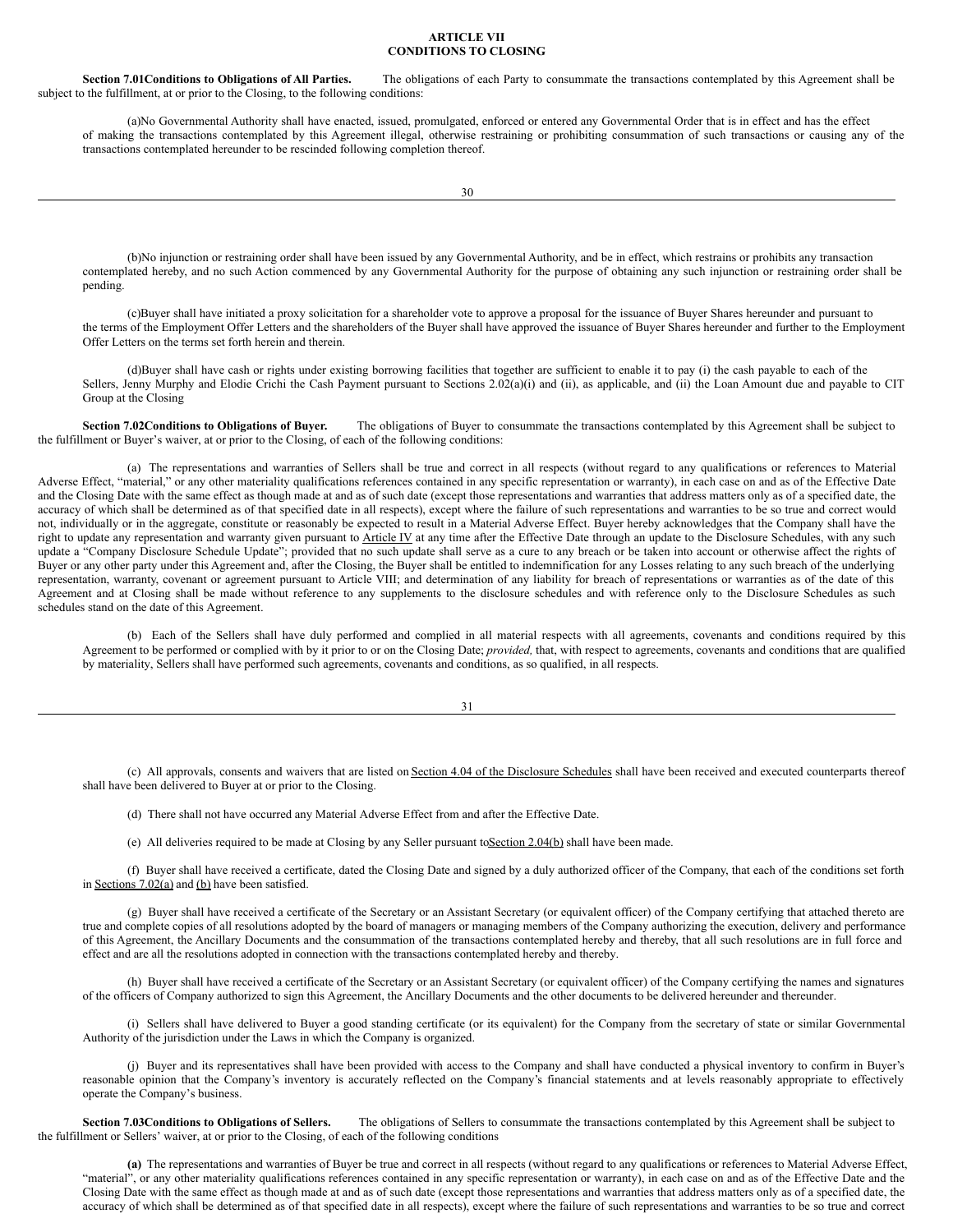would not, individually or in the aggregate, constitute or reasonably be expected to result in a Material Adverse Effect. Sellers hereby acknowledge that Buyer shall have the right to update any representation and warranty given pursuant to Article V herein at any time after the Effective Date through an update to the Disclosure Schedules, any such update a "Buyer's Disclosure Schedule Update." If the Closing occurs, any such representation and warranty shall be amended by such Buyer Disclosure Schedule Update.

(b) Buyer shall have duly performed and complied in all material respects with all agreements, covenants and conditions required by this Agreement to be performed or complied with by it prior to or on the Closing Date; *provided,* that, with respect to agreements, covenants and conditions that are qualified by materiality, Buyer shall have performed such agreements, covenants and conditions, as so qualified, in all respects.

(c) All deliveries required to be made at Closing by Buyer pursuant toSection 2.04(a) shall have been made.

(d) All approvals, consents and waivers that are listed on Section 5.02 of the Disclosure Schedules shall have been received, and executed counterparts thereof shall have been delivered to Sellers at or prior to the Closing.

(e) Sellers shall have received evidence of the procurement by Buyer of a Directors and Officers insurance tail of no less than 6 years covering the Company's officers and directors, the cost of which shall be borne by Buyer.

(f) Sellers shall have received a certificate, dated the Closing Date and signed by a duly authorized officer of Buyer, that each of the conditions set forth in Sections  $7.03(a)$  and (b) have been satisfied.

(g) Sellers shall have received a certificate of the Secretary or an Assistant Secretary (or equivalent officer) of Buyer certifying that attached thereto are true and complete copies of all resolutions adopted by the board of directors of Buyer authorizing the execution, delivery and performance of this Agreement and the Ancillary Documents and the consummation of the transactions contemplated hereby and thereby, and that all such resolutions are in full force and effect and are all the resolutions adopted in connection with the transactions contemplated hereby and thereby.

(h) Sellers shall have received a certificate of the Secretary or an Assistant Secretary (or equivalent officer) of Buyer certifying the names and signatures of the officers of Buyer authorized to sign this Agreement, the Ancillary Documents and the other documents to be delivered hereunder and thereunder.

(i) Buyer shall have delivered a certificate evidencing the Buyer Shares to the Escrow Agent.

(j) Sellers shall have received evidence of termination of that certain Guaranty dated April 7, 2022 by Moise Emquies in favor of The CIT Group/Commercial Services, Inc.

33

#### **ARTICLE VIII INDEMNIFICATION**

Section 8.01 Survival Period. For purposes of this Agreement, (a) (i) the representations and warranties of Sellers contained in Sections 3.01 and Section 3.03 (each, a "**Seller Fundamental Representation**"), (ii) the representations and warranties of the Company contained in Sections 4.01. 4.02 and 4.23 (each, a "**Company Fundamental Representation**") and (iii) the representations and warranties of Buyer contained in Sections 5.01, 5.02, 5.04 and 5.05 (each, a "**Buyer Fundamental Representation**") shall survive indefinitely and (b) all other representations and warranties not referenced in this Section 8.01 shall survive for a period of twelve (12) months after the Closing Date. The Parties hereby agree that the foregoing is specifically intended to limit the time period within which a Party may make a Claim, notwithstanding any applicable statute of limitations. No Party shall be entitled to recover for any Losses pursuant to Sections 8.02 or 8.03 unless a Claim Notice is delivered to the Indemnifying Party before the applicable date set forth in this Section 8.01, in which case the Claim set forth in the Claim Notice shall survive the applicable date set forth in this ection 8.01 until such time as such Claim is fully and finally resolved. The covenants and agreements set forth in this Agreement and to be performed to any extent at or after the Closing Date, which have not been waived or amended as set forth herein, shall survive until fully discharged and performed and any Claims for indemnification with respect to a breach of such covenants to be performed in any respect after the Effective Date may be made at any time within the applicable statute of limitations.

**Section 8.02 Indemnification by Sellers***.* Each Seller, severally in accordance with each such Seller's Pro Rata Share and not jointly, shall indemnify and hold harmless Buyer and each of its officers, managers, members, agents and Representatives (collectively, the "**Buyer Indemnified Parties**") from and against all Losses that the Buyer Indemnified Parties may suffer or sustain by reason of or arising out of

(a) any inaccuracy in any representation or warranty of Sellers contained inArticle III or of the Company contained in Article IV or

(b) any breach of any covenant or other agreement in the Agreement required to be performed by the Company prior to the Closing or the Sellers (the amount of such Losses, the "**Seller Indemnifiable Amount**").

**Section 8.03 Indemnification by Buyer**. Buyer shall indemnify and hold harmless each Seller and each of his/her Representatives (collectively, the "**Seller Indemnified Parties**"), jointly and severally, from and against all Losses that the Seller Indemnified Parties may suffer or sustain by reason of or arising out of (a) any inaccuracy in any representation or warranty contained in Article V and (b) any breach of any covenant or agreement of Buyer contained in this Agreement (the amount of such Losses, the "**Buyer Indemnifiable Amount**").

#### **Section 8.04 Limitations on Indemnification**.

(a) The Indemnifying Party shall not be liable to the Indemnified Party with respect to any claim relating to an individual or series of related Losses in respect of indemnification under Section 8.02(a) or Section 8.03(a), as applicable, until the amount of such individual or series of related Losses exceeds Ten Thousand Dollars (\$10,000), in which event the Indemnifying Party shall be required to pay or be liable for all such Losses from the first dollar.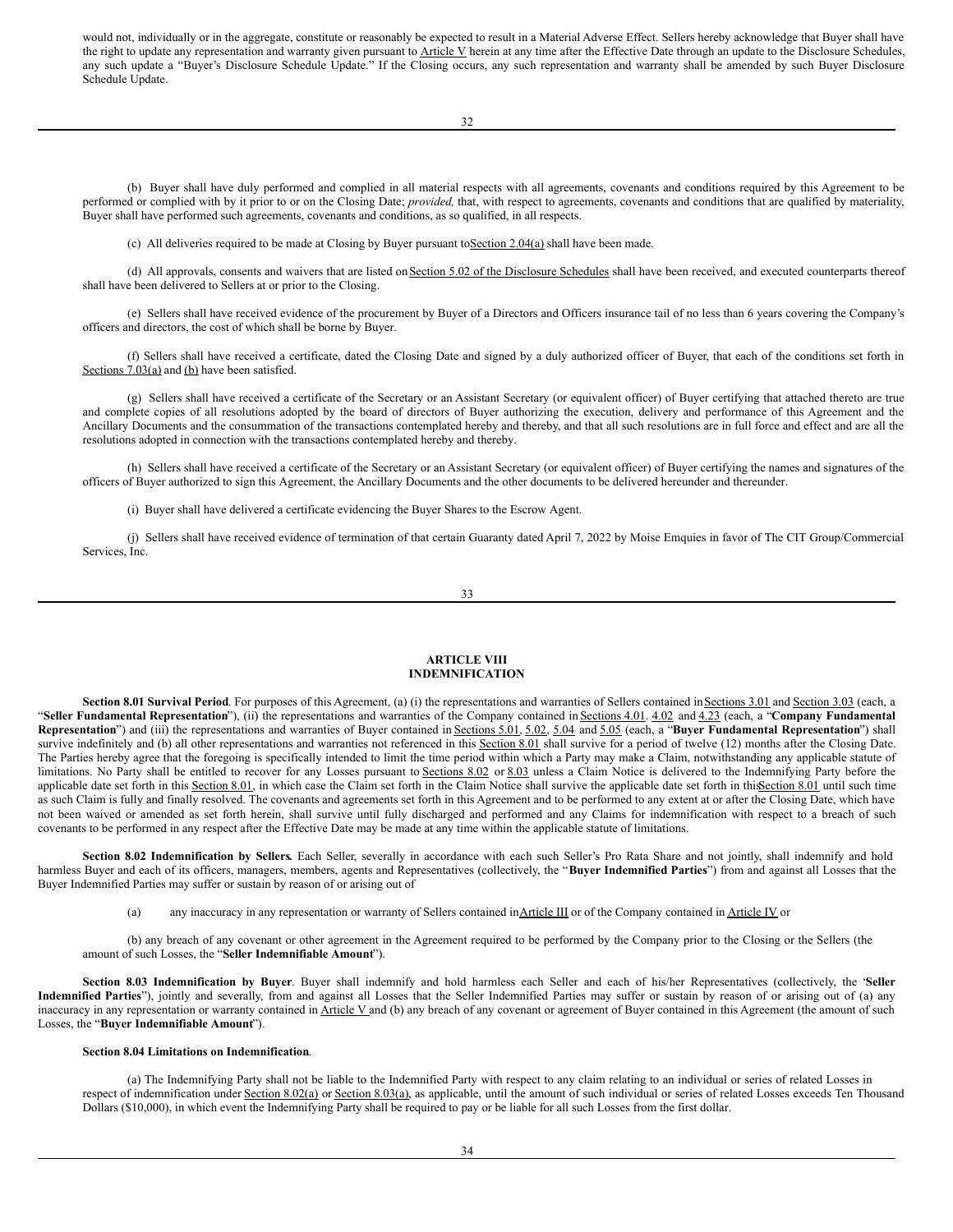(a)Subject to Section 9.15 and except in the case of intentional fraud or a Claim involving a breach of any Buyer Fundamental Representation, the total aggregate Losses that the Seller Indemnified Parties may suffer or sustain by reason of or arising out of any inaccuracy in any representation or warranty contained in Article V shall not exceed an amount equal to Five Hundred Thousand and No/100 Dollars (\$500,000.00).

(b)Except in the case of intentional fraud or a Claim involving a breach of any Company Fundamental Representation or Seller Fundamental Representation, the total aggregate Losses under the Seller Indemnifiable Amount shall not exceed an amount equal to the Escrow Holdback.

(c)Except in the case of intentional fraud, with respect to a Claim involving a breach of any Company Fundamental Representation or Seller Fundamental Representation or a breach of any Buyer Fundamental Representation, the total aggregate Losses under the Seller Indemnifiable Amount or the Buyer Indemnifiable Amount, respectively, shall not exceed an amount equal to Thirty Five Million Dollars (\$35,000,000); provided, however, that, except in the case of intentional fraud, no Buyer Indemnified Party shall be entitled to indemnification under this Article VIII from any Seller in excess of the amount of proceeds such Seller actually receives pursuant to Section 2.04(a)(i) above in respect of the sale of such Seller's Membership Interests pursuant to this Agreement. All such Claims by Buyer Indemnified Parties for indemnification pursuant to this Article VIII shall be made first against cash deposited in the Escrow Account and thereafter against the Sellers.

(d)In no event shall any Indemnifying Party be liable to an Indemnified Party for any punitive, incidental, consequential, special or indirect damages, including loss of future revenue or income, loss of business reputation or opportunity relating to the breach or alleged breach of this Agreement, the transactions contemplated by this Agreement or diminution of value or any damages based on any type of multiple.

(e)Each Indemnified Party acknowledges and agrees that, for purposes hereof, Losses (including any Losses from third-party claims) shall be calculated based on the amount of Losses that remains after deducting any insurance proceeds, indemnity, contribution, reimbursement or other similar payment actually received by an Indemnified Party or its Affiliates with respect thereto. If any Indemnified Party or its Affiliates recovers amounts from any third party with respect to such Losses after indemnification is made to it by the Indemnifying Party, the Indemnified Party shall promptly pay to the Indemnifying Party that made such indemnification payment the amount of such third-party recovery, net of any out-of-pocket costs associated with obtaining such third-party recovery, at such time or times as and to the extent that such amount is actually received by the Indemnifying Party or its Affiliates. Each Indemnified Party shall use its commercially reasonable efforts to mitigate any Losses for which it is entitled to indemnification pursuant to this Article VIII.

35

#### **Section 8.05 Indemnification Claims**.

(a) If an Indemnified Party wishes to assert an indemnification claim hereunder (a " **Claim**"), the Indemnified Party shall deliver to the responsible Indemnifying Party a written notice (a "**Claim Notice**") setting forth:

(i)a description of the matter giving rise to the Claim, including a reasonably detailed description of the facts and circumstances known to the Indemnified Party giving rise to the Claim, and

(ii)to the extent determinable and based upon facts known to the Indemnified Party at such time, an estimate of the monetary amounts actually incurred or expected to be incurred for which indemnification is sought.

(b) Within forty-five (45) days after receipt of any Claim Notice, the Indemnifying Party shall (i) acknowledge in writing its responsibility for all or part of such matter for which indemnification is sought under this Article VIII, and will either (A) satisfy (subject to the terms and conditions of Section 8.04) the portion of such matter as to which responsibility is acknowledged or (B) take such other action as is reasonably satisfactory to the Indemnified Party to provide reasonable security or other assurances for the performance of its obligations hereunder, and/or (ii) give written notice to the Indemnified Party of its intention to dispute or contest all or part of such responsibility. Upon delivery of the Indemnifying Party's notice of its intention to contest the Claim, the Parties will negotiate in good faith to resolve any dispute as to the responsibility for or the amount of any such matter as promptly as possible. If the Parties fail to resolve such dispute within ninety (90) days of delivery of the notice of intention to contest, either Party may submit such Claim for resolution pursuant to Section 9.13.

#### **Section 8.06 Defense of Third-Party Claims.**

(a) If an Indemnified Party receives written notice or otherwise obtains knowledge of any third-party claim or any threatened third-party claim that gives rise or is reasonably likely to give rise to a Claim against an Indemnifying Party, then the Indemnified Party shall promptly deliver to the Indemnifying Party a written notice describing such third-party claim in reasonable detail. The untimely delivery of such written notice by the Indemnified Party to the Indemnifying Party shall relieve the Indemnifying Party of liability with respect to such third-party claim only to the extent that it has actually been prejudiced by lack of timely notice under this Section 8.06(a) with respect to such third-party claim. The Indemnifying Party shall have the right, at its option, to assume the defense of any such third-party claim with counsel of its own choosing, which counsel shall be reasonably acceptable to the Indemnified Party. If the Indemnifying Party elects to assume the defense of an indemnification third-party claim, then:

(i) Except as set forth in Section 8.06(b), the Indemnifying Party shall not be required to pay or otherwise indemnify the Indemnified Party against any attorneys' fees or other expenses incurred on behalf of the Indemnified Party in connection with such matter following the Indemnifying Party's election to assume the defense of such matter so long as the Indemnifying Party continues to diligently conduct such defense;

36

(ii)The Indemnified Party shall, subject to the Indemnifying Party's agreement to appropriate confidentiality restrictions, use reasonable efforts to make available to the Indemnifying Party all books, records and other documents and materials that are under the direct or indirect control of the Indemnified Party or any of the Indemnified Party's Representatives that the Indemnifying Party reasonably considers necessary or desirable for the defense of such matter and shall, upon prior request and to the extent reasonably necessary in connection with the defense of such claim, make available to the Indemnifying Party reasonable access to the Indemnified Party's personnel; *provided*, that nothing herein shall require the Indemnified Party to disclose privileged documents that are unrelated to such claim except to the extent Indemnified Party is compelled to do so by a court of competent jurisdiction; and

(iii) The Indemnified Party shall not be required to admit any liability with respect to such third-party claim.

(b) If (i) the Indemnifying Party fails or refuses to assume the defense of and indemnification for such third-party claim within forty-five (45) days of receipt of notice of such claim in accordance with Section 8.06(a), (ii) the Indemnifying Party fails to actively and diligently defend such third-party claim following any such acceptance, (iii) the third-party claim includes an injunction or seeks other equitable relief, (iv) the Indemnified Party shall have been advised by counsel reasonably acceptable to the Indemnifying Party that there are one (1) or more legal or equitable defenses available to it which are different from or in addition to those available to the Indemnifying Party, and, in the reasonable opinion of the Indemnified Party, counsel for the Indemnifying Party could not adequately represent the interests of the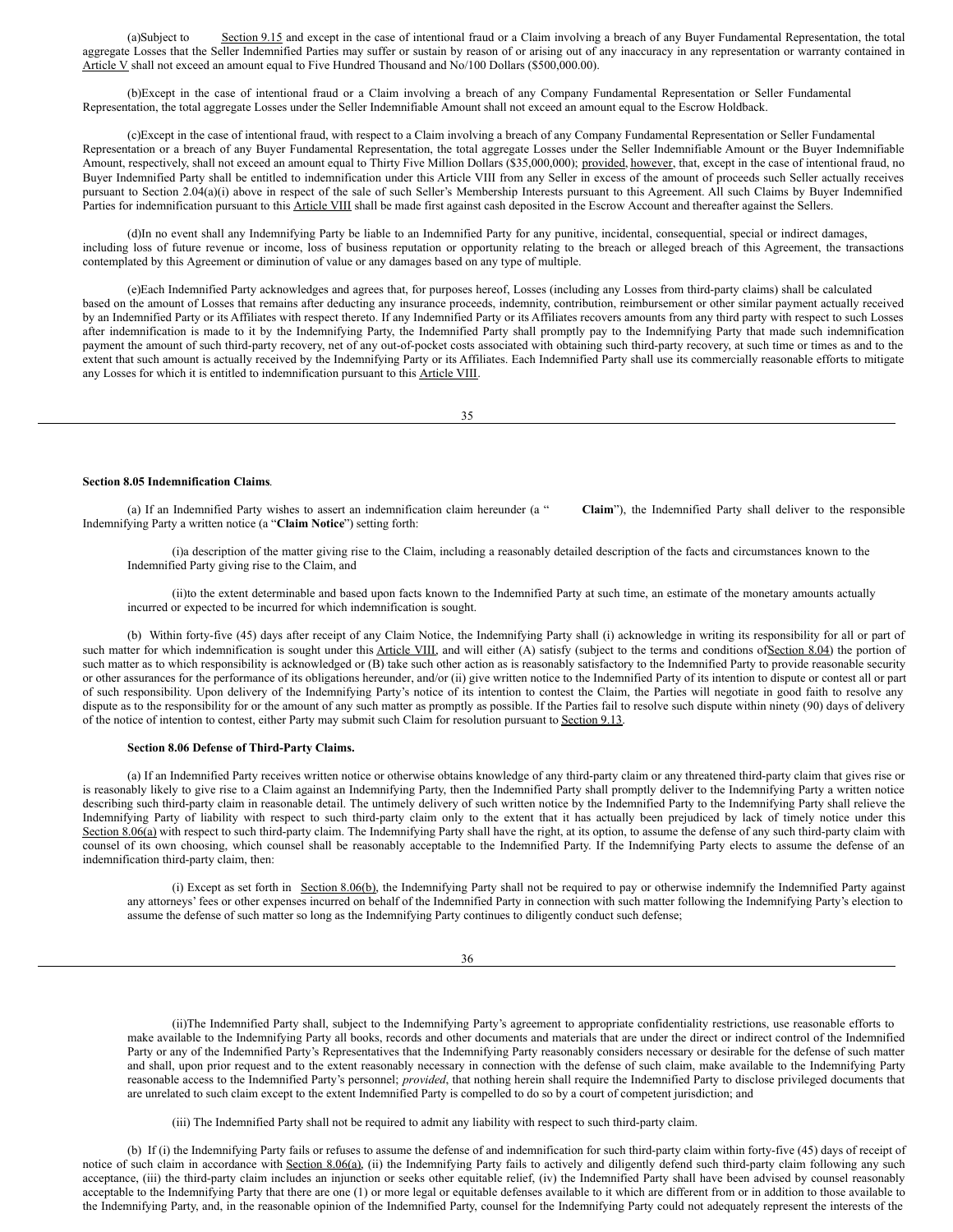Indemnified Party because such interests would be in conflict with those of the Indemnifying Party or (v) the third-party claim includes damages that could exceed the limitations in Section 8.04, then at the Indemnified Party's option, the Indemnified Party may assume the defense and if it assumes the defense, the Indemnified Party shall proceed to actively and diligently defend such third-party claim with the assistance of counsel of its selection, and the Indemnifying Party shall be entitled to participate in (but not control) the defense of such third-party claim, with its own counsel and at its own expense; *provided*, that if the Indemnifying Party agrees in writing that the Indemnified Party is entitled to indemnification hereunder for such third-party claim, and the Indemnifying Party is otherwise determined to be obligated for the Losses under this Article VIII in respect of such third-party claim, then the Losses recoverable by the Indemnified Party shall include all reasonable costs and expenses, including the defense set forth herein.

(c) No third-party claim may be settled by the Indemnified Party without notice to, and the written consent of, the Indemnifying Party, which consent shall not be unreasonably withheld or delayed. For purposes of this Section 8.06, the decision not to pursue an appeal (whether as of right or discretionary) shall be deemed to be a decision to settle or compromise, requiring the prior written consent of the Party that has not assumed the defense of such matter, which consent shall not be unreasonably withheld.

#### **ARTICLE IX TERMINATION PRIOR TO CLOSING**

**Section 9.01 Termination of Agreement**. This Agreement may be terminated at any time prior to the Closing:

(a) by mutual written consent of Buyer and the Sellers' Representative;

#### 37

(b) by either the Sellers' Representative or Buyer in writing, if there shall be any order, injunction or decree of any Governmental Authority which prohibits or restrains any Party from consummating the transactions contemplated hereby, and such order, injunction or decree shall have become final and nonappealable;

(c) by either Buyer or the Company if a breach or default by the Sellers or the Company (with respect to Buyer) or Buyer (with respect to the Company) in the performance of any of its material obligations under this Agreement occurs and is not cured within thirty days; or

(d) by either the Company or Buyer in writing, if the Closing has not occurred on or prior to October 15, 2022 (the "**Outside Date**"); provided that the right to terminate this Agreement under this Section 9.01(d) shall not be available to a Party whose failure to perform each of its obligations under this Agreement required to be performed by it on or prior to the Closing Date shall have been the principal cause of (or otherwise resulted in) the failure of the Closing to occur on or prior to the Outside Date.

**Section 9.02 Effect of Termination; Survival**. If this Agreement is terminated and the transactions contemplated hereby are not consummated as described above:

(a) this Agreement shall become null and void and of no further force and effect, except for (i) the provisions ofSection 6.06, this Section 9.02, and Article X, (ii) rights and obligations arising from any breach of this Agreement prior to such termination and (iii) the Buyer shall pay to the Sellers' Representative a fee of \$100,000 if any Party terminates this Agreement for any reason other than a termination of the Agreement by mutual written consent of the Buyer and the Sellers' Representative pursuant to Section 9.01(a) or the Buyer terminates the Agreement pursuant to Section 9.01(c);

(b) each Party, upon written request, will return or destroy (at such Party's option) all documents, work papers and other material of any other Party relating to the transactions contemplated hereby, whether so obtained before or after the execution hereof;

(c) the confidentiality provision in Section 6.06(a) shall continue in full force and effect for three years from the date of termination of the Agreement; and

(d) nothing shall preclude any Party from suing any other Party for any fraud by such Party arising out of the subject matter of this Agreement.

#### **Section 9.03 Reverse Termination Fee**.

(a) If any Party terminates this Agreement for any reason other than a termination of the Agreement by mutual written consent of the Buyer and the Sellers' Representative pursuant to Section 9.01(a) or the Buyer terminates the Agreement pursuant to Section 9.01(c),, the Buyer shall pay to the Sellers, Jenny Murphy and Elodie Crichi (pro rata in accordance with their respective Pro Rata Share) a fee of \$2,500,000 paid in Buyer Shares at a per share price equal to the Issuance Price.

#### 38

(b) The Parties acknowledge that the agreements contained in thisSection 9.03 are an integral part of the transactions contemplated by this Agreement, and that, without these agreements the Company and the Sellers would not enter into this Agreement; accordingly, if Buyer fails to pay promptly any amounts as required pursuant to this Section 9.3 when due, and, in order to obtain such payment, the Company commences an Action against Buyer, the prevailing party with respect to such Action shall be entitled to recover reasonable fees, costs and expenses (including legal fees) incurred in connection with such Action.

#### **ARTICLE X MISCELLANEOUS**

**10.01 Expenses**. Except as otherwise expressly provided herein, all costs and expenses, including, without limitation, fees and costs of legal counsel, financial advisors and accountants incurred in connection with this Agreement and the transactions contemplated hereby shall be paid by the Party incurring such costs and expenses, whether or not the Closing shall have occurred; notwithstanding the foregoing, (a) all costs and expenses (i) of that independent auditing firm conducting the audit and review of the Company's financial statements required due to Buyer's public reporting status and (ii) of the Escrow Agent under the Escrow Agreement shall be borne by Buyer.

#### **10.02 Sellers' Representative**.

(a) George Levy is hereby appointed attorney-in-fact, and is hereby authorized and empowered to act for and on behalf of, and to bind, the Sellers in connection with (a) resolving the Closing Statement in accordance with Section 2.05(b), (b) the indemnity provisions of Article VIII as they relate to the Sellers, and (c) such other matters as are delegated to the Sellers' Representative hereunder, including, without limitation, (i) to act as the representatives of the Sellers to review and authorize all claims and disputes or question the accuracy thereof, (ii) to compromise on its behalf with the Buyer any claims asserted thereunder and to authorize payments to be made with respect thereto, and (iii) to take such further actions as are authorized in this Agreement. The Sellers' Representative may resign at any time. The Sellers' Representative may be removed upon an action by the Sellers holding a majority-in-interest of the Membership Interests; provided*,* however, that in no event shall the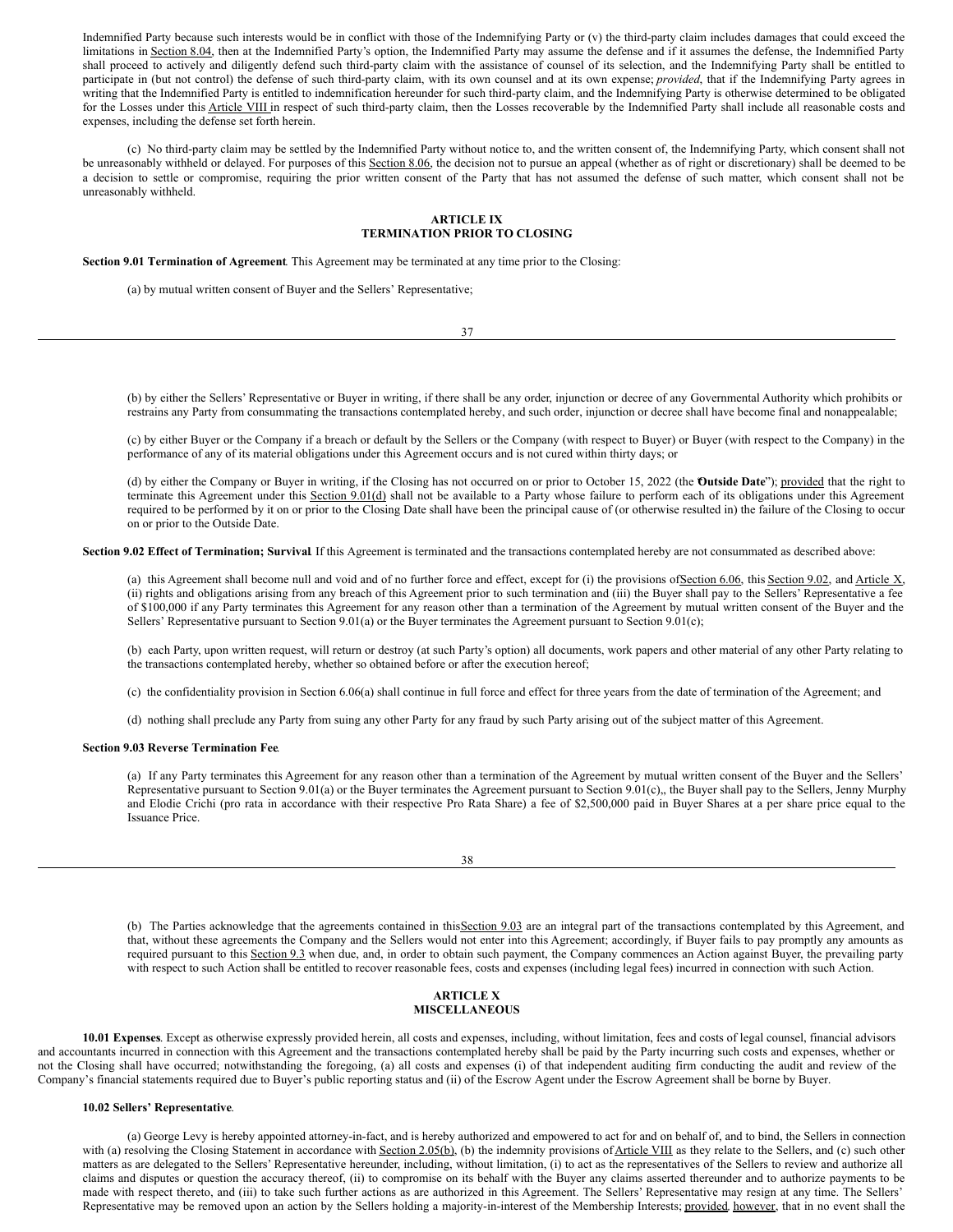Sellers' Representative be removed without the Sellers having first appointed a new Sellers' Representative who shall assume such duties immediately upon the removal of the Sellers' Representative. The above named representative, as well as any subsequent representative(s) of the Sellers appointed by the Sellers holding a majority-ininterest of the Membership Interests, is referred to herein as the "Sellers' Representative." The Buyer shall be entitled to rely on such appointment and to treat such Sellers' Representative as the duly appointed attorney-in-fact of the Sellers, and the Buyer may treat the actions of the Sellers' Representative as the actions of the Sellers for all purposes. The Sellers, by execution of this Agreement and without any further action, confirm such appointment and authority. After the Closing, notices given to the Sellers' Representative in accordance with Section 9.08 shall constitute notice to the Sellers for all purposes under this Agreement.

(b) As between the Sellers' Representative, on the one hand, and the Sellers, on the other hand, the Sellers' Representative will incur no liability of any kind to the Sellers with respect to any action or omission by the Sellers' Representative in connection with the Sellers' Representative's services pursuant to this Agreement and any agreements ancillary hereto, except in the event of liability directly resulting from the Sellers' Representative's gross negligence, fraud, bad faith, or willful misconduct. As between the Sellers' Representative, on the one hand, and the Sellers, on the other hand, the Sellers' Representative shall not be liable to the Sellers for any action or omission pursuant to the advice of counsel. The Sellers will indemnify, defend and hold harmless the Sellers' Representative from and against any and all losses, liabilities, damages, claims, penalties, fines, forfeitures, actions, fees, costs and expenses (including the reasonable fees and expenses of counsel and experts and their staffs and all expense of document location, duplication and shipment) (collectively, "**Representative Losses**") arising out of or in connection with the Sellers' Representative's execution and performance of this Agreement and any agreements ancillary hereto, in each case as such Representative Loss is suffered or incurred; provided, that in the event that any such Representative Loss is finally adjudicated to have been directly caused by the gross negligence, fraud, bad faith, or willful misconduct of the Sellers' Representative, the Sellers' Representative will reimburse the Sellers the amount of such indemnified Representative Loss to the extent attributable to such gross negligence, fraud, bad faith, or willful misconduct. If not paid directly to the Sellers' Representative by the Sellers, any such Representative Losses may be recovered by the Sellers' Representative from the Escrow Holdback solely at such time as remaining amounts would otherwise be distributable to the Sellers; provided, that while this Section 10.02(b) allows the Sellers' Representative to be paid from the aforementioned sources of funds, this does not relieve the Sellers from their obligation to promptly pay such Representative Losses as they are suffered or incurred, nor does it prevent the Sellers' Representative from seeking any remedies available to it at law or otherwise. In no event will the Sellers' Representative be required to advance his own funds on behalf of the Sellers or otherwise. Notwithstanding anything in this Agreement to the contrary, any restrictions or limitations on liability or indemnification obligations of the Sellers set forth elsewhere in this Agreement are not intended to be applicable to the indemnities provided to the Sellers' Representative under this Section 10.02. The foregoing indemnities will survive the Closing, the resignation or removal of the Sellers' Representative or the termination of this Agreement.

**Section 10.03 Headings**. The headings in this Agreement are for reference only and shall not affect the interpretation of this Agreement.

**Section 10.04 Entire Agreement**. This Agreement, together with the Confidentiality Agreement and the Ancillary Documents, constitutes the sole and entire agreement of the Parties with respect to the subject matter contained herein and therein, and supersede all prior and contemporaneous understandings and agreements, both written and oral, with respect to such subject matter. In the event of any inconsistency between the statements in the body of this Agreement and those in the Ancillary Documents, the Exhibits and Disclosure Schedules (other than an exception expressly set forth as such in the Disclosure Schedules), the statements in the body of this Agreement shall control.

**Section 10.05 Successors and Assigns**. No Party may assign or otherwise transfer this Agreement or any of its rights hereunder to any Person without the prior written consent of the other Parties. Subject to the foregoing, this Agreement shall inure to the benefit of and be binding upon the Parties hereto and their successors, personal Representatives, heirs and permitted assigns.

**Section 10.06 Severability**. If any term or provision of this Agreement is invalid, illegal, or unenforceable in any jurisdiction, such invalidity, illegality or unenforceability shall not affect any other term or provision of this Agreement or invalidate or render unenforceable such term or provision in any other jurisdiction. If any provision of this Agreement is determined by a court of competent jurisdiction to be invalid, illegal or unenforceable, the Parties shall negotiate in good faith to modify this Agreement so as to effect the original intent of the Parties as closely as possible in a mutually acceptable manner in order that the transactions contemplated hereby be consummated as originally contemplated to the fullest extent possible.

40

**Section 10.07 Amendment**. This Agreement may be amended, modified, waived, discharged or terminated only by an instrument in writing signed by each Party.

Section 10.08 Notices. All notices, requests, consents, claims, demands, waivers and other communications hereunder shall be in writing and shall be deemed to have been given (a) when delivered by hand (with written confirmation of receipt); (b) when received by the addressee if sent by a nationally recognized overnight courier (receipt requested); (c) on the date sent by facsimile or e-mail of a PDF document (with confirmation of transmission) if sent during normal business hours of the recipient and on the next Business Day if sent after normal business hours of the recipient or (d) on the third (3<sup>rd</sup>) day after the date mailed, by certified or registered mail, return receipt requested, postage prepaid. Such communications must be sent to the respective Parties at the following addresses (or at such other address for a Party as shall be specified in a notice given in accordance with this Section 10.08):

| If to Sellers' Representative: | George Levy                                               |
|--------------------------------|-----------------------------------------------------------|
|                                | Email: joe@sundryusa.com                                  |
| with a copy to:                | Morrison & Foerster LLP                                   |
|                                | 425 Market Street                                         |
|                                | San Francisco, California 94105                           |
|                                | Facsimile: (415) 276-7514                                 |
|                                | Email: $\text{iliu@mofo.com}$                             |
|                                | Attention: Jackie Liu, Esq.                               |
| If to Buyer:                   | Digital Brands Group, Inc.                                |
|                                | 1400 Lavaca Street                                        |
|                                | Austin, Texas 78701                                       |
|                                | Email: hil@dstld.la                                       |
|                                | Attention: John Hilburn Davis IV, Chief Executive Officer |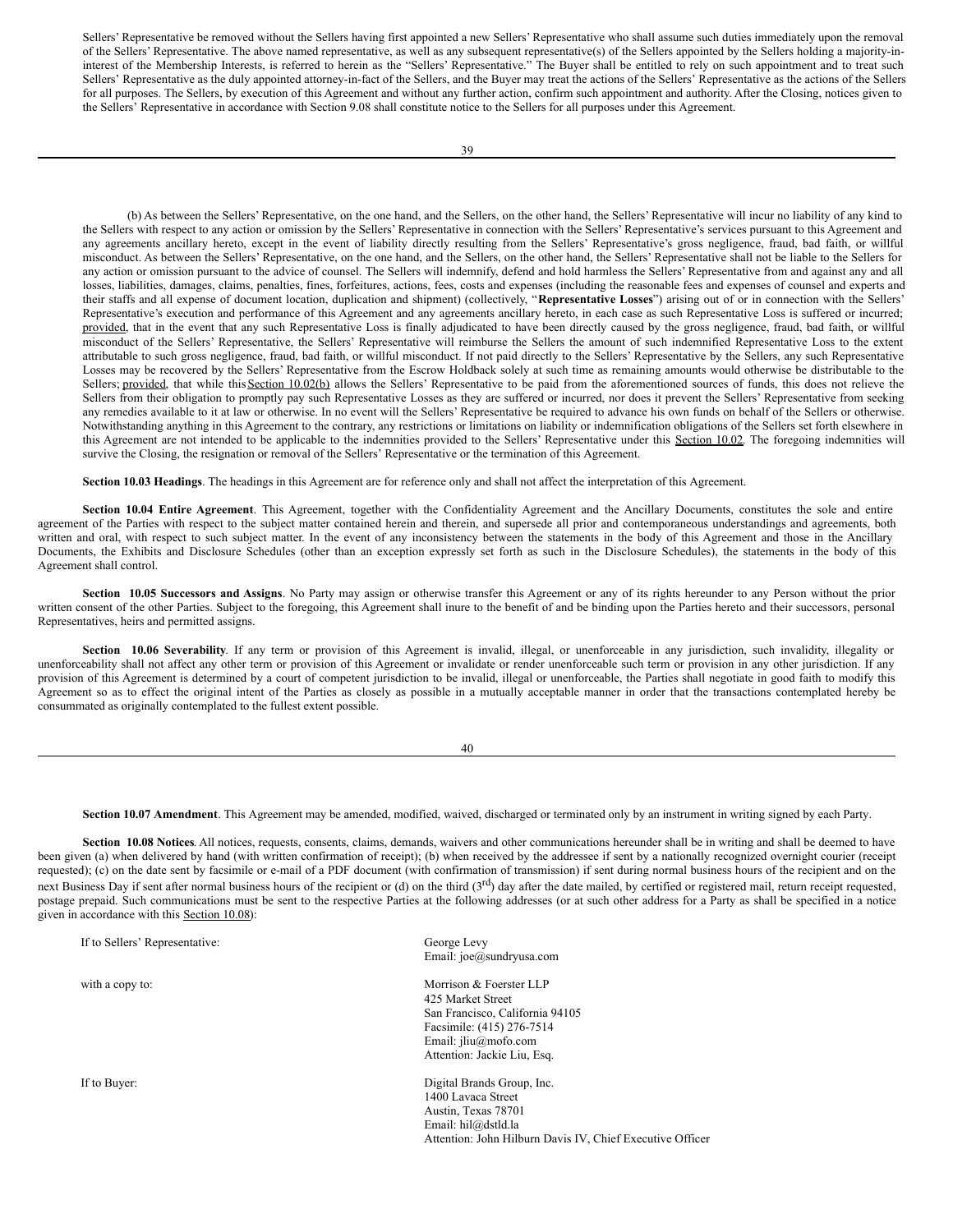with a copy to: Manatt, Phelps & Phillips, LLP 695 Town Center Drive, 14<sup>th</sup> Floor Costa Mesa, CA 92646 Facsimile: (714) 371-2550 Email: tpoletti@manatt.com Attention: Thomas J. Poletti, Esq.

**Section 10.09 Counterparts**. This Agreement may be executed in several original or electronic counterparts, each of which is an original, but all of which shall constitute one (1) instrument.

**Section 10.10 Third-Party Rights**. This Agreement shall not confer any rights or remedies upon any Person other than the Parties, the Indemnified Parties and their respective successors and permitted assigns.

**Section 10.11 Exhibits and Schedules**. Each of the exhibits and schedules referred to herein and attached hereto is an integral part of this Agreement and is incorporated herein by this reference.

**Section 10.12 Governing Law**. This Agreement shall be governed by, interpreted under, and construed and enforced in accordance with the Laws of the State of Delaware, without regard to conflicts of Laws principles.

**Section 10.13 Dispute Resolution**. Any claim, demand, disagreement, controversy or dispute that arises regarding, from or in connection with this Agreement or the breach, alleged breach thereof, other than as set forth in Section 2.05 (collectively, a "**Dispute**"), between or among the Parties shall be resolved in accordance with the following dispute resolution procedures:

(a) Cooperation. If a Dispute arises, any Party may notify the other Parties by sending a written notice (a *Dispute Notice*"), which Dispute Notice shall identify the Dispute in reasonable detail and set forth briefly the notifying Party's position with respect to the Dispute. Upon receipt of any Dispute Notice, the Parties shall use reasonable efforts to cooperate and arrive at a mutually acceptable resolution of the Dispute within the next thirty (30) days.

(b) Arbitration. In the event that the Dispute is not resolved pursuant to the procedures described in Section 10.13(a), any Party may request that the Dispute be submitted to binding arbitration by providing a notice of arbitration (the "**Arbitration Notice**") to the other Parties to the Dispute. The Arbitration Notice shall be issued within thirty (30) days following the conclusion of the thirty (30) day cooperation period described in Section 10.13(a) and shall identify the unresolved Dispute in reasonable detail.

(c) Selection of the Arbitrator. The Parties agree that the Dispute shall be submitted to a single arbitrator, acceptable to both Parties, who has at least twenty (20) years' experience in the garment industry or the retail fashion industry. The Parties shall use their commercially reasonable efforts to mutually select a qualified arbitrator within ten (10) days after the Arbitration Notice has been delivered. If the Parties cannot agree on the arbitrator within such ten (10) day period, then any Party may request that ADR Services, Inc., the American Arbitration Association or JAMS appoint the arbitrator (who must have the qualifications described above) in accordance with its arbitration rules. The Party seeking Action by ADR Services, Inc., the American Arbitration Association or JAMS shall request that the appointment be made within ten (10) Business Days.

(d) The Arbitration Hearing. The arbitration hearing shall be held on a date and at a place and time mutually acceptable to the arbitrator and the Parties within sixty (60) days following the appointment of the arbitrator; *provided*, that the Parties' request for a hearing within such time period is not expedited. At least seventy-two (72) hours in advance of the arbitration hearing, each Party involved in the Dispute shall prepare its best and final offer to settle the Dispute in full (the "**Final Offer"**), and shall deliver its Final Offer to the other Parties involved in the Dispute and the arbitrator. The arbitrator shall determine the format of the arbitration hearing to ensure that the Parties have an opportunity to make an oral presentation of their views of the Dispute and for each Party to explain its Final Offer.

(e) The Decision. Upon the conclusion of the arbitration hearing, the Parties shall request that the arbitrator determine an award that is neither less than the lowest Final Offer nor more than the highest Final Offer. The arbitrator's award shall be final and binding on the Parties and the Parties shall be required to act in accordance with such decision.

42

(f) Fees and Expenses. Except to the extent specifically set forth in this Agreement, the Parties shall pay their own fees and expenses incurred in connection with the Dispute resolution proceedings set forth in this Section 10.13; *provided, however*, that in the case of an arbitration, the arbitrator may include in its award that the fees and expenses may be awarded to the Party that prevails.

**Section 10.14 WAIVER OF JURY TRIAL**. EACH PARTY HEREBY WAIVES ITS RIGHTS TO A JURY TRIAL OF ANY CLAIM OR CAUSE OF ACTION BASED UPON OR ARISING OUT OF THIS AGREEMENT, THE ANCILLARY DOCUMENTS, THE SECURITIES OR THE SUBJECT MATTER HEREOF OR THEREOF. THE SCOPE OF THIS WAIVER IS INTENDED TO BE ALL ENCOMPASSING OF ANY AND ALL DISPUTES THAT MAY BE FILED IN ANY COURT AND THAT RELATE TO THE SUBJECT MATTER OF THIS TRANSACTION, INCLUDING, WITHOUT LIMITATION, CONTRACT CLAIMS, TORT CLAIMS (INCLUDING NEGLIGENCE), BREACH OF DUTY CLAIMS AND ALL OTHER COMMON LAW AND STATUTORY CLAIMS. THIS SECTION 10.14 HAS BEEN FULLY DISCUSSED BY EACH OF THE PARTIES HERETO AND THESE PROVISIONS WILL NOT BE SUBJECT TO ANY EXCEPTIONS. EACH PARTY HERETO HEREBY FURTHER WARRANTS AND REPRESENTS THAT SUCH PARTY HAS REVIEWED THIS WAIVER WITH ITS LEGAL COUNSEL AND THAT SUCH PARTY KNOWINGLY AND VOLUNTARILY WAIVES ITS JURY TRIAL RIGHTS FOLLOWING CONSULTATION WITH LEGAL COUNSEL.

**Section 10.15 Specific Performance**. The Parties further agree that irreparable damage would occur in the event that any of the provisions of this Agreement were not performed in accordance with their specific terms or were otherwise breached. Accordingly, the Parties shall be entitled to specific performance of the terms hereof, including an injunction or injunctions to prevent breaches of this Agreement and to enforce specifically the terms and provisions of this Agreement in the Court of Chancery of the State of Delaware, *provided that* if jurisdiction is not then available in the Court of Chancery of the State of Delaware, then in any state or federal court located in the State of Delaware, this being in addition to any other remedy to which such party is entitled at law or in equity. Each of the parties hereby further waives (a) any defense in any action for specific performance that a remedy at law would be adequate and (b) any requirement under any law to post security as a prerequisite to obtaining equitable relief.

#### **[***Remainder of page intentionally left blank. Signature page follows.***]**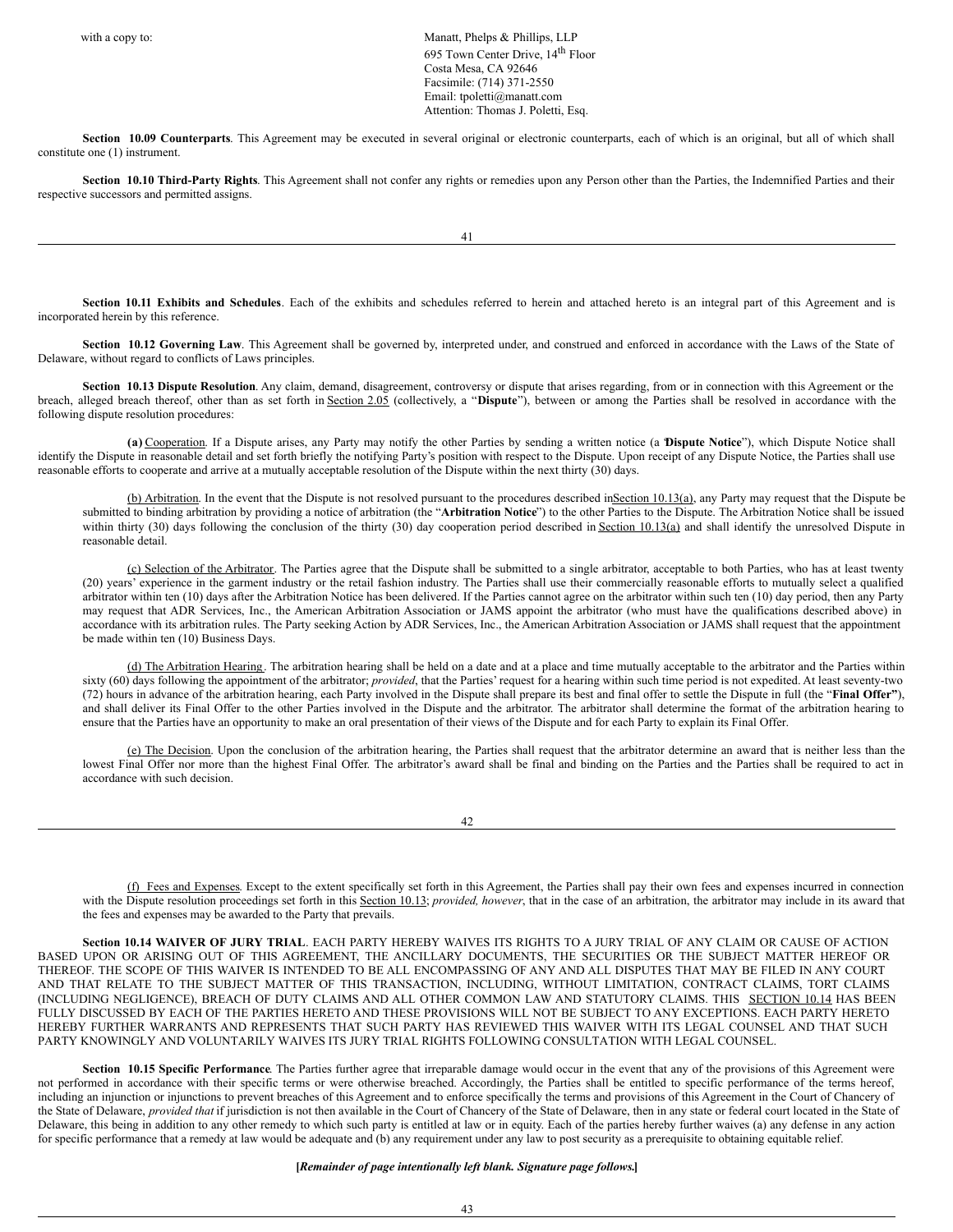#### **SELLERS:**

| /s/ Moise Emquies                             |
|-----------------------------------------------|
| Moise Emquies                                 |
| /s/ George Levy                               |
| George Levy                                   |
| /s/ Matthieu Leblan                           |
| Matthieu Leblan                               |
| /s/ Carol Ann Emquies                         |
| Carol Ann Emquies                             |
| <b>BUYER:</b>                                 |
| DIGITAL BRANDS GROUP, INC.,                   |
| a Delaware corporation                        |
| /s/ John Hilburn Davis<br>$\mathbf{By:}$      |
| Name: John Hilburn Davis                      |
| Its: Chief Executive Officer                  |
| <b>COMPANY:</b>                               |
| SUNNYSIDE, LLC                                |
| a California limited liability company        |
|                                               |
| /s/ George Levy<br>By:                        |
| Name: George Levy                             |
| Its: Managing Member                          |
| <b>Signature Page</b>                         |
| To<br>Membership Interests Purchase Agreement |
|                                               |
|                                               |

#### **SELLERS' REPRESENTATIVE:**

/s/ George Levy George Levy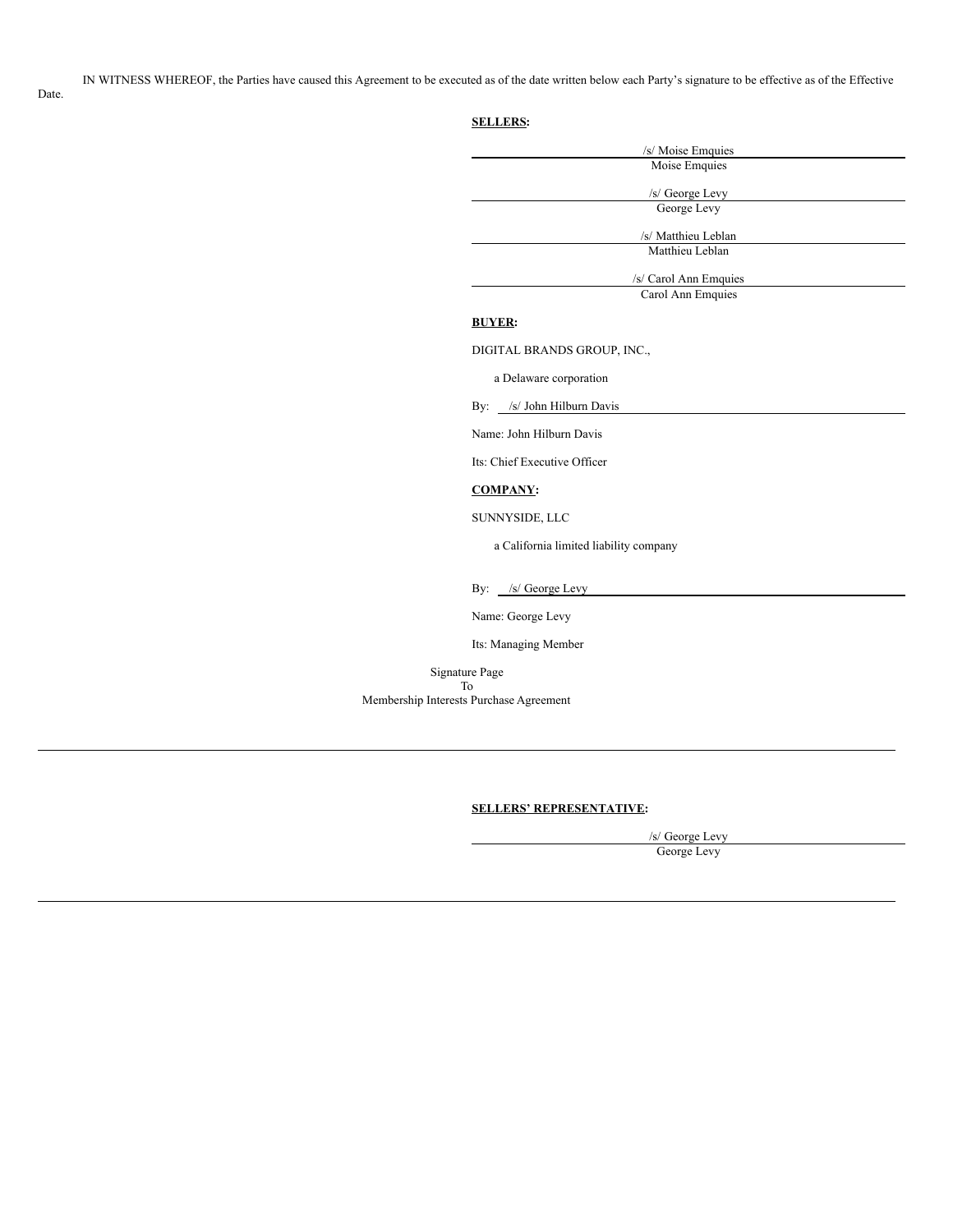<span id="page-26-0"></span>

#### **DBGI Moves to the Final Stage of Closing the Sundry Acquisition with a Modified Agreement**

The modified agreement requires less cash and equity, and the Company has received several options for financing

Austin, TX-Digital Brands Group, Inc. ("we", "us", "DBG"or the "Company") (NASDAQ: DBGI) a curated collection of luxury lifestyle, digital-first brands, today announces that the Company and Sunnyside, LLC ("Sundry") revised their previously disclosed definitive acquisition agreement to require less cash and equity to close the transaction.

Under the terms of the revised agreement, holders of Sundry membership interests will exchange all such interests for (i) \$5.0 million in cash, (ii) \$7.0 million paid in either cash or equity, at the option of the Sellers at the Issuance Price, and (iii) \$20.0 million in equity valued at the Issuance Price. Please refer to the Company's Current Report on Form 8-K as filed with the Securities and Exchange Commission to review the details and specifics of the acquisition agreement.

The Company has received several options for debt financing to cover the capital cost of the acquisition. Company stockholder approval will be required to close the transaction. The Company believes the transaction should close in the third quarter.

Sundry Acquisition Highlights:

- The acquisition is expected to be accretive to EBITDA immediately upon completion;
- o Sundry generated \$22.8 million in revenue in 2021 versus \$19.9 million in 2020, a 14.5% increase year-over-year;
- o The Company believes the acquisition should drive more brand awareness and customer demand, which should fuel future growth across its platform, brands, and customers; and
- o The Company believes the acquisition should create meaningful synergies between all its portfolio brands, significantly lowering customer acquisition costs and increasing customer retention, annual spend per customer and lifetime value per customer.

"We are excited about the significant revenue scale we will achieve between combining our revenues with Sundry's revenues. In addition, this changes our cash flow meaningfully," said Hil Davis, Chief Executive Officer of DBG. "The Sundry acquisition will truly transform Digital Brands Group."

Sundry is an omnichannel women's lifestyle apparel brand inspired by Mattieu Leblan's upbringing and ocean lifestyle. Founded in 2011, Sundry offers distinct collections of women's clothing, including dresses, shirts, sweaters, skirts, shorts, athleisure bottoms and accessories. Sundry's products are coastal casual and consist of soft, relaxed, and colorful designs that feature a distinct French chic, resembling the spirits of the French Mediterranean and the energy of Venice Beach in Southern California.

#### *About Digital Brands Group*

We offer a wide variety of apparel through numerous brands on a both direct-to-consumer and wholesale basis. We have created a business model derived from our founding as a digitally native-first vertical brand. Digital native first brands are brands founded as e-commerce driven businesses, where online sales constitute a meaningful percentage of net sales, although they often subsequently also expand into wholesale or direct retail channels., Unlike typical e-commerce brands, as a digitally native vertical brand we control our own distribution, sourcing products directly from our third-party manufacturers and selling directly to the end consumer. We focus on owning the customer's "closet share" by leveraging their data and purchase history to create personalized targeted content and looks for that specific customer cohort. We have strategically expanded into an omnichannel brand offering these styles and content not only on-line but at selected wholesale and retail storefronts. We believe this approach allows us opportunities to successfully drive Lifetime Value ("LTV") while increasing new customer growth.

#### *Forward-looking Statements*

Certain statements included in this release are "forward-looking statements" within the meaning of the federal securities laws, including statements regarding the acquisition and the ability to meet the closing conditions required to complete the acquisition. Forward-looking statements are made based on our expectations and beliefs concerning future events impacting DBG and therefore involve several risks and uncertainties. You can identify these statements by the fact that they use words such as "will," "anticipate," "estimate," "expect," "should," and "may" and other words and terms of similar meaning or use of future dates, however, the absence of these words or similar expressions does not mean that a statement is not forward-looking. We caution that forward-looking statements are not guarantees and that actual results could differ materially from those expressed or implied in the forward-looking statements. DBG undertakes no obligation to publicly update or revise any forward-looking statements, whether as a result of new information, future events or otherwise, except as required by law. Potential risks and uncertainties that could cause the actual results to differ materially from those expressed or implied by forward-looking statements include, but are not limited to: : (i) the risk that the transaction may not be completed at all, which may adversely affect the price of the Company's securities, (ii) the risk that the transaction may not be completed by the business combination deadline, (iii) the failure to satisfy the conditions to the consummation of the transaction, including the adoption of the Acquisition Agreement by the shareholders of the Company, (iv) the occurrence of any event, change or other circumstance that could give rise to the termination of the Acquisition Agreement, (v) the effect of the announcement or pendency of the transaction on Sundry's business relationships, operating results and business generally, (vi) risks that the proposed transaction disrupts current plans and operations of Sundry and potential difficulties in Sundry employee retention as a result of the transaction, (ix) the outcome of any legal proceedings that may be instituted against the Company related to the Acquisition Agreement or the transaction, (vii) the ability to maintain the listing of the Company's securities on Nasdaq, (viii) the price of the Company's securities may be volatile due to a variety of factors, including changes in the competitive and highly regulated industries in which the Company operates, variations in operating performance across competitors, changes in laws and regulations affecting the Company's business and changes in the combined capital structure, (ix) the ability to implement business plans, forecasts, and other expectations after the completion of the proposed transaction, and identify and realize additional opportunities, (x) risks arising from the widespread outbreak of an illness or any other communicable disease, or any other public health crisis, including the coronavirus (COVID-19) global pandemic; (xi) the level of consumer demand for apparel and accessories; disruption to DBGs distribution system; the financial strength of DBG's customers; fluctuations in the price, availability and quality of raw materials and contracted products; disruption and volatility in the global capital and credit markets and global supply chain; (xii) DBG's response to changing fashion trends, evolving consumer preferences and changing patterns of consumer behavior; intense competition from online retailers; manufacturing and product innovation; increasing pressure on margins; DBG's ability to implement its business strategy; (xiii) DBG's ability to grow its wholesale and direct-to-consumer businesses; retail industry changes and challenges; (xiv) DBG's and its vendors' ability to maintain the strength and security of information technology systems; the risk that DBG's facilities and systems and those of our third